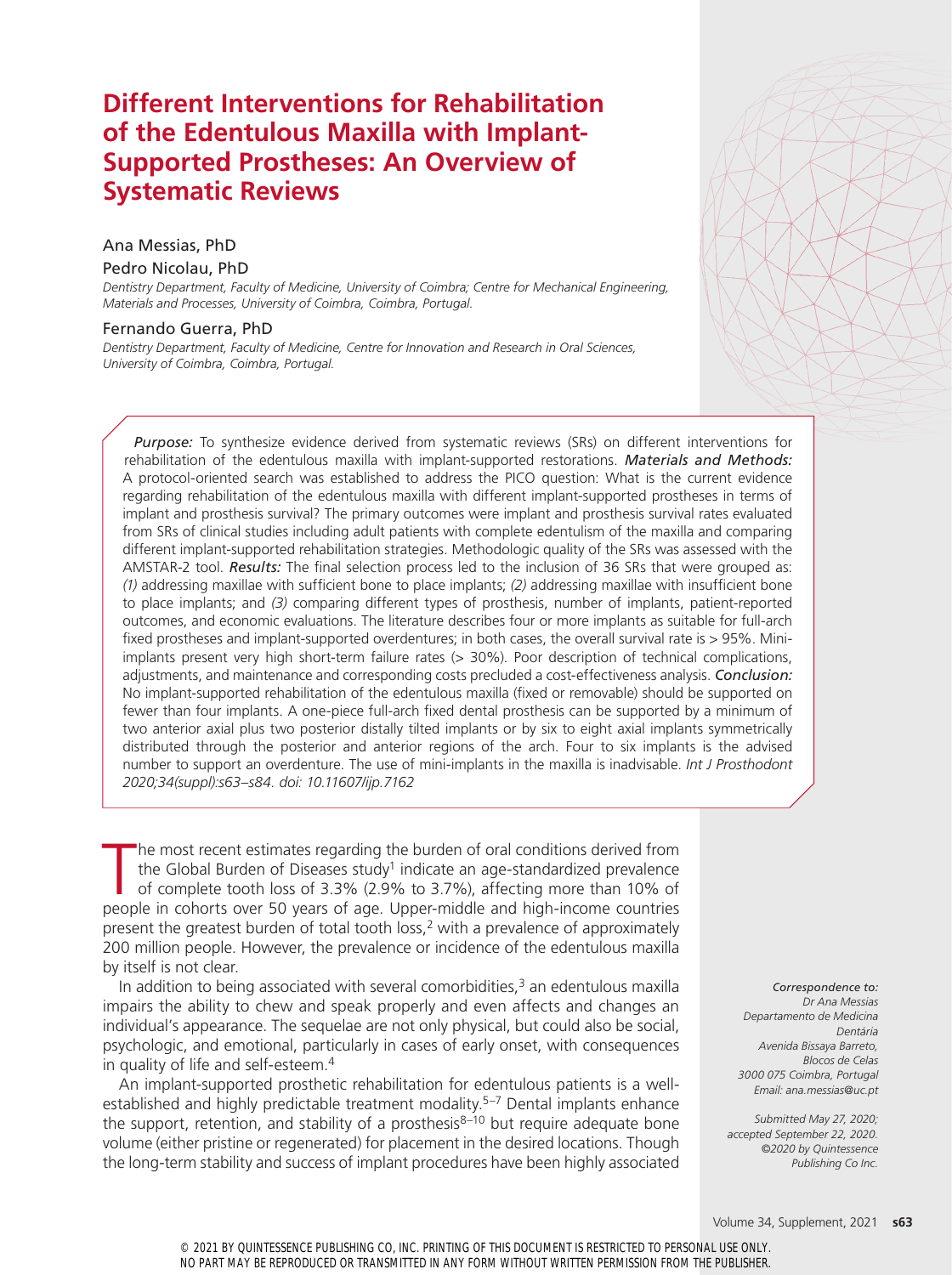

with the quality and quantity of the supporting bone,  $11,12$ the prosthesis itself also plays a decisive role, particularly in the maintenance and survival of the restoration and patient-reported outcomes.  $8,13$  In fact, the prosthetic options for a patient missing all their maxillary teeth should consider the individual's esthetic and functional needs such as lip support and lip line height, interarch space, and dexterity to perform oral hygiene<sup>14–16</sup>—rather than merely considering the available bone to place implants.

The healing process that follows tooth extraction comprises resorption of the alveolar ridge in a timedependent and highly variable manner that translates into significant vertical and horizontal dimensional changes.17,18 Most of these 3D changes take place during the immediate postextraction period, seem to be more pronounced at the buccal aspect of the ridge,<sup>19</sup> and continue throughout life, contributing to the progressive atrophy in the maxilla. As a consequence, rehabilitation of the edentulous maxilla becomes highly challenging, particularly in situations of severe ridge resorption $20-22$  resulting from disuse atrophy due to long-term edentulism, $18,23-25$  an ill-fitting prosthesis, trauma, periodontal disease, or situations of limited bone volume in the posterior region due to pneumatization of the maxillary sinus.

Implant rehabilitation of the edentulous maxilla is possible using fixed or removable prostheses. The choice, as previously mentioned, should be based primarily on patient expectations and prosthetic considerations, always considering anatomical limitations and financial issues.15,26,27

If there is no need for bone grafting (meaning there is sufficient bone volume in width and height), rehabilitation with an implant-supported fixed prosthesis (one-piece or segmented) could be performed using an adequate number of axial, parallel conventional implants maximally distributed across the arch (anteriorly and posteriorly). A similar approach can be used for an implant-supported removable prosthesis (overdenture), generally using fewer implants, splinted by a bar or free-standing.13,27,28

If there are anatomical constraints related to bone volume, then grafting procedures can be considered. To avoid the invasiveness of large restorations, the use of shorter/narrow implants with enhanced surface topographies or of tilted or extraalveolar implants (including pterygoid and zygomatic implants) can also be considered, irrespective of the type of prosthesis.<sup>29</sup>

Bearing this in mind, it is important to clarify the many influencing factors in the treatment options for rehabilitation of the edentulous maxilla. Despite the importance of meeting patient-specific needs, the possibility of bone augmentation procedures and the appropriate number, diameter, size, and positioning of the implants should be discussed according to the availability of bone volume and the type of prosthesis in order to increase the predictability and longevity of the treatments.

Thus, the aim of the present work was to synthesize evidence derived from systematic reviews (SRs) with or without meta-analyses on different interventions for rehabilitation of the edentulous maxilla with implant-supported restorations in order to create a decision tree to help facilitate the decision-making process for the clinician.

#### **MATERIALS AND METHODS**

#### Criteria for Considering Reviews for Inclusion

The present overview used the following research question: What is the current evidence regarding rehabilitation of the edentulous maxilla with different implant-supported prostheses in terms of implant and prosthesis survival?

The present overview considered eligible for inclusion SRs of RCTs, quasi-RCTs (QRCTs), and cohort studies comparing different modalities of prosthetic rehabilitation of the edentulous maxilla that met the following criteria for participants and interventions:

- Participants: Adult patients ( $\geq$  18 years) with complete edentulism of the maxillary arch, regardless of the cause of tooth loss.
- Interventions: All modalities of rehabilitation of the edentulous maxilla using any type of implant-supported prosthesis. This could include comparisons of fixed vs removable implantsupported prostheses, evaluation of the number of implants needed for implant-supported fullarch rehabilitations of the maxilla, comparisons of different implant distributions and prosthesis designs (one-piece vs segmented, free-standing vs splinted), and comparisons of bone regeneration procedures vs implant angulations.

Reviews of study designs other than RCTs, QRCTs, or cohort studies, or narrative reviews with insufficient explanation of the research strategy, were excluded.

If a review pooled together data from individual studies for situations of complete maxillary edentulism and partial edentulism, the authors included that data with no modifications. However, the authors extracted data pertaining only to completely edentulous patients in cases where it was possible to do so. A similar procedure was applied to reviews addressing both the maxilla and mandible.

In the case of identification of overlapping reviews (ie, reviews exploring the same participants, interventions, comparisons, and outcomes), the most up‐to‐date and comprehensive review was selected, and the remaining reviews were excluded.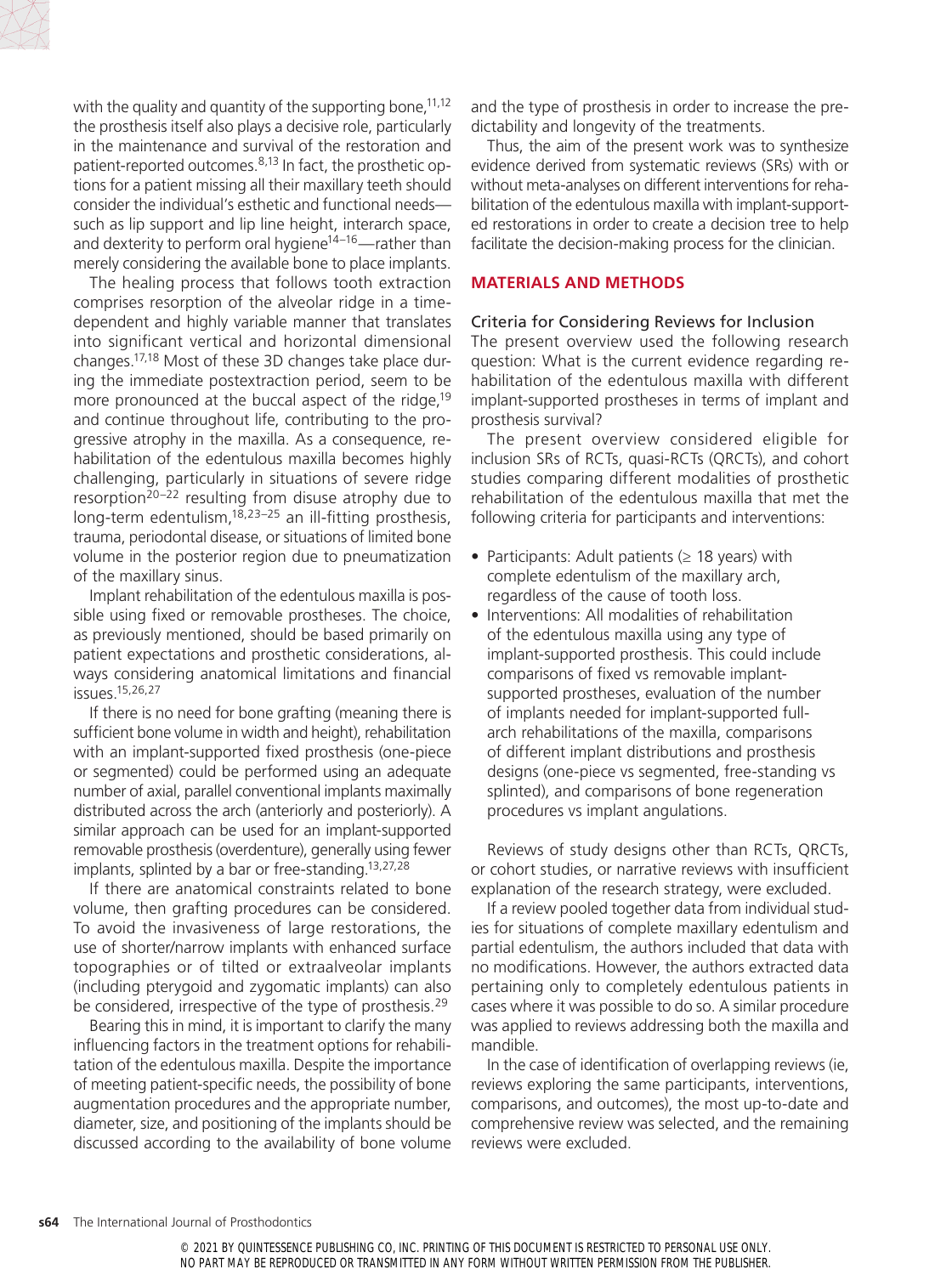Since this overview focused only on maxillary completely edentulous patients and not on patients with terminal dentition, reviews including studies on hopeless teeth extraction and immediate placement of implants were excluded, unless there was a comparison of immediate vs delayed or early implant placement procedures, for which the data were extracted.

#### **Outcomes**

The primary outcomes of interest to this overview were:

- Implant failure, defined as a biologic failure due to peri-implant radiolucency, mobility, pain, or infection or removal of stable implants dictated by progressive marginal bone loss; or as a mechanical failure due to implant fracture or any other mechanical failure impairing the use of the implant
- Prosthesis failure, defined as fracture of any part of the definitive prosthesis requiring replacement with a new one

Secondary outcomes included the assessment of:

- Biologic complications, encompassing peri-implant mucositis,  $30$  peri-implantitis,  $31$  and inflammation and/or hypertrophy/hyperplasia of the soft tissue under the prosthetic elements.
- Technical complications, defined as unanticipated events that affected the prostheses, requiring corrective intervention but not replacement. These were categorized as implant-related (screw loosening and/or fracture) or prosthesis-related (chipping of veneering material, wear of acrylic resin teeth, fracture of retentive elements in overdentures).
- Maintenance appointments to perform hygiene of the prosthesis or to replace retention inserts.
- Patient satisfaction and quality of life (QoL) using validated instruments.
- Cost-effectiveness.

#### Search Methods for Identification of Reviews

For identification of reviews to be included, a sensitive search strategy was developed for the Cochrane Database of Systematic Reviews (CDSR), MEDLINE via PubMed, and the Dentistry & Oral Sources Database via EBSCOhost, from inception to October 20, 2019, considering the population and intervention concepts of the PICO question. The specific search protocols are available in Appendices 1 to 3 (see appendices in the online version of this article at www.quintpub.com/ journals). The electronic search was complemented by a hand search of the following journals: *Journal of Clinical Periodontology*, *Journal of Periodontology*, *Periodontology 2000*, *Clinical Implant Dentistry and* 

*Related Research*, *Clinical Oral Implants Research*, *European Journal of Oral Implantology*, *Journal of Dentistry*, *The International Journal of Prosthodontics*, *The International Journal of Oral & Maxillofacial Implants,*  and *Journal of Oral and Maxillofacial Surgery*.

Only reviews in the English language were considered.

#### Data Collection and Analysis *Selection of reviews*

After removal of duplicates, two authors (A.M. and P.N.) independently screened the titles and abstracts for relevance based on the objectives of each review, the population included, and the interventions and outcomes assessed, excluding obviously irrelevant reviews. The two authors then assessed the full texts of the remaining reviews in order to select the final sample to be included. If at any point disagreement arose between the two authors, a third author (F.G.) was consulted to reach consensus.

#### *Data extraction and management*

The same two authors independently extracted the data from each review to specific form-containing fields related to the principal features of the review: authors, aims and rationale, number and types of studies included, date interval of studies included, participants, interventions, comparisons, tool used for quality assessment, outcomes, main results with or without meta-analysis, and conclusions. Disagreements were debated with the same third author to achieve consensus.

#### *Assessment of methodologic quality of included reviews*

The methodologic quality of the included reviews was assessed using the AMSTAR-2 measurement tool for appraisal of SRs of randomized and nonrandomized studies of health care interventions.<sup>32</sup>

#### *Data synthesis and statistical analysis*

The statistical unit of analysis was the SR included. Relevant data from each review were synthesized in summary of results tables including the primary and secondary outcomes of the interventions, the number of studies and participants, mean estimates (continuous outcomes), and relative risks (binary outcomes) with 95% CI. If extracting these data was not possible, a narrative synthesis was inserted in the tables instead.

#### **RESULTS**

The original electronic search in MEDLINE (PubMed), EBSCOhost, and the CDSR retrieved 191, 62, and 4 records, respectively. The hand search identified 16 potentially relevant records. After removing duplicates, the titles and abstracts of 248 records were screened. This analysis allowed for the exclusion of 166 records, and 82 full texts were retrieved. After critical analysis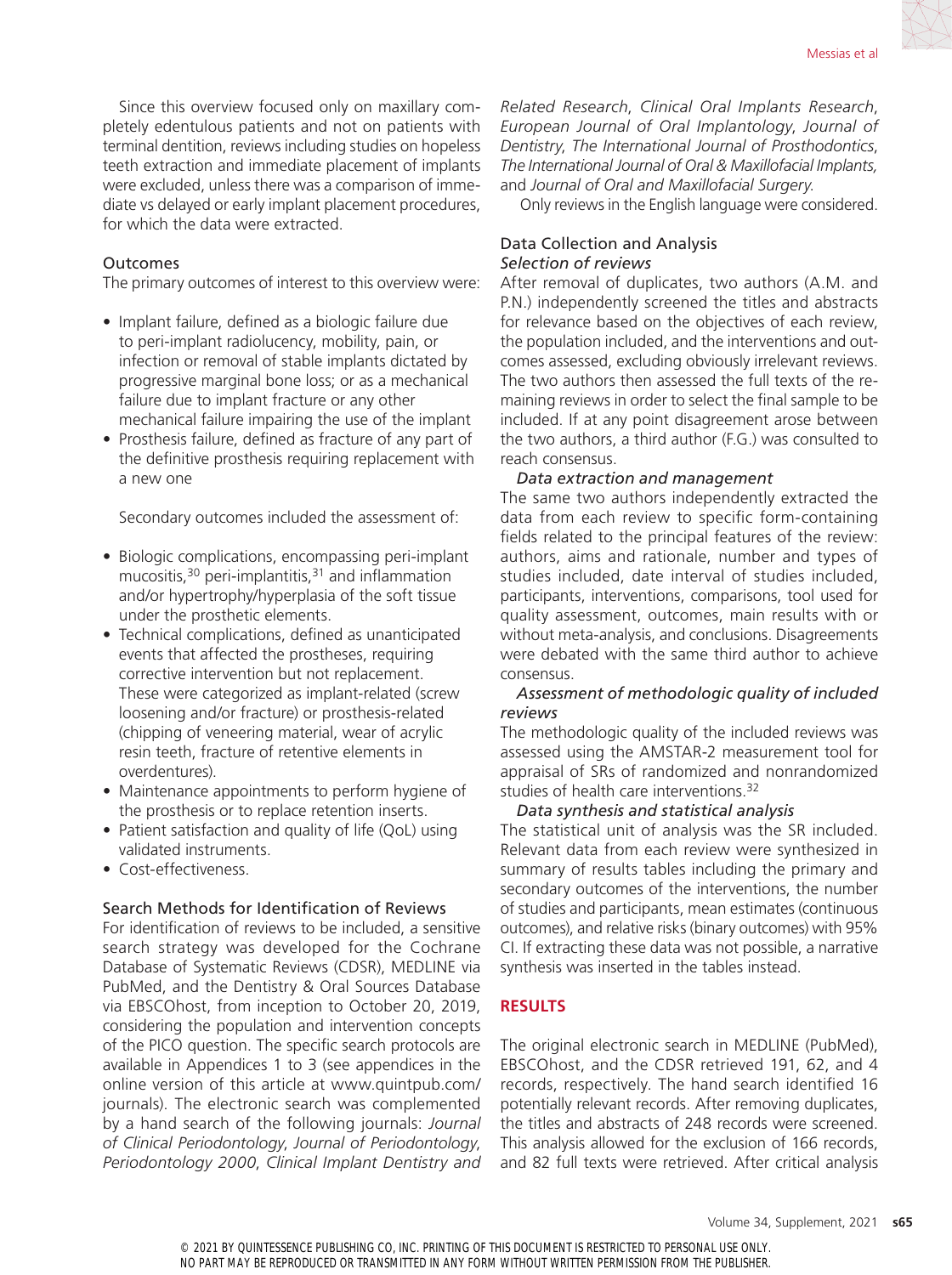

**Fig 1** Flowchart for study selection.

of the texts, 48 studies were excluded (Appendix 4). Figure 1 describes the process of identification of the remaining studies.

#### Study Characteristics

The selection process led to the inclusion of 34 SRs. Only 1 SR was exclusively based on RCTs.33 All other cases extended the inclusion criteria to nonrandomized trials and cohort designs. The included studies are summarized in Table 1.5,7,8,11,26,28,29,33–59

Twenty-one of the 34 reports included only participants with completely edentulous maxillae. Fifteen reviews included a mixed population of participants: 12 reviews also included completely edentulous mandibles,8,26,34–43 1 review also included partially edentulous patients,  $33$  and 2 reviews included completely edentulous mandibles, as well as partially edentulous patients.44,45

Even though there was broad heterogeneity and clinical variation among the selected SRs, within the context of the focus question, the authors could identify three main categories based on the interventions assessed:

1. Addressing rehabilitation of the edentulous maxilla with minimal atrophy/sufficient bone to place implants  $(n = 8)$ 

- 2. Addressing rehabilitation of the edentulous maxilla with moderate to severe atrophy/insufficient bone to place implants, without bone grafting procedures  $(n = 10)$  and with bone grafting procedures  $(n = 4)$
- 3. Addressing the types of rehabilitation, number of implants required, patient-reported outcomes, and economic evaluations ( $n = 12$ )

It was not possible to identify evidence on the outcome defined a priori of peri-implantitis risk.

The application of the AMSTAR-2 tool identified 7 high-quality SRs,<sup>34,37,39,43,46–48</sup> 15 moderate-quality SRs,5,8,11,29,33,38,40,41,44,49–54 and 12 low-quality SRs.7,26,28,35,36,42,45,55–59 The main reasons for a score of moderate quality were the absence of a list of excluded studies and corresponding reasons for exclusion and no description of the source of funding of the studies included in the review. SRs classified as low quality had major methodologic flaws, such as study selection and data extraction not performed in duplicate, inadequate description of the studies included, or no evaluation of the risk of bias.

## Interventions for Rehabilitation of the Edentulous Maxilla

#### *With minimal atrophy/bone loss*

Eight SRs (Table 2) reported the clinical outcomes of full-arch fixed dental prostheses and implant-supported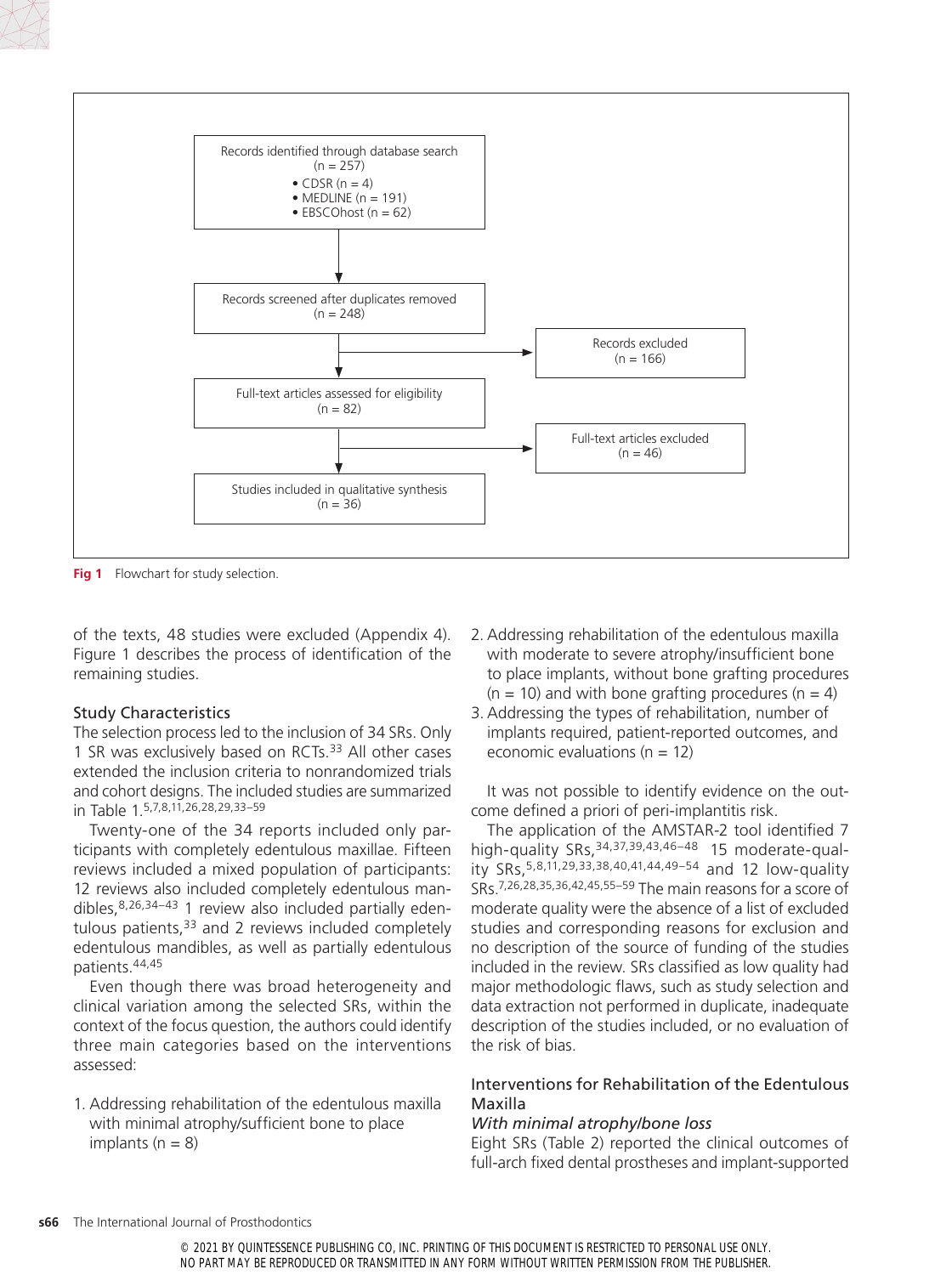#### Study, y Date range of studies Objectives (as stated within review) No. of studies included and study types Outcome measures Aghaloo et al,<sup>11</sup> 2016 1990–2014 The aim of this systematic review was to evaluate literature from the last 30 years to determine predictability for bone augmentation in the edentulous maxilla for implant placement as well as implant survival.  $40$ RCT/CCT: 7 Prospective: 6 Case series: 3 Retrospective: 24 Implant survival Al-Moraissi et al  $33$  2018 2009–2018 The authors hypothesized there would be no differences in implant and prosthesis failures, marginal bone changes, and intra- and postoperative complications between short implant placement without augmentation or with crestal sinus lift with or without bone grafting and long implant placement using lateral sinus lift with or without bone grafting for rehabilitation of the posterior maxilla with an intermediate residual bone height. Hence, the specific aims of this network meta-analysis were to challenge this hypothesis and to identify the best rehabilitation method for patients with a posterior atrophic maxilla with 4 to 8 mm of alveolar ridge in relation to implant and prosthesis failure rates, marginal bone changes, and intra- and postoperative complications. 3a RCT/CCT: 3 Implant survival; technical complications Alfadda,49 2014 2003–2012 The objectives of this literature review were to present sound clinical evidence about the use of an immediately loaded implant-supported overdenture in the edentulous maxilla, to scientifically appraise the reported clinical and psychosocial outcomes. 6 Prospective: 6 Implant survival; prosthesis survival Apaza Alccayhuaman et al,  $34$  2018 2001–2017 The objective of the present systematic review was to answer the following focused question: "what is the rate of biological complications, technical complications, and patient‐reported outcome measures (PROMs) among partially/fully edentulous adult patients treated with tilted and straight implants after at least 3 years of function?"  $14<sup>a</sup>$ Prospective: 7 Retrospective: 7 Implant survival; technical complications Araújo et al, 50 2019 1994–2015 Thus, the aim of this systematic review was to analyze pterygoid implant survival rates in patients with atrophic posterior maxilla. 6 Case series: 6 Implant survival; technical complications Att et al,<sup>7</sup> 2009 1981–2008 The aim of the present report was to describe the different treatment approaches available for the fixed rehabilitation of the edentulous maxilla in the presence of various hard and soft tissue conditions and to review the clinical outcome of each treatment approach. 41 Implant survival; prosthesis survival Chiapasco, 35 2004 1966–2003 The main objective of this review was to evaluate the reliability of studies of early and immediate loading of implants placed in the edentulous mandible and maxilla and rehabilitated with either implant-supported overdentures or implant-supported fixed prostheses. 8a Prospective: 6 Retrospective: 2 Implant survival Chiapasco et al,36 2009 1975–2008 The objective of this review was to analyze publications related to augmentation procedures and to evaluate *(1)* the success of different surgical techniques for the reconstruction of the deficient alveolar bone and *(2)* the survival/success rates of implants placed in the reconstructed areas. 105a,b RCT/CCT: 6 Prospective: 22 Retrospective: 77 Success of augmentation procedures; morbidity; implant survival Chrcanovic et al,44 2015 1999–2014 The purpose of the present review was to test the null hypothesis of no difference in the implant failure rate, marginal bone loss, and postoperative infection for patients being rehabilitated by tilted or by axially placed dental implants, against the alternative hypothesis of a difference. 37a Prospective: 22 Retrospective: 15 Implant survival Chrcanovic et al,55 2016 1998–2015 The purpose of the present systematic review was to assess the survival rate of zygomatic implants and the prevalence of complications based on previously published clinical studies. 68 RCT/CCT: 1 Prospective: 16 Retrospective: 51 Implant survival Daudt Polido et al,37 2018 1995–2017 A focused question using the PICO (population, intervention, comparison, outcomes) format was developed, questioning whether "in patients with an implant-supported fixed complete dental prosthesis, do implant/prosthetic outcomes differ between five or more compared to fewer than five supporting implants?"  $17a$ RCT/CCT: 6 Prospective: 18 Retrospective: 23 Implant survival; prosthesis survival de Luna Gomes et al, 38 2019 2000–2018 The purpose of this systematic review was to evaluate the outcomes of complete-arch prostheses in studies with different numbers of implants and a follow-up of at least 5 years. 11a CCT/RCT: 5 Prospective: 6 Implant survival; prosthesis survival Di Francesco et 2000–2017 Thus, the aim of this systematic review was to analyze the results of research 28 Implant survival;

#### **Table 1** Description of the Systematic Reviews Included

aNumber of studies reporting on the completely edentulous maxilla (exclusively or combined with mandible).

longevity, and patient satisfaction.

al 51 2019

 $b$ Onlay bone grafts (n = 24)\*: prospective = 5, retrospective = 19; sinus floor elevation with lateral approach (n = 59): RCT = 2, CCT = 4, prospective = 12, retrospective = 41; sagittal osteotomy (n = 4): prospective = 1; retrospective = 3; vertical distraction osteogenesis (n = 5): prospective = 3; retrospective = 2; Le Fort I osteotomy with inlay grafts ( $n = 13$ ): prospective = 1; retrospective = 12.

investigating the number of implants required to support a maxillary overdenture in order to obtain optimal treatment outcomes in terms of implant survival, overdenture prosthesis survival; patient satisfaction

RCT/CCT: 4 Prospective: 13 Retrospective: 11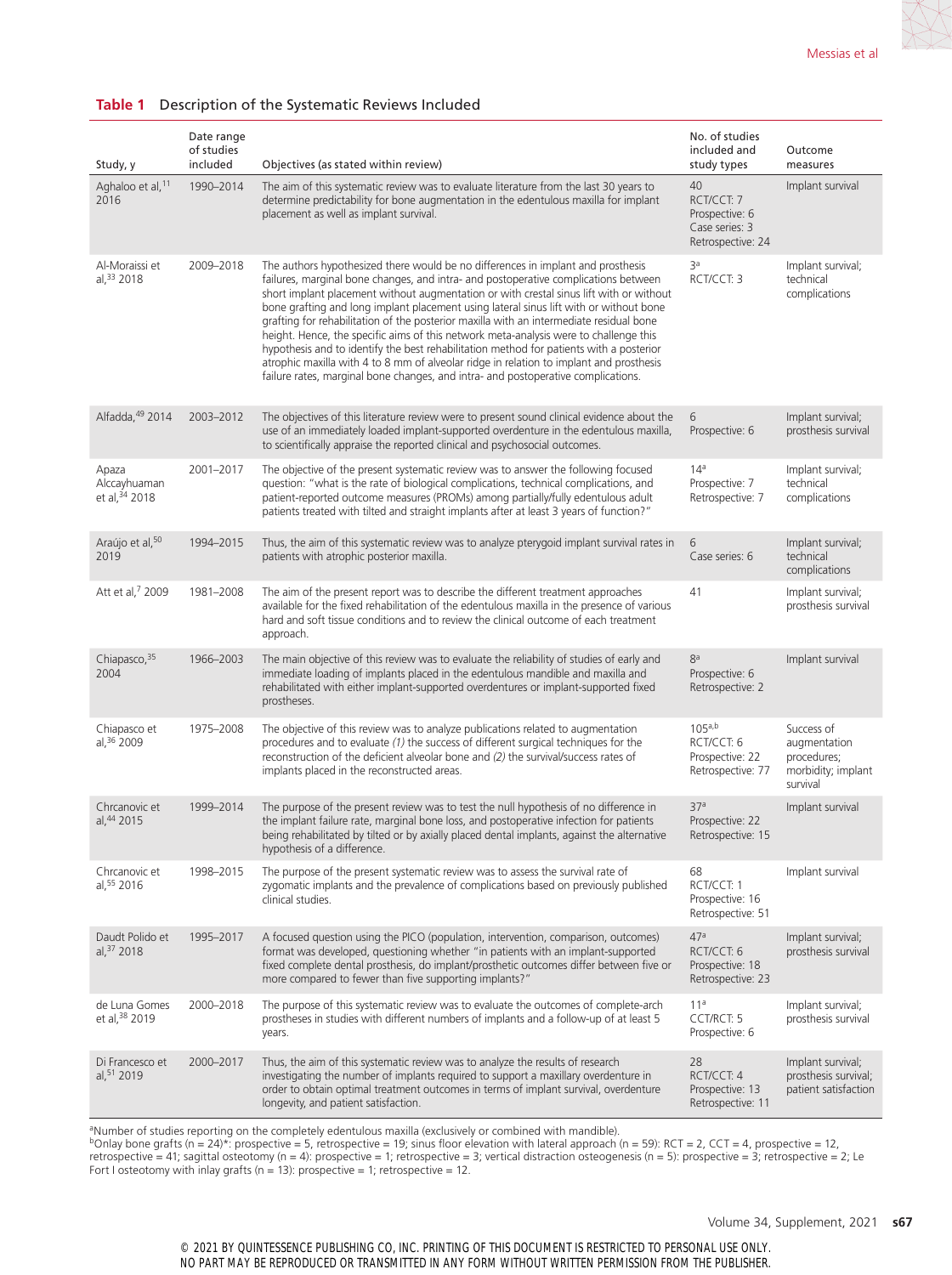#### **Table 1** Description of the Systematic Reviews Included *(continued)*

| Study, y                                           | Date range<br>of studies<br>included | Objectives (as stated within review)                                                                                                                                                                                                                                                                                                                                                                  | No. of studies<br>included and<br>study types                                                     | Outcome<br>measures                                                                                              |
|----------------------------------------------------|--------------------------------------|-------------------------------------------------------------------------------------------------------------------------------------------------------------------------------------------------------------------------------------------------------------------------------------------------------------------------------------------------------------------------------------------------------|---------------------------------------------------------------------------------------------------|------------------------------------------------------------------------------------------------------------------|
| Goodacre and<br>Goodacre, 26<br>2017               |                                      | Therefore, the purpose of this literature review was to compare implant-fixed complete<br>dentures (IFCD) with implant overdentures (IOD), based on the comparisons that have<br>been studied in the dental literature.                                                                                                                                                                               | Not specified                                                                                     | Implant survival:<br>prosthesis<br>survival; technical<br>complications;<br>maintenance;<br>patient satisfaction |
| Heydecke et al, 45<br>2012                         | 1995-2011                            | The aim of the present systematic review was therefore to assess the 5-year survival and<br>complication rates of implant-supported fixed reconstructions in partially and totally<br>edentulous patients with regard to the optimal number and distribution of dental<br>implants—and to derive a recommendation for the lowest number of implants required<br>for a certain type of reconstruction. | 5 <sup>a</sup><br>Prospective: 4<br>Retrospective: 1                                              | Implant survival                                                                                                 |
| Jokstad et al, <sup>29</sup><br>2016               | 1994-2014                            | The main objective of this systematic review was to identify and critically appraise<br>scientific publications to evaluate the possible effect of implant design on treatment<br>outcomes in the rehabilitation of the fully edentulous maxilla.                                                                                                                                                     | 105                                                                                               |                                                                                                                  |
| Kern et al, 39<br>2016                             | 1996-2013                            | Thus, the aim of this systematic review was to address the following focused question:<br>Is there an impact of implant location (maxilla vs mandible), implant number, type of<br>prosthesis (fixed vs removable), and/or different anchorage systems on the implant loss<br>rate concerning the implant-prosthodontic rehabilitation of edentulous patients?                                        | 18 <sup>a</sup><br>Prospective: 18                                                                | Implant survival                                                                                                 |
| Kwon et al, 40<br>2014                             | 1995-2013                            | Therefore, the aim of this systematic review was to investigate both short (5–10 years)<br>and long-term (10 years or more) survival and success of fixed dental hybrid prosthesis<br>and supporting dental implants used for rehabilitating a completely edentulous ridge.                                                                                                                           | 10 <sup>a</sup><br>Prospective: 5<br>Retrospective: 5                                             | Implant survival:<br>prosthesis<br>survival; technical<br>complications;<br>patient satisfaction                 |
| Lambert et al, 56<br>2009                          | 1990-2005                            | This study assessed implant survival rates in relation to surface characteristics, ancillary<br>procedures, and prosthodontic considerations, evaluating the survival rate of fixed<br>implant-supported rehabilitations with regard to prosthetic design, dental materials, and<br>implant number and distribution along the edentulous arch.                                                        | 33<br>Prospective: 33                                                                             | Implant survival;<br>prosthesis survival                                                                         |
| Lemos et al, 41<br>2017                            | 2010-2013                            | Therefore, the aim of this systematic review was to verify the viability of using mini-<br>implants to retain overdentures.                                                                                                                                                                                                                                                                           | За<br>Prospective: 33                                                                             | Implant survival;<br>prosthesis survival                                                                         |
| Lin and Eckert, 52<br>2018                         | 2007-2017                            | The primary aim of this systematic review of the literature was to determine the clinical<br>performance of dental implants that are intentionally tilted toward distal aspect of<br>edentulous jaws when compared with implants that are placed following the long axis<br>of the residual alveolar ridge, in the edentulous patients.                                                               | 42<br>RCT/CCT: 2<br>Prospective: 20<br>Case series: $15 +$<br>Gray literature: 1<br><b>SRs: 4</b> | Implant survival:<br>prosthesis<br>survival; technical<br>complications;<br>patient satisfaction                 |
| Mericske-Stern<br>and Worni, <sup>28</sup><br>2014 | 1981-2011                            | The aim of the present review was to identify reliable data on the fixed dental prostheses<br>on oral implants in the edentulous jaw. The focus was placed on the number of implants<br>that were used to support the prostheses.                                                                                                                                                                     | 29<br>RCT/CCT: 2<br>Prospective: 18<br>Retrospective: 8                                           | Implant survival:<br>prosthesis<br>survival; technical<br>complications                                          |
| Ohkubo and<br>Baek, 42 2010                        | 1996-2009                            | This review addresses the question of whether the existence of remaining teeth is a risk<br>factor for the longevity of implant overdentures.                                                                                                                                                                                                                                                         | 10 <sup>a</sup>                                                                                   | Implant survival<br>and success                                                                                  |
| Osman et al, 57<br>2012                            | 1991-2010                            | The aim of this review is to critically evaluate the literature on prosthodontic<br>maintenance requirements for maxillary implant overdentures using different<br>prosthodontic designs.                                                                                                                                                                                                             | 18<br>Prospective: 8<br>Retrospective: 10                                                         | Prosthesis<br>survival; technical<br>complications                                                               |
| Papaspyridakos<br>et al, <sup>5</sup> 2014         | 2001-2013                            | The purpose of this systematic review was to investigate the effect of immediate<br>implant loading with fixed prostheses on implant and prosthesis survival, failure, and<br>complications in edentulous patients compared to early and conventional loading.                                                                                                                                        | 62<br>RCT/CCT: 6<br>Prospective: 34<br>Retrospective: 22                                          | Implant survival;<br>prosthesis survival                                                                         |
| Poli et al, 46 2019                                | 1997-2017                            | "In edentulous patients with severely resorbed jaws that underwent Le Fort I osteotomy<br>to receive implant- supported rehabilitations, what are the survival and success rates of<br>dental implants?"                                                                                                                                                                                              | 20                                                                                                | Implant survival                                                                                                 |
| Raghoebar et<br>al, $47$ 2019                      | 2008-2018                            | Therefore, the objectives of the current review were to assess the $\geq$ 5-year effectiveness<br>of MSFA procedures that use the lateral window technique as well as to assess<br>differences in outcome between simultaneous and delayed implant placement, partially<br>or fully edentulous patients, and various grafting procedures.                                                             | 11<br>Prospective: 11                                                                             | Implant survival;<br>technical<br>complications;                                                                 |
| Ravidà et al, <sup>48</sup><br>2019                | 1998-2017                            | Thus, the aim of this systematic review was to identify studies reporting on bone- and<br>tissue-level extra-short implants with regard to failure, prosthetic/biologic complications,<br>MBL, and patient-reported outcomes.                                                                                                                                                                         | 19<br>RCT/CCT: 11)<br>Prospective: 7                                                              | Implant survival:<br>prosthesis<br>survival; technical<br>complications                                          |

#### **s68** The International Journal of Prosthodontics

© 2021 BY QUINTESSENCE PUBLISHING CO, INC. PRINTING OF THIS DOCUMENT IS RESTRICTED TO PERSONAL USE ONLY. NO PART MAY BE REPRODUCED OR TRANSMITTED IN ANY FORM WITHOUT WRITTEN PERMISSION FROM THE PUBLISHER.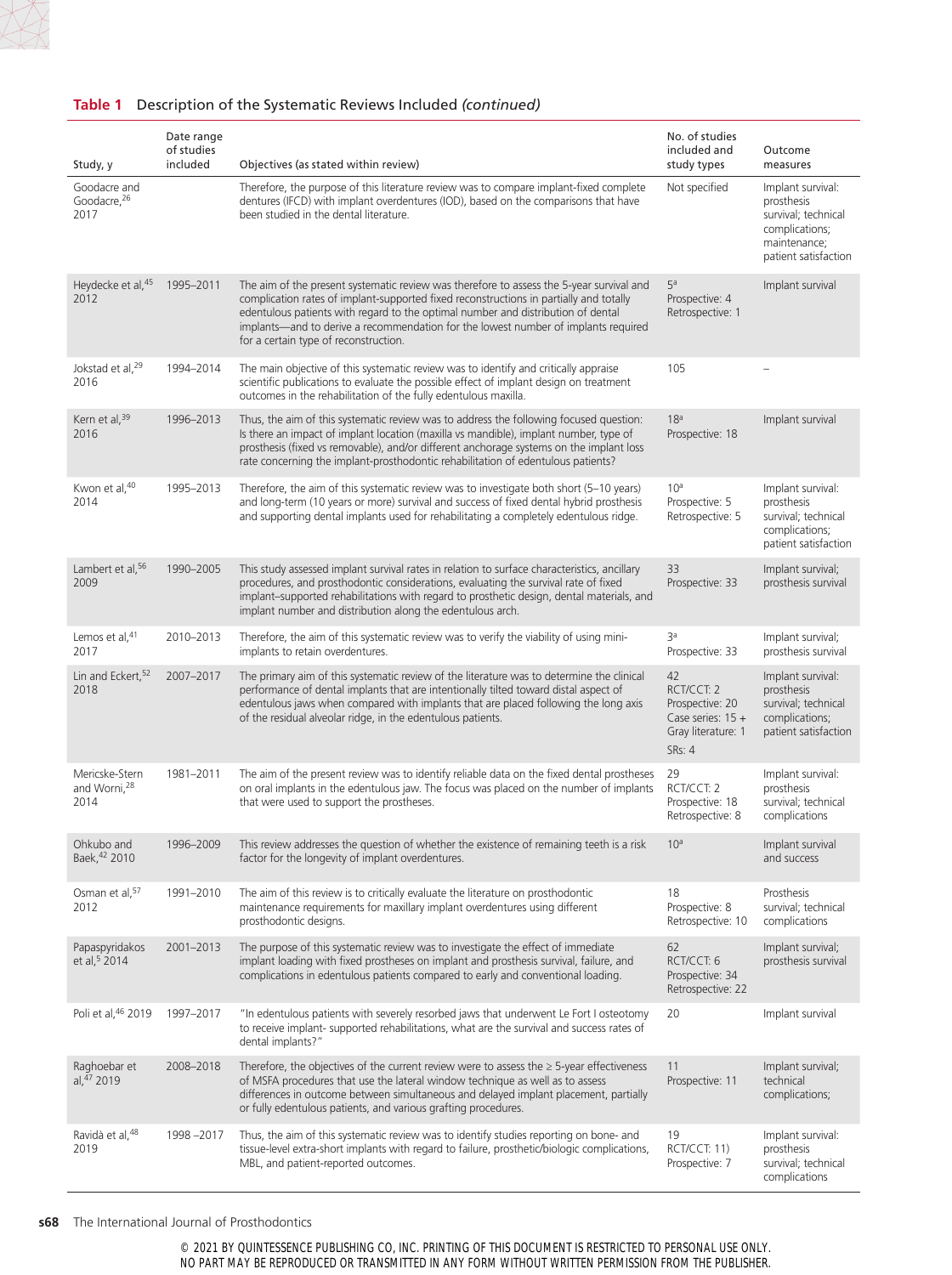#### **Table 1** Description of the Systematic Reviews Included *(continued)*

| Study, y                                  | Date range<br>of studies<br>included | Objectives (as stated within review)                                                                                                                                                                                                       | No. of studies<br>included and<br>study types                    | Outcome<br>measures                                                                              |
|-------------------------------------------|--------------------------------------|--------------------------------------------------------------------------------------------------------------------------------------------------------------------------------------------------------------------------------------------|------------------------------------------------------------------|--------------------------------------------------------------------------------------------------|
| Sadowsky and<br>Zitzmann, 58<br>2016      | 1997-2014                            | The purpose of this study was to complete a systematic review of articles evaluating<br>patient-based outcomes after max IOD treatment.                                                                                                    | 20<br>RCT/CCT: 2<br>Prospective: 13<br>Retrospective: 5          | Implant survival;<br>prosthesis<br>survival; technical<br>complications;<br>patient satisfaction |
| Schiegnitz and<br>Al-Nawas, 53<br>2018    | 1995-2017                            | The aim of this comprehensive literature review was to conduct a meta-analysis<br>comparing the implant survival of NDI (narrow diameter implants) and SDI (standard<br>diameter implants).                                                | 72 in qualitative<br>analysis, 16 in<br>quantitative<br>analysis | Implant survival                                                                                 |
| Schimmel et al, 43<br>2014                | 2002-2012                            | The purpose of this systematic review and meta-analysis is to test the hypothesis that<br>immediate loading protocols for implant-supported overdentures show 1-year survival<br>rates similar to early or conventional loading protocols. | 13 <sup>a</sup><br>RCT/CCT: 1<br>Prospective: 12                 | Implant survival<br>and success                                                                  |
| Schley and<br>Wolfart. <sup>54</sup> 2011 | 1990-2010                            | The aim of the present systematic review was to identify all relevant clinical studies,<br>or rather randomized controlled trials (RCTs), on the prosthetic rehabilitation of the<br>edentulous maxilla by means of implant insertion.     | 27<br>RCT/CCT 3<br>Prospective: 24                               | Implant survival;<br>prosthesis<br>survival; technical<br>complications                          |
| Tuminelli et al, 59<br>2017               | 2006-2015                            | The purpose of this systematic review was to report on the outcome of immediately<br>loaded zygomatic implant scenarios, the surgical and prosthetic success, and<br>complications from 1990 until June 2016.                              | 38                                                               | Implant survival:<br>prosthesis<br>survival; technical<br>complications                          |
| Yao et al. <sup>8</sup> 2018              | 2000-2016                            | The purpose of this systematic review was to assess the existing evidence from<br>edentulous patients' PROMs of their fixed or removable implant-supported prostheses.                                                                     | 8ª<br>Prospective: 4<br>Retrospective: 3<br>Cross-sectional: 1   | Patient<br>satisfaction                                                                          |

PROMs = patient-reported outcome measures.

<sup>a</sup>Number of studies reporting on the completely edentulous maxilla (exclusively or combined with mandible).

 $b$ Onlay bone grafts (n = 24)\*: prospective = 5, retrospective = 19; sinus floor elevation with lateral approach (n = 59): RCT = 2, CCT = 4, prospective = 12, retrospective = 41; sagittal osteotomy (n = 4): prospective = 1; retrospective = 3; vertical distraction osteogenesis (n = 5): prospective = 3; retrospective = 2; Le Fort I osteotomy with inlay grafts ( $n = 13$ ): prospective = 1; retrospective = 12.

overdentures after variable times of follow-up (from 1 to 15 years). Four of these addressed fixed full-arch dental prostheses,5,7,40,56 and one addressed both fixed and removable implant-supported prostheses.35 Despite the classification of low and moderate quality in the AMSTAR-2 classification, these SRs indicate 5-year implant survival rates ranging from 82%<sup>7</sup> to 91.4%<sup>40</sup> and prosthesis survival rates over 93%.7,40,56 For implant-supported overdentures, one high-quality SR<sup>43</sup> presented implant survival rates over 97.4% for overdentures supported by four or more implants, regardless of the use of splinted or unsplinted implants, for follow-ups ranging from 1 to 10 years. Lower survival rates were reported for overdentures with a lower number of implants.<sup>49</sup>

*With moderate to severe atrophy/bone loss Without bone grafting procedures.* Strategies for rehabilitation of the edentulous maxilla with moderate to severe atrophy without the use of bone grafting procedures included the use of short implants  $(SI),$ <sup>33,41</sup> the use of narrow-diameter implants (NDI)<sup>53</sup> and mini-implants,<sup>41</sup> the use of tilted implants,  $34,44,52$  and the use of extraalveolar implants (zygomatic implants<sup>55,59</sup> or pterygoid implants<sup>50</sup>), as detailed in Table 3.

SIs were evaluated for up to 5 years, presenting a failure risk similar to that of of long implants with lateral sinus floor elevation, with an odds ratio (OR) of 1.20  $(0.49 \text{ to } 3.34)$ <sup>33</sup> and lower intraoperative complications. Very limited data are available detailing the performance of these implants in completely edentulous maxillae. The high-quality SR by Ravidà et al<sup>48</sup> indicates that the survival of SI in the maxilla reduced from 96.9% at 1 year to 91.7% at 5 years, but splinting reduced the relative risk of implant failure by 1.96 (95% CI: 0.8 to 4.8) times—although this was not significant—and the risk of prosthetic complications by 3.32 times (95% CI: 1.9 to 5.7), which was significant.

The use of NDIs for mixed indications in the maxilla and mandible was evaluated according to their classification as NDI Category 1 (one-piece implants < 3-mm diameter), NDI Category 2 (one- or two-piece implants 3.0–3.5-mm diameter), and NDI Category 3 (two-piece implants with  $3.3-3.5$ -mm diameter).<sup>53</sup> On one hand, the use of NDI Category 1 implants, or mini-implants, to retain maxillary overdentures is associated with very high short-term failure rates (31.7% at 1 to 2 years of followup), conversely to what happens in similar mandibular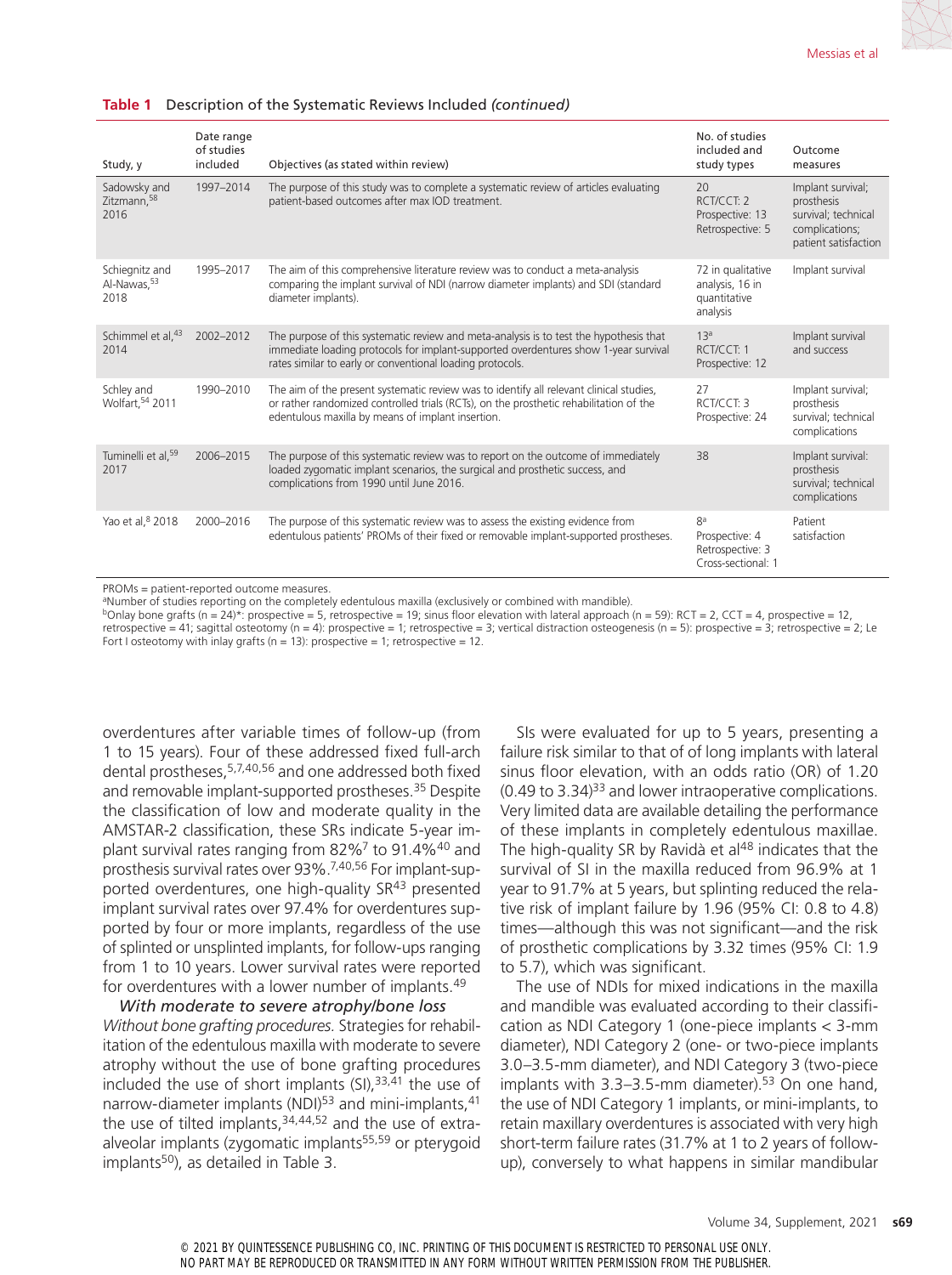

#### **Table 2** Summary of Results of Systematic Reviews Addressing the Edentulous Maxilla with Sufficient Bone and Methodology Quality Assessment

| Study, y                                   | Title                                                                                                                                                                           | Study population/<br>no. of participants<br>(no. of implants)  | Intervention(s)                                                                                                            | Duration of<br>follow-up | Meta-analysis<br>performed |
|--------------------------------------------|---------------------------------------------------------------------------------------------------------------------------------------------------------------------------------|----------------------------------------------------------------|----------------------------------------------------------------------------------------------------------------------------|--------------------------|----------------------------|
| Alfadda, 49<br>2014                        | Early and Immediate Loading<br>Protocols for Overdentures in<br>Completely Edentulous Maxillas:<br>A Comprehensive Review of Clinical<br><b>Trials</b>                          | Completely edentulous<br>patients (maxilla)/145 (708)          | Immediate or early loading of<br>implant-supported overdentures<br>with 3-8 implants                                       | $1-2y$                   | <b>No</b>                  |
| Att et al, <sup>7</sup> 2009               | Fixed Rehabilitation of the<br>Edentulous Maxilla: Possibilities and<br>Clinical Outcome                                                                                        | Completely edentulous<br>patients (maxilla)/793 (5,278)        | Full-arch fixed dental prostheses                                                                                          | $1 - 15$ v               | No                         |
| Chiapasco, 35<br>2004                      | Early and Immediate Restoration<br>and Loading of Implants in<br>Completely Edentulous Patients                                                                                 | Completely edentulous<br>patients/53 (463)                     | Immediate or early loading of<br>implant-supported overdentures<br>and full-arch fixed dental prostheses                   | $1-5y$                   | <b>No</b>                  |
| Kwon et al, 40<br>2014                     | Systematic Review of Short- (5-10<br>Years) and Long-Term (10 Years or<br>More) Survival and Success of Full-<br>Arch Fixed Dental Hybrid Prostheses<br>and Supporting Implants | Completely edentulous<br>patients/not possible to<br>determine | Full-arch fixed dental prostheses                                                                                          | $5 - 10$ v, $>$<br>10y   | No                         |
| Lambert et al, <sup>56</sup><br>2009       | Descriptive Analysis of Implant<br>and Prosthodontic Survival Rates<br>with Fixed Implant-Supported<br>Rehabilitations in the Edentulous<br>Maxilla                             | Completely edentulous<br>patients (maxilla)/1,320<br>(8,376)   | Full-arch fixed dental prostheses                                                                                          | $1 - 15y$                | No                         |
| Ohkubo and<br>Baek, 42 2010                | Does the Presence of Antagonist<br>Remaining Teeth Affect Implant<br>Overdenture Success? A Systematic<br>Review                                                                | Completely edentulous<br>patients/259 (NR)                     | Implant-supported overdentures                                                                                             | $3.2 - 10v$              | No                         |
| Papaspyridakos<br>et al, <sup>5</sup> 2014 | Implant Loading Protocols for<br>Edentulous Patients with Fixed<br>Prostheses: A Systematic Review<br>and Meta-Analysis                                                         | Completely edentulous<br>patients/1,244 (6,956)                | Conventional, early, or immediate<br>loading of full-arch fixed dental<br>prostheses                                       | $1 - 10y$                | <b>No</b>                  |
| Schimmel et<br>al. <sup>43</sup> 2014      | Loading Protocols for Implant-<br>Supported Overdentures in the<br>Edentulous Jaw: A Systematic<br>Review and Meta-Analysis                                                     | Completely edentulous<br>patients/167 (727)                    | Immediate, early, or conventional<br>loading of implant-supported<br>overdentures with splinted and<br>unsplinted implants | $1 - 10y$                | Yes                        |

NR = not reported.

rehabilitations  $(4.9\%)$ .<sup>41</sup> On the other hand, the use of NDI Class III implants in completely edentulous maxillae presents survival rates ranging from 97% to 100%,<sup>53</sup> supporting both overdentures and full-arch fixed dental prostheses.

Three nonoverlapping SRs described the performance of intentionally tilted implants $34,44,52$  both in the mandible and maxilla. In Chrcanovic et al,<sup>44</sup> data pooled only from the maxilla indicated higher failure risk for tilted implants, with an OR of 1.70 (1.05 to 2.74). However, when considering exclusively completely edentulous maxillae, Lin and Eckert<sup>52</sup> presented survival rates of tilted implants ranging from 93.6% to 100%, which were comparable to axial implants (95.3% to 100%) for follow-ups of 1 to 5 years. Likewise, Apaza Alccayhuamann et al<sup>34</sup> presented similar survival rates for tilted implants with an OR of 0.95 (0.70 to 1.28), but cautions when interpreting these results because of the low precision in the estimates and quality of evidence.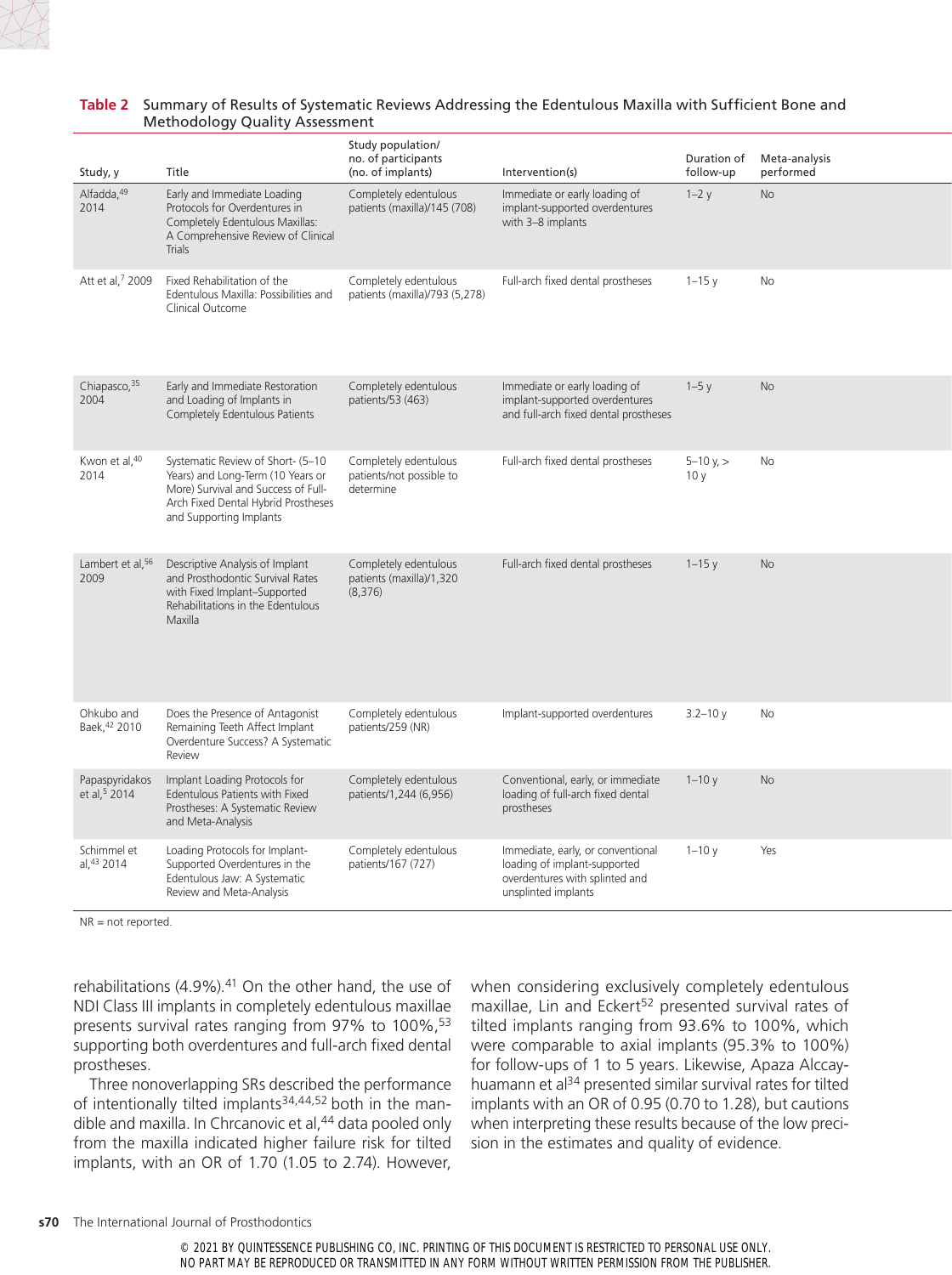| Results                                                                                                                                                                                           | Conclusions (as stated within review)                                                                                                                                                                                                                                                                                                                                                                                                                                                                                                                                                                                                                                                                                               | AMSTAR-2<br>quality grade |
|---------------------------------------------------------------------------------------------------------------------------------------------------------------------------------------------------|-------------------------------------------------------------------------------------------------------------------------------------------------------------------------------------------------------------------------------------------------------------------------------------------------------------------------------------------------------------------------------------------------------------------------------------------------------------------------------------------------------------------------------------------------------------------------------------------------------------------------------------------------------------------------------------------------------------------------------------|---------------------------|
| Implant survival: 84.7% to 99.3%<br>Prosthesis survival: 100%                                                                                                                                     | The immediate/early loading of dental implants with a maxillary overdenture is a predictable<br>treatment approach and provides favorable implant/prosthesis survival, soft tissue health,<br>and psychological outcomes.                                                                                                                                                                                                                                                                                                                                                                                                                                                                                                           | Moderate                  |
| 5 y:<br>Implant survival: 82% to 98%<br>Prosthesis survival: 93.3% to 100%<br>10 y:<br>Implant survival: 81% to 96.6%<br>Prosthesis survival: 81% to 100%                                         | To date, implant-supported fixed dental prosthesis can be recommended only if regular<br>implants are placed and a delayed loading protocol is used.                                                                                                                                                                                                                                                                                                                                                                                                                                                                                                                                                                                | Low                       |
| No articles on immediate or early loading<br>of implant-supported overdentures.<br>Full-arch fixed prostheses implant survival:<br>87.5% to 100%                                                  | No meaningful data are available about immediate or early loading of edentulous maxillae<br>with implant-supported overdentures. The use of immediate or early loading of fixed<br>implant-supported prostheses in the maxilla is not supported by sufficient data to consider<br>this treatment modality as routine, although preliminary results seem to be encouraging.                                                                                                                                                                                                                                                                                                                                                          | Low                       |
| $5 - 10$ v:<br>Implant survival: 91.4% to 100%<br>Prosthesis survival: 93.3% to 100%<br>$>10$ y:<br>Implant survival: 78.3% to 93%<br>Prosthesis survival: 82% to 92.8%                           | Within the limitation of the current study, implants and full-arch fixed dental hybrid<br>prostheses showed rather high short-term survival rates. However, due to limited available<br>literature, their long-term survival rates could not be obtained.                                                                                                                                                                                                                                                                                                                                                                                                                                                                           | Moderate                  |
| 1 y:<br>Implant survival: 94%<br>Prosthesis survival: 98.2%<br>5 y:<br>Implant survival: 90.7%<br>Prosthesis survival: 94.6%<br>$10 y$ :<br>Implant survival: 90.3%<br>Prosthesis survival: 92.1% | The descriptive implant survival rate when restoring an edentulous maxilla with implant-<br>supported fixed prostheses decreased from 94% at 1 year, to 92.3% at 3 years, 90.7%<br>at 5 years, 90.3% at 10 years, and 87.7% at 15 years. When restoring an edentulous<br>maxilla with implant-supported fixed prostheses, the prosthodontic survival rate decreased<br>from 98.2% at 1 year, to 95.8% at 3 years, 94.6% at 5 years, and 92.1% at 10 years.<br>The prosthetic design, veneering material, and number of prostheses per arch had no<br>influence on the prosthodontic survival rate. The implant number and distribution along the<br>edentulous maxilla seem to influence the long-term prosthodontic survival rate. | Low                       |
| Implant survival: 72.9% to 99.2%                                                                                                                                                                  | In maxillary implant overdentures, the presence of antagonist teeth might be a risk factor for Low<br>success, but is certainly not a contraindication.                                                                                                                                                                                                                                                                                                                                                                                                                                                                                                                                                                             |                           |
| 1 y:<br>Implant survival: 99.2% to 99.6%<br>Prosthesis survival: 99.1% to 99.9%                                                                                                                   | With careful patient selection and using implants with rough surfaces, immediate loading<br>with fixed prostheses in edentulous patients has the same effect on implant survival, failure,<br>and complications as with early and conventional loading in maxillary and mandibular<br>arches.                                                                                                                                                                                                                                                                                                                                                                                                                                       | Moderate                  |
| Implant survival: 97.4% to 100%                                                                                                                                                                   | There are only a few prospective case-series available to document the feasibility of<br>immediate loading of implants in the maxilla, but employing four or more implants seems to<br>provide high survival rates.                                                                                                                                                                                                                                                                                                                                                                                                                                                                                                                 | High                      |

One other alternative to grafting procedures in maxillae with moderate to severe atrophy is the use of extraalveolar implants such as zygomatic<sup>55,59</sup> and pterygoid implants.50 The survival rate of zygomatic implants is estimated to be 97.6% after 5 years, decreasing to 95.2% at 10 years. While Tuminelli et al<sup>59</sup> related few complications associated with these implants (mainly prosthetic), Chrcanovic et al<sup>55</sup> indicated that complications can develop at any time with several degrees of severity and can include biologic complications such as sinusitis, soft tissue infection, paresthesia, and oroantral fistulas. Technical complications, namely intraoperative hemorrhage, are also a major concern associated with pterygoid implants, which present a 5-year survival rate of  $94.9\%$ <sup>50</sup>

With bone grafting procedures. Four SRs<sup>11,36,46,47</sup> addressed the use of grafting procedures in atrophic edentulous areas (Table 4). The described interventions included horizontal augmentation with onlay bone grafts, bone splitting/expansion, guided bone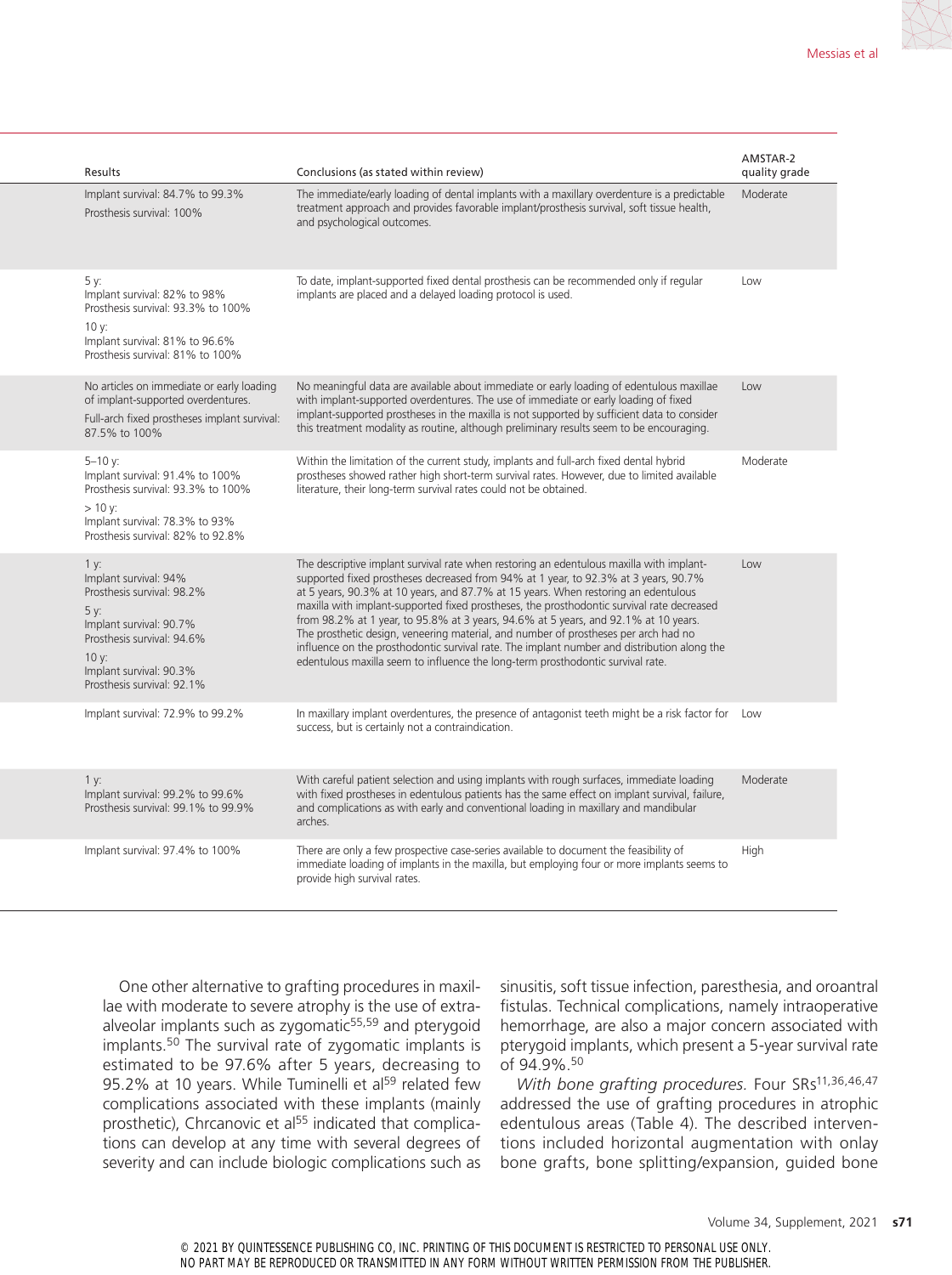#### **Table 3** Summary of Results of Systematic Reviews Addressing the Edentulous Maxilla with Insufficient Bone and No Grafting Approaches and Methodology Quality Assessment

| Study, y                                | Title                                                                                                                                                                                                                                    | Study population/no. of participants<br>(no. of implants)                                                                                                                                              | Interventions                                                                                                             | Duration of<br>follow-up                                                      | Meta-<br>analysis<br>performed |
|-----------------------------------------|------------------------------------------------------------------------------------------------------------------------------------------------------------------------------------------------------------------------------------------|--------------------------------------------------------------------------------------------------------------------------------------------------------------------------------------------------------|---------------------------------------------------------------------------------------------------------------------------|-------------------------------------------------------------------------------|--------------------------------|
| Al-Moraissi et<br>al, 33 2019           | What is the Most Effective<br>Rehabilitation Method for Posterior<br>Maxillas with 4 to 8 mm of Residual<br>Alveolar Bone Height Below the<br>Maxillary Sinus with Implant-<br>Supported Prostheses? A Frequent<br>Network Meta-Analysis | Patients with atrophic posterior maxilla<br>(residual bone height of 4-8 mm)/239 +<br>340 (452 SI + 680 LI + LSFE), of which<br>66 (172) corresponded exclusively to<br>completely edentulous patients | $SI$ vs LSFE + LI                                                                                                         | $1-5y$                                                                        | Yes                            |
| Apaza<br>Alccayhuaman et<br>al, 34 2018 | <b>Biological and Technical Complications</b><br>of Tilted Implants in Comparison<br>with Straight Implants Supporting<br>Fixed Dental Prostheses. A Systematic<br>Review and Meta-Analysis                                              | Partially or completely edentulous<br>patients/1,750 (3,688 tilted + 3,880 axial),<br>of which 1,094 (2,173 tilted + 2,153 axial)<br>corresponded exclusively to the maxilla                           | Tilted implants vs axial $3-8y$<br>implants supporting<br>fixed dental prosthesis                                         |                                                                               | Yes                            |
| Araújo et al, 50<br>2019                | Clinical Outcomes of Pterygoid<br>Implants: Systematic Review and<br>Meta-Analysis                                                                                                                                                       | Patients with atrophic posterior maxilla<br>(residual bone height < 8 mm)/at least<br>1,448 (1,893)                                                                                                    | Pterygoid implants<br>vs implants placed in<br>posterior maxilla                                                          | $1 - 12y$                                                                     | Yes                            |
| Chrcanovic et<br>al, 44 2015            | Tilted Versus Axially Placed Dental<br>Implants: A Meta-Analysis                                                                                                                                                                         | Partially or completely edentulous patients/<br>NR (5,029 tilted + 5,732 axial), of which NR<br>$(1,511$ tilted + 1,791 axial) were used in the<br>meta-analysis on the maxilla                        | Tilted implants vs axial NR<br>implants supporting<br>fixed dental prosthesis                                             |                                                                               | Yes                            |
| Chrcanovic et<br>al, 55 2016            | Survival and Complications of<br>Zygomatic Implants: An Updated<br>Systematic Review                                                                                                                                                     | Partially or completely edentulous patients<br>(maxilla)/2,161 (4,556)                                                                                                                                 | Full-arch, fixed<br>partial and<br>implant-supported<br>overdentures with ZIs                                             | $1 - 10y$                                                                     | <b>No</b>                      |
| Lemos et al, <sup>41</sup><br>2017      | Complete Overdentures Retained by<br>Mini Implants: A Systematic Review                                                                                                                                                                  | Completely edentulous patients/896<br>(2,494), of which NR (164) corresponded<br>exclusively to the maxilla                                                                                            | Implant-supported<br>overdentures with<br>mini implants                                                                   | $1-2y$<br>(maxilla)                                                           | No                             |
| Lin and Eckert, 52<br>2018              | Clinical Performance of Intentionally<br>Tilted Implants Versus Axially<br>Positioned Implants: A Systematic<br>Review                                                                                                                   | Completely edentulous patients/NR (NR)                                                                                                                                                                 | Full-arch fixed dental<br>prosthesis with tilted<br>implants                                                              | $1-5y$                                                                        | <b>No</b>                      |
| Ravidà et al, 48<br>2019                | Long-Term Effectiveness of Extra-<br>Short ( $\geq 6$ mm) Dental Implants:<br>A Systematic Review                                                                                                                                        | Partially or completely edentulous patients<br>receiving 1 or more extra-short implants<br>$(5.6 \text{ mm})$ /705 (751), of which NR (369)<br>corresponded exclusively to the maxilla                 | Full-arch and fixed<br>partial dental<br>prostheses with short<br>implants                                                | $1-5y$                                                                        | No                             |
| Schiegnitz and<br>Al-Nawas, 53 2018     | Narrow-Diameter Implants: A<br>Systematic Review and Meta-Analysis                                                                                                                                                                       | Partially or completely edentulous patients<br>receiving 1 or more narrow-diameter<br>implants/NDI Class I 1,280 (5,441) + NDI<br>Class II 823 (1,133) + NDI Class III 3,842<br>(5,612)                | NDIs with mixed<br>indications in maxilla<br>and mandible; 4<br>studies specifically<br>address the<br>edentulous maxilla | NDI Class I:<br>$1-6y$<br>NDI Class II:<br>$1-5y$<br>NDI Class III:<br>$1-9y$ | Yes                            |
| Tuminelli et al, 59<br>2017             | Immediate Loading of Zygomatic<br>Implants: A Systematic Review of<br>Implant Survival, Prosthesis Survival<br>and Potential Complications                                                                                               | Partially or completely edentulous patients<br>with zygomatic implants (maxilla)/2,161<br>(4, 556)                                                                                                     | Zygomatic implants                                                                                                        | NR.                                                                           | No                             |

SI = short implant; LI = long implant; NR = not reported; OR = odds ratio; NDI = narrow-diameter implant; LSFE = lateral sinus floor elevation; RBH = residual bone height; Zis = zygomatic implants.

#### **s72** The International Journal of Prosthodontics

© 2021 BY QUINTESSENCE PUBLISHING CO, INC. PRINTING OF THIS DOCUMENT IS RESTRICTED TO PERSONAL USE ONLY. NO PART MAY BE REPRODUCED OR TRANSMITTED IN ANY FORM WITHOUT WRITTEN PERMISSION FROM THE PUBLISHER.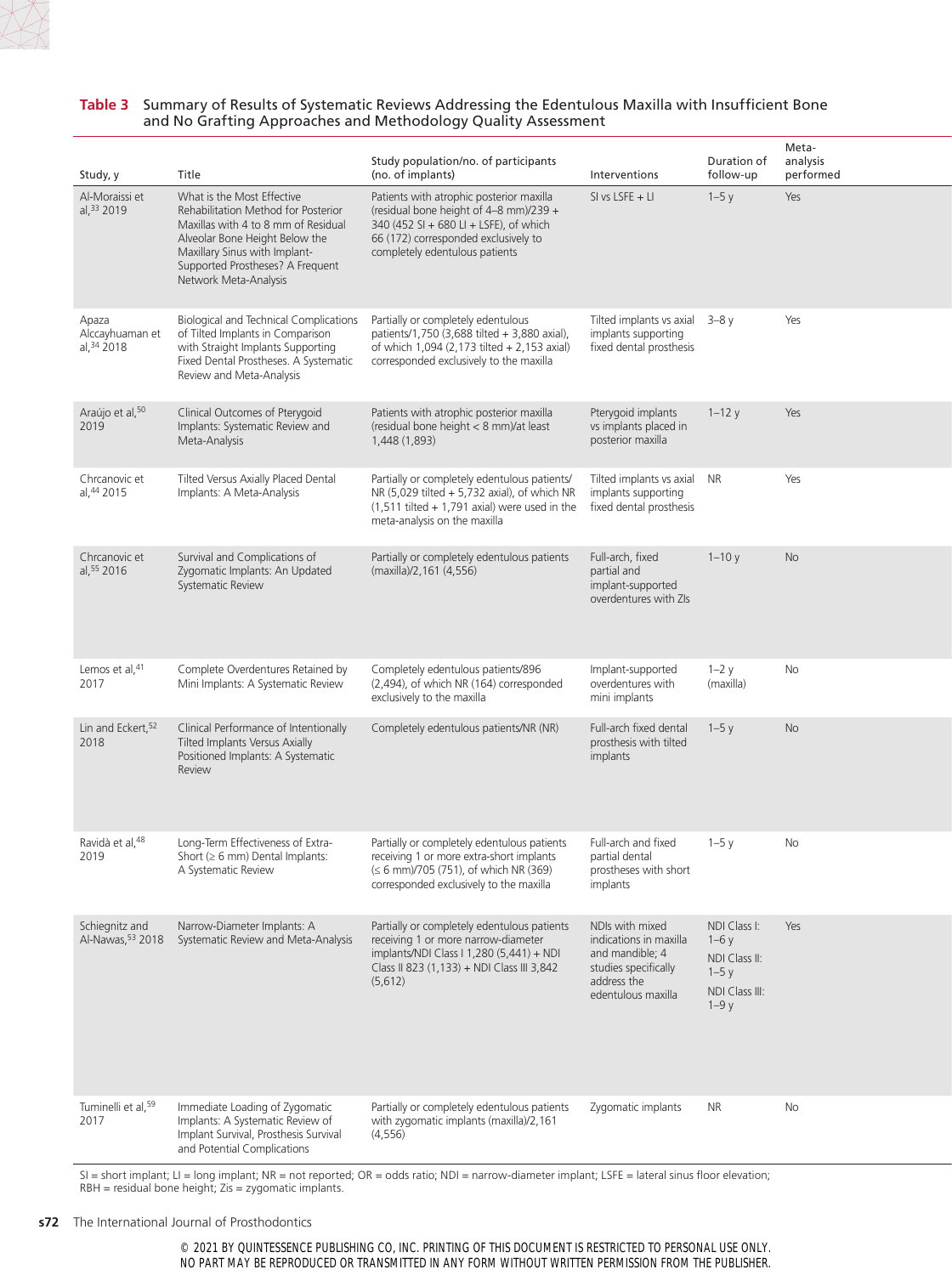| Results                                                                                                                                                                                                                                                           | Conclusions (as stated within review)                                                                                                                                                                                                                                                                                                                                                                                                                                                                                                                                                                                                                                                                                                                                                                                                                                                                   | AMSTAR-2<br>quality<br>grade |
|-------------------------------------------------------------------------------------------------------------------------------------------------------------------------------------------------------------------------------------------------------------------|---------------------------------------------------------------------------------------------------------------------------------------------------------------------------------------------------------------------------------------------------------------------------------------------------------------------------------------------------------------------------------------------------------------------------------------------------------------------------------------------------------------------------------------------------------------------------------------------------------------------------------------------------------------------------------------------------------------------------------------------------------------------------------------------------------------------------------------------------------------------------------------------------------|------------------------------|
| Implant survival:<br>$OR = 1.20 (0.49 - 3.34)$                                                                                                                                                                                                                    | No relevant differences between SI placement alone and standard implant placement combined with LSFE for implant<br>and prosthesis survival at 1- to 5-year follow-up.                                                                                                                                                                                                                                                                                                                                                                                                                                                                                                                                                                                                                                                                                                                                  | Moderate                     |
| Prosthesis survival:<br>$OR = 0.85(0.32 - 2.24)$                                                                                                                                                                                                                  | Concerning surgical complications evidence indicated that SI placement alone was a superior method in decreasing<br>intraoperative complications compared to LI-LSFE.                                                                                                                                                                                                                                                                                                                                                                                                                                                                                                                                                                                                                                                                                                                                   |                              |
| Technical complications:<br>$OR = 0.34(0.16 - 0.76)$                                                                                                                                                                                                              | There is moderate-quality evidence showing thatSI placement alone seems superior to LI placement with LSFE and<br>bone grafting for patients with intermediate maxillary RBH (4-8 mm). The result of this study shows that LSFE for patients<br>with intermediate RBH is not a suitable treatment because of the unjustified increase in complications and financial cost.                                                                                                                                                                                                                                                                                                                                                                                                                                                                                                                              |                              |
| Implant survival:<br>Tilted: 95% to 100%<br>Axial: 87.5% to 100%<br>RR overall: 0.95 (0.70-1.28)<br>RR maxillary implants:<br>$5.00(0.25 - 100)$                                                                                                                  | In conclusion, besides heterogeneity and the serious risk of bias of most of the studies selected, the present systematic<br>review demonstrated by means of meta-analysis that implant inclination had no effect on peri-implant bone loss or<br>implant survival. Likewise, the assessment of biological and technical complications could not be extracted from the data<br>due to lack of accurate reporting and study design.                                                                                                                                                                                                                                                                                                                                                                                                                                                                      | High                         |
| 1-y implant survival: 95.4%<br>5-y implant survival: 94.9%<br>Technical complications:<br>intraoperative hemorrhage                                                                                                                                               | Due to the retrospective nature of all studies includedtheir level of evidence was considered poor and inconsistent, with Moderate<br>restricted clinical impact. Within the limits of this meta-analysis, this study demonstrates comparable implant survival rates<br>between pterygoid and conventional implants in other regions of the maxilla.                                                                                                                                                                                                                                                                                                                                                                                                                                                                                                                                                    |                              |
| Implant survival:<br>OR: 1.70 (1.05-2.74)                                                                                                                                                                                                                         | Within the limitations of the existing investigations, the present study suggests that the differences in angulation of<br>dental implants in relation to the mesial-distal occlusal plane might not affect the survival of these dental implants or<br>marginal bone loss. A statistically significant difference was found for implant failures when studies evaluating implants<br>inserted in maxillae only were pooled, in favour of axially placed implants.                                                                                                                                                                                                                                                                                                                                                                                                                                      | Moderate                     |
| 1-y implant survival: 98.4%<br>5-y implant survival: 97.6%<br>10-y implant survival: 95.2%                                                                                                                                                                        | The ISRs and the 12-year CSR are encouraging, but there are not many studies including a reasonable number of Zis in<br>which the patients were followed for at least 5 years.                                                                                                                                                                                                                                                                                                                                                                                                                                                                                                                                                                                                                                                                                                                          | Low                          |
| Technical complications: sinusitis;<br>soft tissue infection; paresthesia;<br>oroantral fistula; accidental cavity<br>penetrations                                                                                                                                | The main complication that seems to occur with Zis is sinusitis, which can develop several years after their placement.                                                                                                                                                                                                                                                                                                                                                                                                                                                                                                                                                                                                                                                                                                                                                                                 |                              |
| Mini-implant survival: 68.3%<br>Prosthesis survival: 90.6%<br>(combined)                                                                                                                                                                                          | The maxilla showed higher failures rates (31.7%) when compared with mandible (4.9%) and this should be considered<br>during treatment plan.                                                                                                                                                                                                                                                                                                                                                                                                                                                                                                                                                                                                                                                                                                                                                             | Moderate                     |
| Implant survival<br>Tilted: 93.6% to 100%<br>Axial: 95.3% to 100%<br>Prosthesis survival: 92.2% to 100%                                                                                                                                                           | Level I studies that are designed to directly compare the performance of tilted implants to that of axially loaded implants<br>were not identified. An analysis of the descriptive data from Level I and Level II studies suggests no differences in clinical<br>performance of implants whether placed in an axial or in a tilted configuration. Lower-level studies and a large population<br>unpublished study appear to confirm the observations regarding the clinical performance of tilted implants in comparison<br>to axially loaded implants. Insufficient information is available regarding the most appropriate number of implants needed<br>to provide immediate support and retention of a definitive prosthesis; however, there are numerous low-level studies that<br>demonstrate acceptable performance when four implants are used to support and retain full-arch fixed prostheses. | Moderate                     |
| 1-y implant survival: 96.9%<br>5-y implant survival: 91.7%                                                                                                                                                                                                        | Within the limitations of this review, extra-short implants presented an overall satisfactory survival rate, which was higher<br>in the mandible than in the maxilla.                                                                                                                                                                                                                                                                                                                                                                                                                                                                                                                                                                                                                                                                                                                                   | High                         |
| Technical complications: screw<br>loosening                                                                                                                                                                                                                       | Although complications were rare, the most common prosthetic concern of extra-short implants was screw loosening.<br>Nonsplinted implants showed a higher overall prosthetic complication rate and a higher incidence of implant failure<br>compared with splinted implants.                                                                                                                                                                                                                                                                                                                                                                                                                                                                                                                                                                                                                            |                              |
| NDI Class I: Implant survival:<br>$94.7\% \pm 5\%$ , OR = 4.54<br>$(1.51 - 13.65)$<br>NDI Class II: Implant survival:<br>$97.3\% \pm 5\%$ ; OR = 1.06<br>$(0.31 - 3.61)$<br>NDI Class III: Implant survival:<br>$97.7\% \pm 2.3\%$ ; OR = 1.19<br>$(0.83 - 1.70)$ | Within the limits of this meta-analytic approach to the literature with the identified high risk of bias and heterogeneity in<br>the included studies therein, the included studies describe NDI as a possible treatment alternative with promising survival<br>rates. Their clinical advantage might be in the extension of treatment options. NDI of Category 1 performed statistically<br>significantly worse than SDI and were mainly described for the rehabilitation of the highly atrophic maxilla or mandible.<br>Category 2 and Category 3 NDI indicated no difference in implant survival compared to SDINDI of Category 3 were<br>described in all regions, including posterior single-tooth restorations.                                                                                                                                                                                   | High                         |
| Implant survival in completely<br>edentulous maxilla: 97% to 100%                                                                                                                                                                                                 |                                                                                                                                                                                                                                                                                                                                                                                                                                                                                                                                                                                                                                                                                                                                                                                                                                                                                                         |                              |
| Implant survival: 96% to 100%<br>Technical complications: fracture<br>of prosthetic screw, fracture of<br>prosthesis                                                                                                                                              | Based on the present systematic review, the authors recommend immediately loading and splinting zygomatic implants<br>for the restoration of the severely atrophic maxilla with or without anterior conventional implants. The complication rates<br>are relatively few, rarely catastrophic, and easily managed.                                                                                                                                                                                                                                                                                                                                                                                                                                                                                                                                                                                       | Low                          |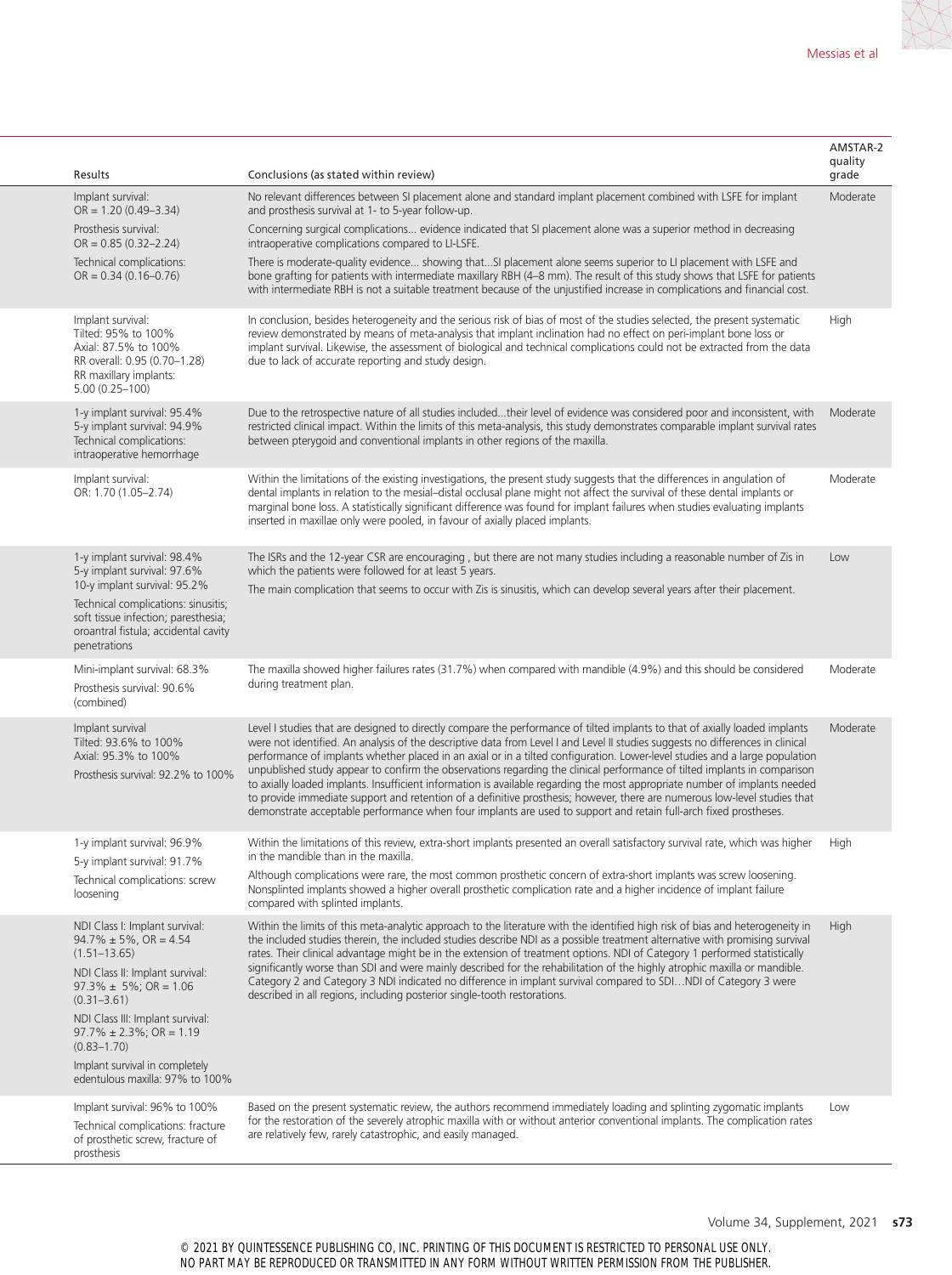**Table 4** Summary of Results of Systematic Reviews Addressing Bone Grafting Procedures in the Edentulous Maxilla with Insufficient Bone and Methodologic Quality Assessment

| Study, y                             | Title                                                                                           | Study population/no. of par-<br>ticipants (no. of implants)                                                                                                                                                                                                                                                    | Intervention(s)                                                                                                                                                      | Duration of follow-up                                                                                                                                                                           | Meta-analysis<br>performed |
|--------------------------------------|-------------------------------------------------------------------------------------------------|----------------------------------------------------------------------------------------------------------------------------------------------------------------------------------------------------------------------------------------------------------------------------------------------------------------|----------------------------------------------------------------------------------------------------------------------------------------------------------------------|-------------------------------------------------------------------------------------------------------------------------------------------------------------------------------------------------|----------------------------|
| Aghaloo et al, <sup>11</sup><br>2016 | Bone Augmentation of the<br>Edentulous Maxilla for Implant<br>Placement: A Systematic<br>Review | Completely edentulous patients<br>(maxilla)/onlay bone grafting:<br>515 (2,446); guided bone<br>regeneration: 27 (179); Le Fort<br>I: 250 (1,588); lateral sinus<br>floor elevation: 561 (4,860);<br>combination technique: 166<br>(925)                                                                       | Onlay bone<br>grafting,<br>guided bone<br>regeneration,<br>Le Fort I<br>interpositional<br>grafting, lateral<br>sinus floor<br>elevation                             | Onlay bone grafting:<br>$1 - 12y$<br>Guided bone<br>regeneration: $1-5y$<br>Le Fort I: $1-12y$<br>Sinus floor elevation:<br>$1 - 11.5$ y<br>Combination technique:<br>$1.5 - 6y$                | No                         |
| Chiapasco et al, 36<br>2009          | <b>Bone Augmentation</b><br>Procedures in Implant<br>Dentistry                                  | Partially or completely<br>edentulous patients with<br>deficient ridges/onlay bone<br>grafting: 593 (2,463); lateral<br>sinus floor elevation: 4,630<br>(13,889); bone splitting/<br>expansion: 542 (1,182); vertical<br>distraction osteogenesis: 181<br>(462); Le Fort I interpositional<br>graft: 261 (881) | Onlay bone<br>grafting, lateral<br>sinus floor<br>elevation, bone<br>expansion,<br>vertical distraction<br>osteogenesis,<br>Le Fort I<br>interpositional<br>grafting | Onlay bone grafting:<br>$0.5 - 20y$<br>Bone splitting/expansion:<br>$0.5 - 7y$<br>Vertical distraction<br>osteogenesis: 0.5-6 y<br>Le Fort I: 0.5-12 y<br>Sinus floor elevation:<br>$0.5 - 12y$ | <b>No</b>                  |

| Poli et al, 46 2019         | Clinical Outcome Of Dental<br>Implant Therapy In Association<br>With Le Fort I Osteotomy<br>Preprosthetic Surgery: A<br>Systematic Review | Completely edentulous<br>patients with severe maxillary<br>atrophy/483 (3,596)                                                                 | Le Fort I<br>interpositional<br>grafting                             | $1 - 10y$ | <b>No</b> |
|-----------------------------|-------------------------------------------------------------------------------------------------------------------------------------------|------------------------------------------------------------------------------------------------------------------------------------------------|----------------------------------------------------------------------|-----------|-----------|
| Raghoebar et al, 47<br>2019 | Long-term Effectiveness<br>of Maxillary Sinus Floor<br>Augmentation: A Systematic<br>Review and Meta-Analysis                             | Partially or completely<br>edentulous patients requiring<br>lateral sinus floor elevation<br>(residual bone height $\leq 6$<br>mm)/383 (1,517) | Full-arch, fixed<br>partial and<br>implant-supported<br>overdentures | 5v        | No        |

regeneration and vertical augmentation with vertical distraction osteogenesis, Le Fort I interpositional grafts, and, in the posterior maxilla, sinus floor elevation. In completely edentulous patients, onlay bone grafting showed an implant survival rate of 85.2%, $11$  which can increase with staged approaches.<sup>36</sup> Major concerns of this procedure relate to postoperative complications such as wound dehiscence and infection/morbidity of the donor site. Le Fort I interpositional grafting presents survival rates superior to 89.6%,<sup>11,36,46</sup> with better prognoses with staged approaches. Frequency of intraoperative and postoperative complications might rise to 2.3%

and 12.2%, respectively, but these percentages do not compromise the future rehabilitation.46

Sinus floor elevation is one of the most studied augmentation procedures, with one of the SRs including 4,630 patients and 13,889 implants. Reported implant survival rates for lateral sinus floor elevation ranged from 91.5% $^{11}$  to 97.8%, $^{47}$  but some factors were identified as modifiers of the prognosis—namely residual bone height, sinus anatomy, and materials used.<sup>47</sup> Intraoperative membrane perforation and postoperative sinusitis are frequent complications of this procedure.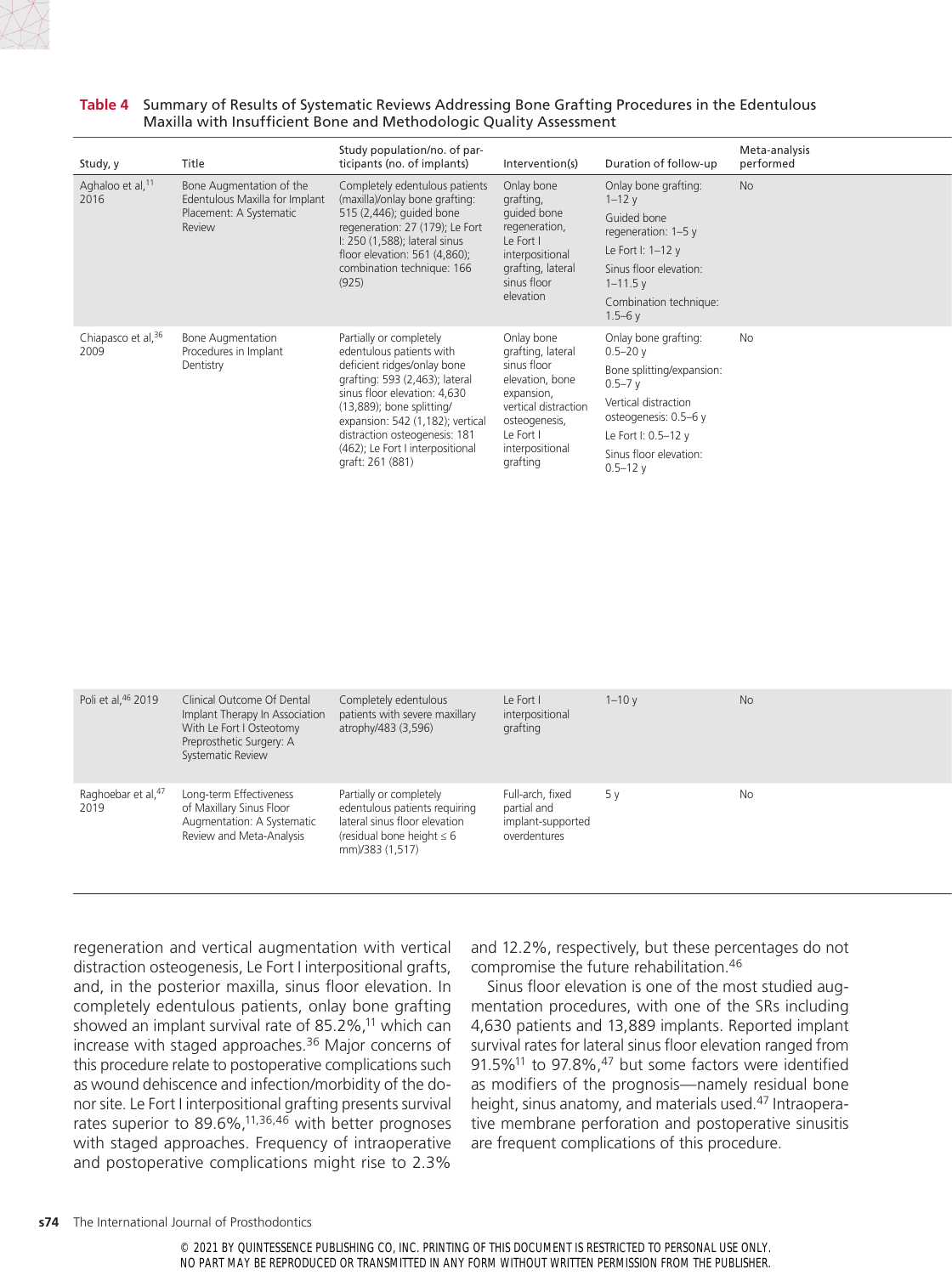| Results                                                                                                                                                                                                                                                                                                                                                                                                                                                                                                                                                                                                                                                                                                                                                                                                                                                                                                                              | Conclusions (as stated within review)                                                                                                                                                                                                                                                                                                                                                                                                                                                                                                                                                                                                                                                                                                                                                                                                                                                                                                                                                                                                                                                          | AMSTAR-2<br>quality grade |
|--------------------------------------------------------------------------------------------------------------------------------------------------------------------------------------------------------------------------------------------------------------------------------------------------------------------------------------------------------------------------------------------------------------------------------------------------------------------------------------------------------------------------------------------------------------------------------------------------------------------------------------------------------------------------------------------------------------------------------------------------------------------------------------------------------------------------------------------------------------------------------------------------------------------------------------|------------------------------------------------------------------------------------------------------------------------------------------------------------------------------------------------------------------------------------------------------------------------------------------------------------------------------------------------------------------------------------------------------------------------------------------------------------------------------------------------------------------------------------------------------------------------------------------------------------------------------------------------------------------------------------------------------------------------------------------------------------------------------------------------------------------------------------------------------------------------------------------------------------------------------------------------------------------------------------------------------------------------------------------------------------------------------------------------|---------------------------|
| Implant survival:<br>Onlay bone grafting: 85.2% (80.8% to 88.8%)<br>GBR: 96.1% to 100%<br>Le Fort I interpositional grafting: 89.6% (85.5% to 92.7%)<br>Sinus floor elevation: 91.5% (86.4% to 94.8%)<br>Combination technique: 93.6% (84.6% to 97.5%)                                                                                                                                                                                                                                                                                                                                                                                                                                                                                                                                                                                                                                                                               | Within the limitations of this systematic review and analysis, all five treatment modalities<br>discussed here, such as onlay bone grafting, GBR, Le Fort I interpositional grafting,<br>maxillary sinus augmentation, and/or nasal floor inlay grafting or the combination<br>approach can be successfully used to augment edentulous maxillary ridge with high<br>implant survival rates.                                                                                                                                                                                                                                                                                                                                                                                                                                                                                                                                                                                                                                                                                                    | Moderate                  |
| Onlay bone grafting:<br>Implant survival: 79.5% (60% to 100%), but higher with<br>staged approach (89.9%)<br>Technical complications: morbidity of donor site, wound<br>dehiscence/ infection (3.3%), total loss of graft (1.4%)<br>Lateral sinus floor elevation:<br>Implant survival: 95% (60% to 100%), but higher with<br>rough-surface implants (97.1%)<br>Technical complications: sinusitis (3%), total or partial loss of<br>graft $(< 1\%)$<br>Bone splitting/expansion: Implant survival: 94% (91% to<br>97%<br>Technical complications: fracture of buccal plate<br>Vertical distraction osteogenesis:<br>Implant survival: 95.9% (88% to 100%)<br>Technical complications: relapse of initial bone gain (7.7%),<br>otherwise minor (related to the device)<br>Le Fort I:<br>Implant survival: 87.9% (66.7% to 95%), but higher with<br>staged approach (90.9%)<br>Technical complications: surgical complications (3.1%) | This literature review has demonstrated that a wide range of surgical procedures can<br>be used to correct deficient edentulous ridges. On the basis of available data, it is<br>difficult or impossible to determine that one surgical procedure offers a better outcome<br>than another, as far as predictability of the augmentation and survival/success rates<br>of implants placed in the augmented sites are concerned. Every surgical procedure<br>presents advantages and disadvantages, which must be carefully evaluated before<br>surgery. Moreover, it is not yet known if some surgical procedures that are widely used<br>in clinical practice, such as sinus grafting procedures in the case of limited/moderate<br>sinus pneumatization or reconstruction of atrophic edentulous mandibles with onlay<br>autogenous bone grafts, are really useful for improving the long-term survival of<br>implantspriority should be given to procedures that are simpler and less invasive,<br>involve less risk of complications, and reach their goals within the shortest time frame. | Low                       |
| Implant survival: $91.0\% \pm 6.3\%$ , but statistically better<br>performance of rough-surface implants and staged approaches<br>Technical complications: intrasurgical (2.3%) or postsurgical<br>(12.2%) donor site morbidity                                                                                                                                                                                                                                                                                                                                                                                                                                                                                                                                                                                                                                                                                                      | Le Fort I osteotomy as a reconstructive technique in preprosthetic surgery can be<br>considered a predictable procedure associated with a low rate of complications and high<br>survival and success rates of dental implants. Within the limitations of this systematic<br>review, a statistically significantly higher implant failure has been observed when implants<br>were inserted contextually with Le Fort I osteotomy procedures. Caution has to be taken<br>when using machined implants, particularly in case of a simultaneous approach.                                                                                                                                                                                                                                                                                                                                                                                                                                                                                                                                          | High                      |
| 5-y implant survival: 97.8% (88.6% to 100%), but lower with<br>mixture of autogenous bone and bone substitutes compared<br>to autogenous bone or bone substitutes alone; Implant loss<br>per year was independent of simultaneous or delayed implant<br>placement in relation to maxillary sinus floor augmentation<br>$(0.38 \text{ vs } 0.39, P > .05)$ or dental status at time of implant<br>placement $(0.13 \text{ vs } 0.23, P > .05)$                                                                                                                                                                                                                                                                                                                                                                                                                                                                                        | This review shows that MSFA (lateral window technique) is a safe and predictable<br>procedure as part of oral rehabilitation of severely atrophic maxillae with dental implants.<br>The survival of implants is high, with no difference in simultaneous or delayed implant<br>placement, dental status being partially or fully edentulous, or using autogenous bone<br>or bone substitutes as augmentation material.                                                                                                                                                                                                                                                                                                                                                                                                                                                                                                                                                                                                                                                                         | High                      |

### *Types of rehabilitation, number of implants required, patient-reported outcomes, and economic evaluations*

Table 5 details the 12 studies that evaluated the different types and designs of prosthetic restorations, the adequate number of implants, and the outcomes reported by the patients. Very limited data were found regarding the maintenance costs of each type of rehabilitation; thus, a cost-effectiveness analysis could not be performed.

The number of implants required for a fullarch fixed dental prosthesis was addressed in six reviews.28,39,37,38,45,54 Generally, the literature reports the use of fewer than five implants and five or more implants. However, no evidence could be found regarding fixed prostheses supported by fewer than four implants. The vast majority of prostheses supported by less than five implants described in the literature report on the All-on-Four technique, for which data are mainly derived from retrospective studies but encompass a very large number of patients and implants. The literature indicates that, for this case, implants are placed as two anterior parallel/axial implants and two posterior distally tilted implants to widen distribution, and implant survival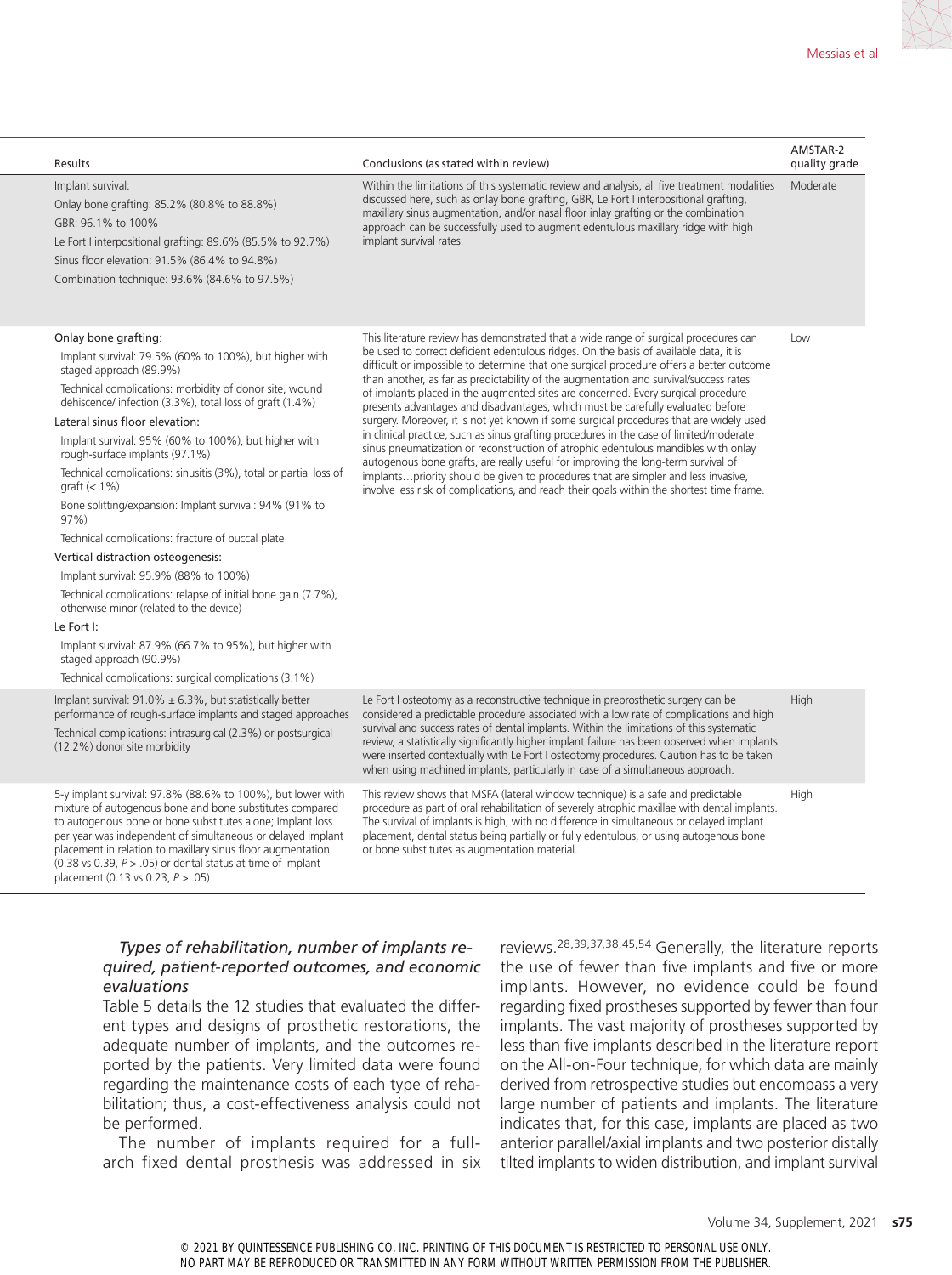#### **Table 5** Summary of Studies Addressing Different Types of Prostheses, Number of Implants, and Patient-Reported Outcome Measures (PROMs) and Methodology Quality Assessment

| Study, y                              | Title                                                                                                                                                           | Study population/no.<br>of participants (no. of<br>implants)     | Intervention(s)                                                                                                                                                        | Duration of<br>follow-up | Meta-analysis<br>performed |
|---------------------------------------|-----------------------------------------------------------------------------------------------------------------------------------------------------------------|------------------------------------------------------------------|------------------------------------------------------------------------------------------------------------------------------------------------------------------------|--------------------------|----------------------------|
| Daudt Polido<br>et al, 37 2018        | Number of Implants Placed for Complete-<br>Arch Fixed Prostheses: A Systematic Review<br>and Meta-Analysis                                                      | Completely edentulous<br>patients/2,285 (10,678)                 | Full-arch fixed dental<br>prostheses with $\geq 5$ vs < 5<br>implants                                                                                                  | $1 - 15y$                | Yes                        |
| De Luna<br>Gomes et al, 38<br>2019    | Optimal Number of Implants for Complete-<br>Arch Implant-Supported Prostheses with a<br>Follow-up of At Least 5 Years: A Systematic<br>Review and Meta-Analysis | Completely edentulous<br>patients/1,006 (NR)                     | Full-arch fixed dental<br>prostheses with $< 5$ vs $> 4$<br>implants                                                                                                   | $5-15y$                  | Yes                        |
| al, 51 2019                           | Di Francesco et The Number of Implants Required to<br>Support a Maxillary Overdenture: A<br>Systematic Review and Meta-Analysis                                 | Completely edentulous<br>patients (maxilla)/783<br>(NR)          | Implant-supported<br>overdentures                                                                                                                                      | $2 - 10y$                | Yes                        |
| Goodacre and<br>Goodacre, 26<br>2017  | Fixed vs Removable Complete Arch<br>Implant Prostheses: A Literature Review of<br>Prosthodontic Outcomes                                                        | Completely edentulous<br>patients/NR                             | Full-arch fixed dental<br>prostheses vs implant-<br>supported overdentures                                                                                             | <b>NR</b>                | No                         |
| Heydecke et<br>al, $45$ 2012          | What is the Optimal Number of Implants for<br>Fixed Reconstructions: A Systematic Review                                                                        | Partially and<br>completely edentulous<br>patients/1,369 (5,642) | Fixed dental prosthesis<br>and full-arch fixed dental<br>prosthesis                                                                                                    | $5 - 15y$                | Yes                        |
| Jokstad et al, <sup>29</sup><br>2016a | A Systematic Review of the Role of<br>Implant Design in the Rehabilitation of the<br>Edentulous Maxilla                                                         | Completely edentulous<br>patients/3,205 (12,599)                 | Full-arch fixed dental<br>prosthesis and implant-<br>supported overdentures<br>with different implant<br>characteristics (design, tilting,<br>extraalveolar placement) | $1 - 15y$                | No                         |

 $OHRQoL = oral health–related quality of life; NR = not reported.$ 

aExtensive review of the literature that covers many different situations—including tilted implants—placed in the zygomatic and pterygoid bone, among others. For the purpose of the present overview, only results from analyses of the effects of specific implant design/features on outcomes are considered.

#### **s76** The International Journal of Prosthodontics

© 2021 BY QUINTESSENCE PUBLISHING CO, INC. PRINTING OF THIS DOCUMENT IS RESTRICTED TO PERSONAL USE ONLY. NO PART MAY BE REPRODUCED OR TRANSMITTED IN ANY FORM WITHOUT WRITTEN PERMISSION FROM THE PUBLISHER.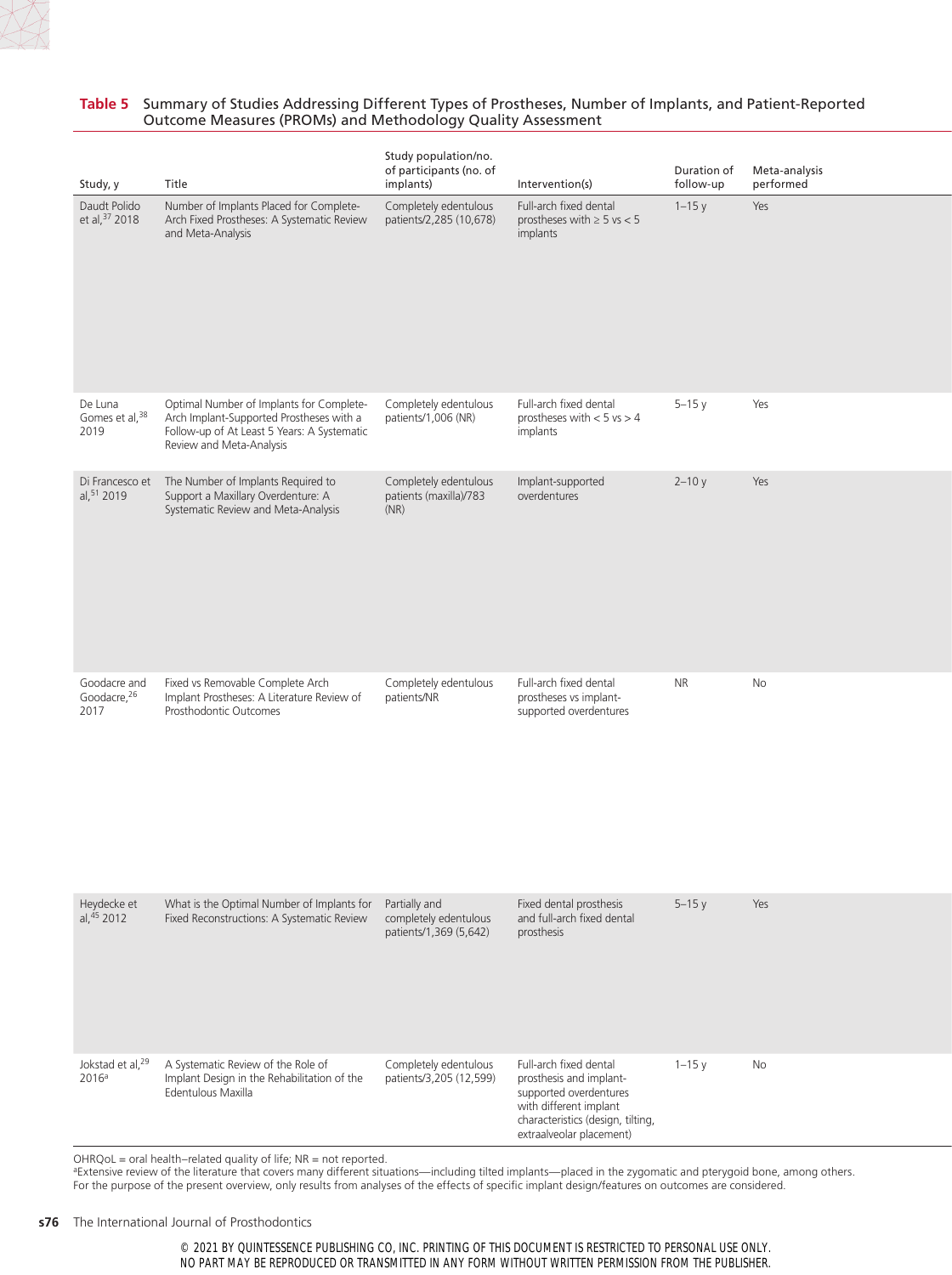| Results                                                                                                                                                                                                                                                                                                                                                                                                                                                             | Conclusions (as stated within review)                                                                                                                                                                                                                                                                                                                                                                                                                                                                                                                                                                                                                                                                                                                                                                                                                                                                                                                                                                                                                                                                                                                                                                                                                                                                                                                                                | AMSTAR-2<br>quality<br>grade<br>criteria |
|---------------------------------------------------------------------------------------------------------------------------------------------------------------------------------------------------------------------------------------------------------------------------------------------------------------------------------------------------------------------------------------------------------------------------------------------------------------------|--------------------------------------------------------------------------------------------------------------------------------------------------------------------------------------------------------------------------------------------------------------------------------------------------------------------------------------------------------------------------------------------------------------------------------------------------------------------------------------------------------------------------------------------------------------------------------------------------------------------------------------------------------------------------------------------------------------------------------------------------------------------------------------------------------------------------------------------------------------------------------------------------------------------------------------------------------------------------------------------------------------------------------------------------------------------------------------------------------------------------------------------------------------------------------------------------------------------------------------------------------------------------------------------------------------------------------------------------------------------------------------|------------------------------------------|
| Overall: Implant survival: 96%<br>Prosthesis survival: 99%<br>< 5 implants: Implant survival 97%<br>Prosthesis survival: 98%                                                                                                                                                                                                                                                                                                                                        | Evidence from this systematic review and meta-analysis shows that the most reported number of<br>implants for the 'fewer than five' group is four for the maxillawhereas for the "five or more"<br>implants group, the most reported number of implants was six for the maxilladata analyzed from<br>the included papers suggest that the use of fewer than five implants for the rehabilitation of the<br>edentulous maxilla or mandible with a one-piece fixed prosthesis has survival rates (implant and<br>prostheses) similar to those observed using five or more implants per arch  with a median follow-up<br>time of 8 years, ranging from 1 to 15 years.                                                                                                                                                                                                                                                                                                                                                                                                                                                                                                                                                                                                                                                                                                                   | High                                     |
| $\geq$ 5 implants:<br>Implant survival: 95%<br>Prosthesis survival: 98.5%                                                                                                                                                                                                                                                                                                                                                                                           | For both maxillary and mandibular rehabilitations, the use of distal implants with posterior inclination<br>did not seem to affect the overall survival rate for implants and restorations. This was the most<br>reported configuration when using fewer than five implants. When five or more implants were used,<br>the more classic use of parallel implants was reported.<br>However, additional key variables should ultimately be considered by clinicians when planning                                                                                                                                                                                                                                                                                                                                                                                                                                                                                                                                                                                                                                                                                                                                                                                                                                                                                                       |                                          |
| < 5 implants: Implant survival: 99%<br>Prosthesis survival: 100%<br>> 4 implants: Implant survival: 95.6%<br>Prosthesis survival: 89.6%                                                                                                                                                                                                                                                                                                                             | treatment for edentulous arches the number of implants is only one of these variables.<br>The number of implants used in complete-arch prostheses did not influence implant survival rate,<br>prosthesis survival rate, prosthesis complications, or marginal bone loss, in studies with a follow-up<br>period of between 5 and 15 years.                                                                                                                                                                                                                                                                                                                                                                                                                                                                                                                                                                                                                                                                                                                                                                                                                                                                                                                                                                                                                                            | Moderate                                 |
| Overall: Implant survival: 73.5% to 100%<br>Prosthesis survival: 87.5% to 100%<br>$\geq$ 6 splinted implants: Implant survival: 86.1% to<br>100%<br>Prosthesis survival: 94.7% to 100%<br>4 splinted implants: Implant survival: 77% to 100%<br>Prosthesis survival: 87.5% to 100%<br>4 unsplinted implants: Implant survival: 95% to<br>100% Prosthesis survival: 95% to 100%<br>< 4 implants: Implant survival: 73.5% to 100%<br>Prosthesis survival: 95% to 100% | The findings of our analysis indicate that overall the most frequent tendency is to place at least four<br>implants, splinted or unsplinted, in order to ensure a higher survival rate of implants. Conversely, the<br>relationship between overdenture survival, the patient's quality of life, and the number of implants<br>required to support a maxillary overdenture has yet to be clarified. Future research is required to<br>address these issues, especially by long-term analysis comparing maxillary overdentures supported by<br>differing numbers of implants and with different types of attachments. Only when these issues have<br>been clarified will it be possible to set quidelines regarding the optimal number of implants in MIODs<br>which quarantee effective treatment outcomes in terms of implant survival, overdenture longevity<br>and patient satisfaction.                                                                                                                                                                                                                                                                                                                                                                                                                                                                                          | Moderate                                 |
| Full-arch fixed dental prostheses (10–15 y):<br>Technical complications: resin tooth wear or fracture<br>(33% to 70%), abutment screw loosening (13.4%<br>to 20.8%), abutment screw fracture (6.3%),<br>framework fracture (8.8%)<br>Implant-supported overdentures $(1-6 \gamma)$ : matrix-<br>patrix maintenance ( $8 \approx$ to 55%), loss of retention<br>(55% to 75%), relining (10% to 27%)                                                                  | (1) Studies reported high implant and prosthesis survival rates for traditional fixed complete dentures<br>and overdentures. With 'all-on-4' fixed complete dentures, implant and prosthesis survival rates were<br>also high, with comparable implant survival rates reported for both upright and tilted implants.<br>(2) A substantial number of prosthetic maintenance/complication issues have been reported with<br>both implant fixed complete dentures and implant overdentures. More maintenance/complications<br>were encountered with implant overdentures than with implant-fixed complete dentures.<br>(3) With fixed complete dentures, resin tooth wear was a common sequela from usage, with one<br>systematic review indicating 70% of prostheses presented with some form of wear and another<br>review reporting this was the most common mechanical maintenance requirement with a 33%<br>frequency at 5 years and 66% at 10 years. Other less frequently reported issues included screw-<br>related and aesthetic complications.<br>(4) With 'all-on-4' fixed complete dentures, the major prosthetic complication was fracture of the<br>all-resin conversion prosthesis.<br>(5) With implant overdentures, the most common prosthetic maintenance requirement involved the<br>retentive mechanism that frequently needed either an adjustment or replacement. | Low                                      |
| Full-arch fixed dental prostheses: Implant survival:<br>80.3% to 98.7% Prosthesis survival: 78.3% to<br>99.2%<br>Full-arch fixed dental prostheses (maxilla):<br>5-y prosthesis survival: 97.5% (94.1% to 98.9%)<br>10-y prosthesis survival: 95.0% (88.5% to 97.9%)<br>Technical complications: veneering fractures (up<br>to 40%), abutment screw loosening (up to 10%),<br>framework fractures (up to 16%)                                                       | For edentulous patients, most of the included studies reported on survival and complication rates<br>for FAFDPs supported by 4–6 implants without addressing the implant distribution or how many of<br>the reconstructions there were supported with 4, 5, or 6 implants. Whether there is an indication for<br>more than 6 implants is unclear from current evidence.                                                                                                                                                                                                                                                                                                                                                                                                                                                                                                                                                                                                                                                                                                                                                                                                                                                                                                                                                                                                              | Low                                      |
|                                                                                                                                                                                                                                                                                                                                                                                                                                                                     | This systematic review failed to identify compelling evidence to conclude that any particular implant                                                                                                                                                                                                                                                                                                                                                                                                                                                                                                                                                                                                                                                                                                                                                                                                                                                                                                                                                                                                                                                                                                                                                                                                                                                                                | Moderate                                 |

or feature affects the outcome of the treatment of patients with fully edentulous maxillae. Moderate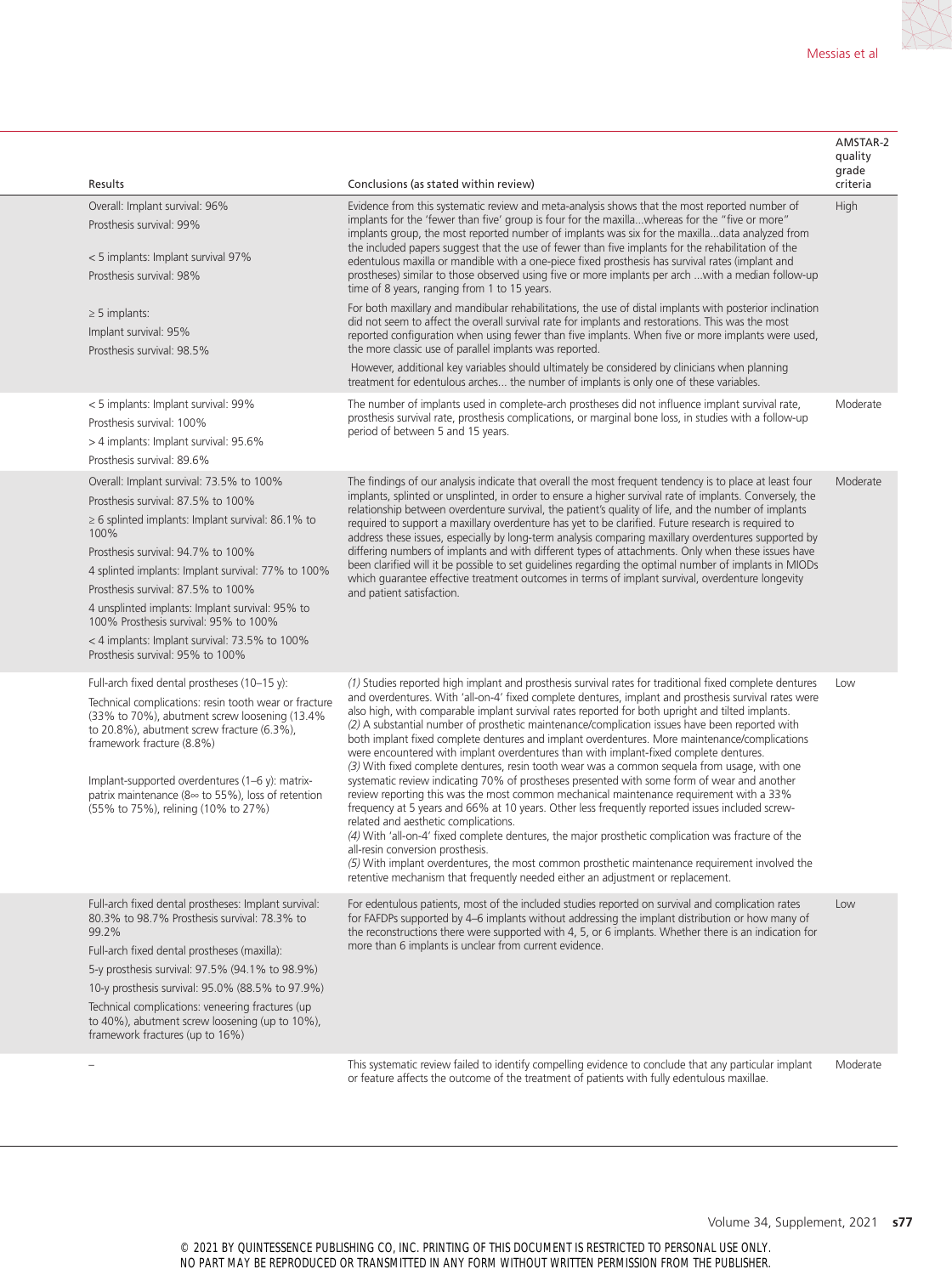

#### **Table 5** Summary of Studies Addressing Different Types of Prostheses, Number of Implants, and Patient-Reported Outcome Measures (PROMs) and Methodology Quality Assessment *(continued)*

| Study, y                                           | Title                                                                                                                                                                                                                                                                         | Study population/no.<br>of participants (no. of<br>implants) | Intervention(s)                                                                                                | Duration of<br>follow-up | Meta-analysis<br>performed |
|----------------------------------------------------|-------------------------------------------------------------------------------------------------------------------------------------------------------------------------------------------------------------------------------------------------------------------------------|--------------------------------------------------------------|----------------------------------------------------------------------------------------------------------------|--------------------------|----------------------------|
| Kern et al, 39<br>2016                             | A Systematic Review and Meta-Analysis of<br>Removable and Fixed Implant-Supported<br>Prostheses in Edentulous Jaws: Post-Loading<br>Implant Loss                                                                                                                              | Completely edentulous<br>patients/2,368 (9,267)              | Full-arch fixed dental<br>prosthesis and implant-<br>supported overdentures,<br>regardless of loading protocol | $1 - 10y$                | Yes                        |
| Mericske-Stern<br>and Worni, <sup>28</sup><br>2014 | Optimal Number of Oral Implants for Fixed<br>Reconstructions: A Review of the Literature                                                                                                                                                                                      | Completely edentulous<br>patients/4,833 (31,353)             | Full-arch fixed dental<br>prosthesis                                                                           | $1 - 15y$                | No                         |
| Osman et al, 57<br>2012                            | Prosthodontic Maintenance of Maxillary<br>Implant Overdentures: A Systematic<br>Literature Review                                                                                                                                                                             | Completely edentulous<br>patients (maxilla)/518<br>(2,549)   | Implant-supported<br>overdentures with different<br>designs                                                    | $1 - 10y$                | <b>No</b>                  |
| Sadowsky and<br>Zitzmann, 58<br>2016               | Protocols for the Maxillary Implant<br>Overdenture: A Systematic Review                                                                                                                                                                                                       | Completely edentulous<br>patients (maxilla)/530<br>(NR)      | Implant-supported<br>overdentures with different<br>designs                                                    | $1-22y$                  | No                         |
| Schley and<br>Wolfart, 54<br>2011                  | Which Prosthetic Treatment Concepts<br>Present a Reliable Evidence-Based Option<br>for the Edentulous Maxilla Related to<br>Number and Position of Dental Implants?<br>Systematic Review, Consensus Statements,<br>and Recommendations of the 1st DGI<br>Consensus Conference | Completely edentulous<br>patients (maxilla)/1,130<br>(7,028) | Full-arch fixed dental<br>prosthesis and implant-<br>supported overdentures,<br>regardless of loading protocol | $3 - 15y$                | <b>No</b>                  |
| Yao et al, 8<br>2018                               | Patient-Reported Outcome Measures of<br>Edentulous Patients Restored with Implant-<br>Supported Removable and Fixed Prostheses:<br>A Systematic Review                                                                                                                        | Completely edentulous<br>patients/NR (NR)                    | Full-arch fixed dental<br>prostheses and implant-<br>supported overdentures                                    | $0.5 - 10y$              | No                         |

 $OHRQoL = oral health–related quality of life; NR = not reported.$ 

aExtensive review of the literature that covers many different situations—including tilted implants—placed in the zygomatic and pterygoid bone, among others. For the purpose of the present overview, only results from analyses of the effects of specific implant design/features on outcomes are considered.

rates are determined to be over 97% after variable periods of follow-up.37,38 The prostheses are always built as a one-piece cross-arch metal framework with acrylic veneering—the so-called "wrap-around"—and the survival rates are over 98%. This technique was also associated with zygomatic implants replacing the posterior distally tilted implants,<sup>29</sup> with expected complication rates similar to the other options but more severe when either an implant was lost or a prosthesis was compromised due to implant failure.

The use of five or more implants has been described with a higher evidence level, with prospective studies and RCTs. Generally, studies describe the use of six fixtures evenly distributed within the first molar and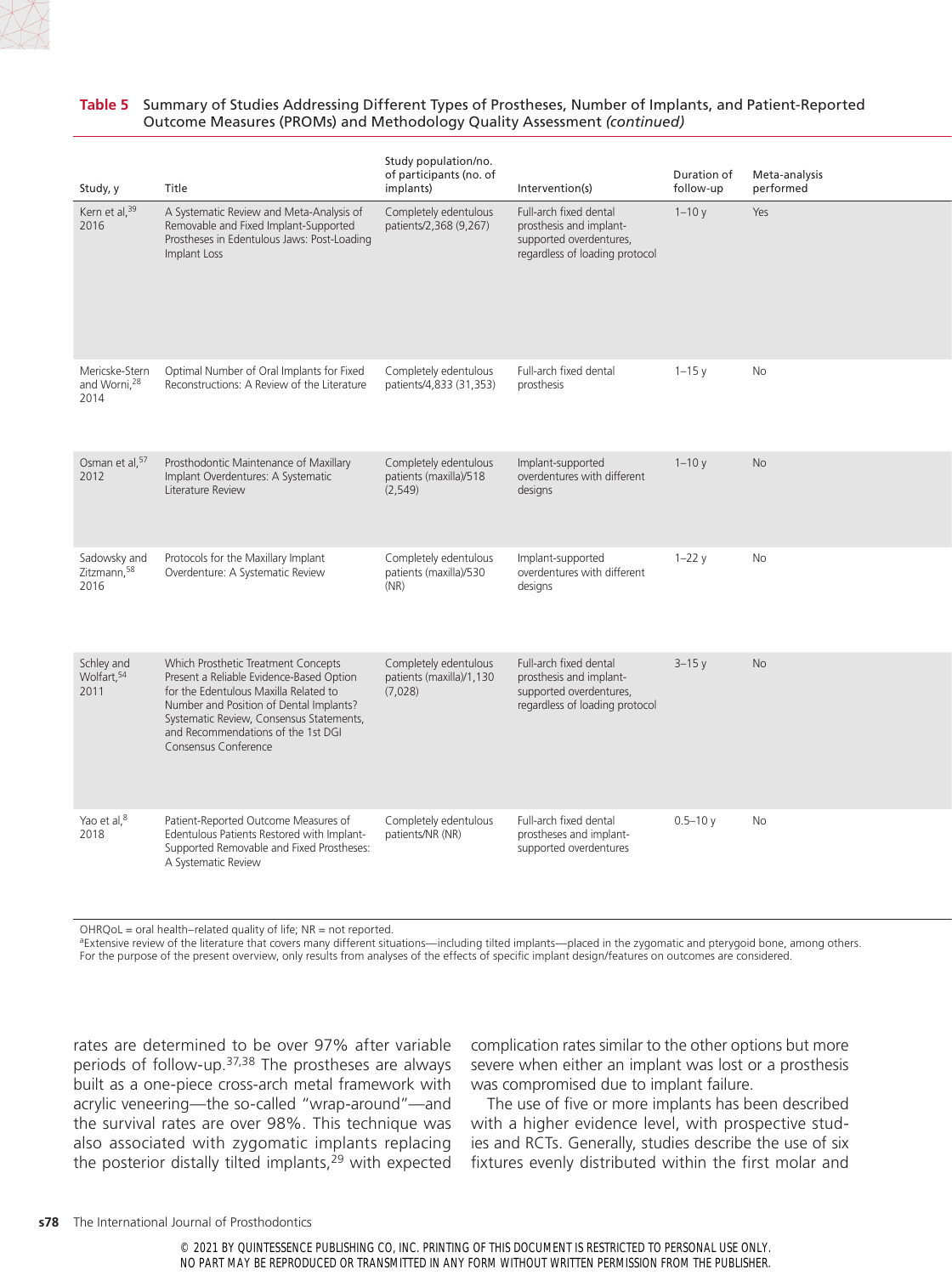| Results                                                                                                                                |                                                                                                                                                                                                                                                                       | Conclusions                                                                                                                                                                                                                                                                                                                                                                                                                                                                                                                                                                                                                                                                                                                                                                                                                                                                                                                            | AMSTAR-2<br>quality<br>grade<br>criteria |
|----------------------------------------------------------------------------------------------------------------------------------------|-----------------------------------------------------------------------------------------------------------------------------------------------------------------------------------------------------------------------------------------------------------------------|----------------------------------------------------------------------------------------------------------------------------------------------------------------------------------------------------------------------------------------------------------------------------------------------------------------------------------------------------------------------------------------------------------------------------------------------------------------------------------------------------------------------------------------------------------------------------------------------------------------------------------------------------------------------------------------------------------------------------------------------------------------------------------------------------------------------------------------------------------------------------------------------------------------------------------------|------------------------------------------|
| Overall implant survival: > 95%<br>survival < 90% (67.2% to 89.4%)<br>implants/y: 7.22 (5.41-9.64)<br>100 implants/y: 2.31 (1.56-3.42) | < 4 nonsplinted implants + overdenture: Implant<br>< 4+ overdenture: risk of implant loss per 100<br>4 implants + overdenture - risk of implant loss per<br>$\geq$ 6 implants + fixed dental prosthesis: risk of<br>implant loss per 100 implants/y: 0.28 (0.20-0.39) | Maxilla: (a) The insertion of six or more implants for a fixed reconstruction in the maxilla reveals<br>favorable results. Considering the "all-on-4" concept for the maxilla, one study (Crespi et al, 2012)<br>with an acceptable level of evidence was found, revealing a satisfactory outcomethis one study<br>could not be used for a meaningful statistical comparison. (b) The insertion of four implants for a<br>removable overdenture in the maxilla reveals satisfying results. Data on minimal concepts with $<$ 4<br>implants in the maxilla is scarce and demonstrated significantly worse results, calling for a cautious<br>and controlled application of these therapeutic options.                                                                                                                                                                                                                                   | High                                     |
| few patients)                                                                                                                          | Implant survival: 87% to 92.1%; some clustering<br>effect (majority of implant failures occurred within a                                                                                                                                                             | Long-term results and RCTs comparing different numbers of implants and designs for fixed<br>prostheses in the edentulous jaws are not available. The selected articles of the present review exhibit<br>a great heterogeneity and differences in methodology to report on survival of implants, prostheses,<br>crestal bone loss, and complications. In spite of a dispersion of results, similar outcomes are reported<br>with regard to survival, bone stability and with a different number of implants per jaw. The fact that<br>such data do not show up indicates that the number of implants is not a major issue.                                                                                                                                                                                                                                                                                                              | Low                                      |
| $(77.5\% \text{ vs } 42.9\%)$                                                                                                          | Maintenance of matrices, maintenance of patrices<br>(less frequent), relines (40% at 3 y), fracture<br>of overdenture bases, mucosal complications<br>(hyperplasia); higher incidence of prosthodontic<br>complications for ball attachments compared to bars         | This review finds that prosthodontic maintenance requirements of maxillary implant overdentures are<br>a direct consequence of the attachment system and the number and distribution of implants.                                                                                                                                                                                                                                                                                                                                                                                                                                                                                                                                                                                                                                                                                                                                      | Low                                      |
|                                                                                                                                        | Implant and prosthesis survival: 84% to 100%<br>Absence of prosthetic complications: 56% to 98.4%                                                                                                                                                                     | A maxillary IOD offers a stabilized removable solution for the edentulous maxilla that provides<br>increased patient satisfaction and oral health QoL. A higher failure rate is experienced with machined<br>implants. Four to six implants are widely applied in successful cohort studies. When four or less<br>implants are used for max IODs, unsplinted designs have a higher implant/prosthetic failure rate<br>than splinted implants. In general, both splinted and solitary anchorage systems are advocated.<br>Maintenance may be higher for solitary attachments. Increased soft tissue inflammation has been<br>reported under bars. Palateless design offers better patient satisfaction.                                                                                                                                                                                                                                 | Low                                      |
| Implant-supported overdentures:<br>retained overdentures<br>(milled bars)<br>Full-arch fixed dental prostheses:                        | Implant survival: 60% to 100%; no significant<br>difference regarding implant survival for ball- or bar-<br>Prosthesis survival: 87.5% (Dolder bar), 94.7%<br>Prosthesis survival: 82.4% to 100%                                                                      | 4–5 implants should be supplied with a removable denture. An evidence-based recommendation<br>concerning different anchorage systems cannot be made at the moment, although bar-retention<br>seems to be investigated best6 implants offer the opportunity of an either fixed or removable<br>restoration. Individual, patient-related circumstances (anatomy, patient's wishes, etc) are the<br>decisive factors when determining if the prosthesis is of a removable or fixed designwith more<br>than 6 implants both fixed and removable suprastructures can be used. Individual, patient-related<br>circumstances (anatomy, patient's wishes etc) are again the decisive factors when determining if the<br>prosthesis is of a removable or fixed design.<br>Based on the results of this review, there is no evidence concerning the use of a one-piece, full-arch<br>bridge or, in contrast, the use of a segmented restoration. | Moderate                                 |
| oral hygiene with overdentures                                                                                                         | OHRQoL and satisfaction; trend for fixed dental<br>prosthesis to be higher than overdentures, but not<br>statistically significant; better capacity to conduct                                                                                                        | On the basis of the current evidence, it is not possible to support a solid conclusion on which type<br>of prosthesis would result in better PROMs. One clear conclusion appears to emerge, however<br>agreement on the IOD being easier to maintain oral hygiene. This might be of significance when<br>selecting a treatment for patients with difficulties in conducting oral hygiene such as the elderly,<br>patients with disabilities, or Parkinson's disease. Meanwhile, it is also apparent that IFCD needs to<br>have a design that allows access for efficient oral hygiene and that patientsmust be adequately<br>trained for their particular prosthesis.                                                                                                                                                                                                                                                                  | Moderate                                 |

second premolar maxillary zones to support one-piece cross-arch prostheses, with implant survival rates ranging from 88.5% to 97.9% at 10 years, showing a small risk of implant failure.<sup>39</sup> Interestingly, it has been reported<sup>28</sup> that implant failure presents a clustering effect in these rehabilitations, with most implant failures occurring in a limited number of patients. These one-piece cross-arch prostheses also present very good survival rates in studies with a follow-up between 5 and 15 years (89.6% to 98.5%),<sup>37,38</sup> even though limited data are available when six or more implants are used with one-piece prostheses. The use of more than six implants—up to eight—allows segmentation of the prostheses, which is estimated to result in a 96.4% survival rate at 10 years, a value that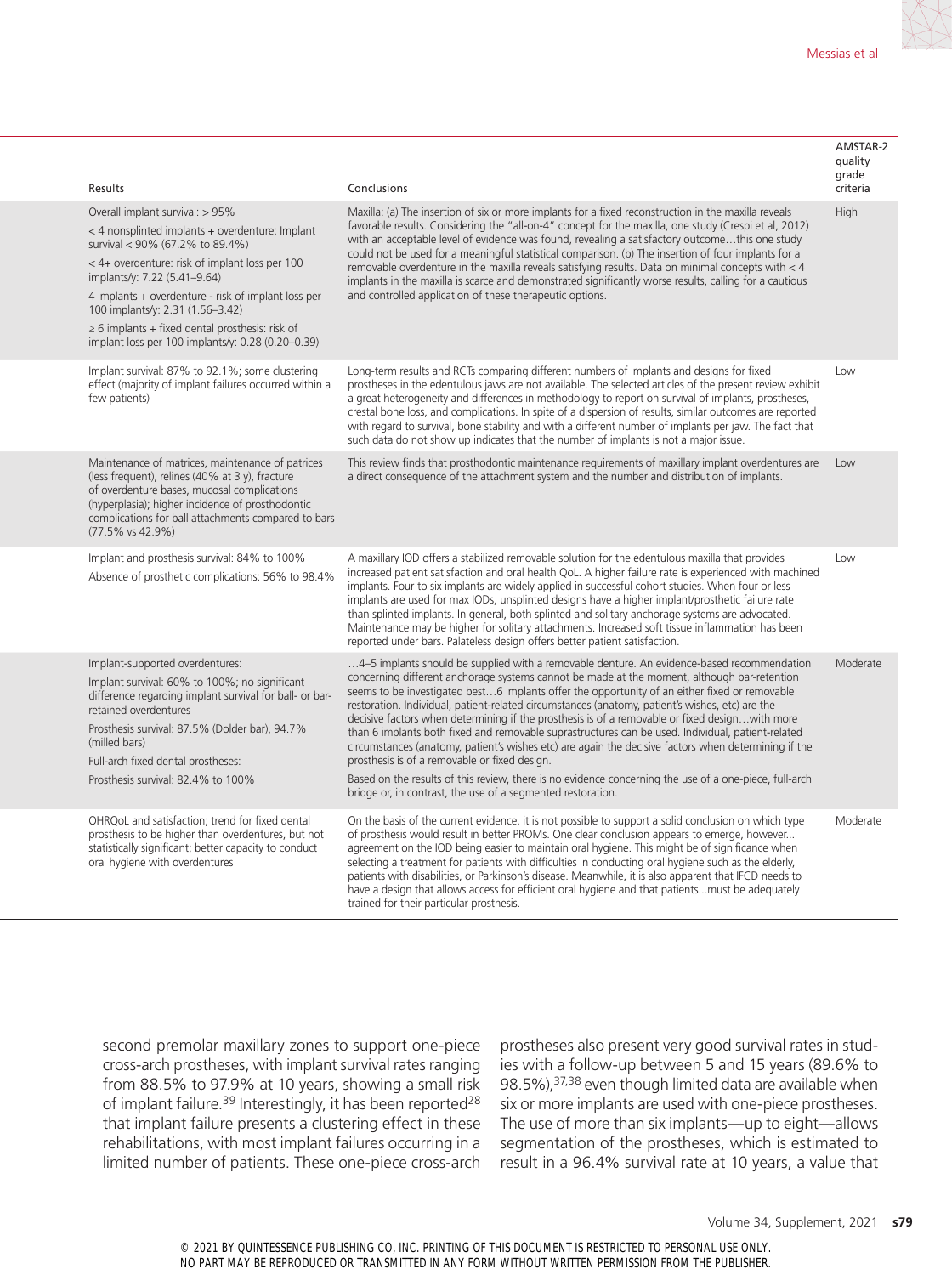

does not differ from that of one-piece prostheses.<sup>56</sup> Though there is limited clinical research on the concept of using eight implants, some authors suggest that implants should be distributed in each hemi-arch in the positions of the first molar, first premolar, canine, and central incisor to allow the insertion of four prosthetic units:  $6 \times 4$ ,  $3 \times 1$ ,  $1 \times 3$ , and  $4 \times 6$ .<sup>28</sup> In all cases, the most frequently encountered technical complications appear to be resin tooth wear or fracture with increasing incidence over time (33% to 70%), abutment screw loosening (up to 20%) or fracture (8.8%), and framework fracture (up to  $16\%$ ).  $26,45$ 

Information regarding the number and distribution of implants and the retention systems of implant-supported overdentures was found in six of the SRs detailed in Table 5.26,29,39,51,57,58 Implant-supported overdentures reported in the literature usually present with fewer than four implants, four implants, or more than four implants (up to six). The use of fewer than four implants to support an implant overdenture is a high-risk situation, with implant survival at a medium-term follow-up ranging from 67.2% to 89.4%, $39.51$  splinted or free-standing.

The use of four implants seems to be the benchmark for maxillary overdentures, reducing the risk by more than 3 times in relation to those with fewer than four implants.<sup>39</sup> In overdentures supported by four implants, implant survival varies from 94.9% to 98.3%,<sup>51</sup> depending on whether the implants are splinted or freestanding, respectively, whereas the overdentures present survival rates of over 96% regardless of the retention system. The use of more than four implants (up to six) with a bar does not reflect a higher implant survival rate, but raises the overdenture survival rate up to 99.4%. This might be a viable treatment option for patients with associated risk factors, such as reduced bone quality or parafunction.

When implants are inserted into native alveolar bone, splinting the implants using a bar can contribute to compensation of nonaligned implants while reducing followup maintenance and prosthodontic complications in the long term<sup>57,58</sup> (such as matrix replacement, loss of retention, and relines<sup>26</sup>), even though a minor biologic complication (tissue hyperplasia) was frequently reported under the bar structure. However, preference should be given to rigid structures with nonresilient bars to avoid rotation and frictional wear of attachments.57

Only one review<sup>8</sup> specifically focused on literature evaluating patient-reported outcomes with full-arch fixed dental prostheses and implant-supported overdentures. The results reported a trend for higher overall satisfaction with fixed prostheses, but higher satisfaction with the capacity to perform oral hygiene with overdentures, an important factor to be considered when planning the rehabilitation.

### **DISCUSSION**

The present overview aimed to answer the focus question: What is the current evidence regarding rehabilitation of the edentulous maxilla with different implant-supported prostheses in terms of implant and prosthesis survival? This review analyzed previously published SRs dealing with the comparison of different implant-supported rehabilitations of edentulous maxillae with different degrees of atrophy.

The abundance of SRs and clinical studies in the literature reflect the fact that the use of implants to support fixed or removable prostheses in the edentulous maxilla is a well-documented principle. In fact, the included SRs covered both fixed and removable options for the edentulous maxilla, as well as possible solutions to overcome situations of insufficient bone volume either using ancillary grafting procedures or using short, narrow, or tilted implants (alveolar or extra-alveolar).

Different approaches to restoring the edentulous maxilla with moderate to severe atrophy while avoiding bone augmentation procedures present the highest number of resources. The use of distally tilted implants to overcome atrophy of the posterior maxilla is supported by one high-quality review<sup>34</sup> and one moderatequality52 review that report no differences in the clinical performance of axial vs distally tilted implants. However, the first  $SR<sub>1</sub><sup>34</sup>$  as well as a third,<sup>44</sup> suggest that there might be a higher risk for failure of tilted implants when data are pooled exclusively from the maxilla—although, as they present very high survival rates, they remain a viable option. When the tilted implant is extra-alveolar, the literature is not so clear. For instance, two low-quality SRs present similar survival rates for zygomatic implants but different conclusions on their use: On one hand, Tuminelli et al<sup>59</sup> report few complications that are rarely catastrophic and easily managed; on the other hand, Chrcanovic55 warns about the risk of several technical complications, among which is penetration of the orbital cavity during implant placement and the development of sinusitis any time after placement, suggesting that zygomatic implants are an advanced procedure that should be reserved for experienced surgeons. Likewise, data on pterygoid implants are considered inconsistent despite the 94.9% survival rate at 5 years, and this procedure is recommended for experienced surgeons only due to the risk of intraoperative hemorrhage and other complications.50

On the contrary, the evidence on short implants (< 8 mm) is given only by one high-quality review<sup>48</sup> and one moderate-quality review, $33$  indicating a similar clinical performance of short and standard implants, particularly when short implants are splinted—as in the case of one-piece full-arch fixed prostheses or bar overdentures, suggesting that lateral sinus floor elevation plus the use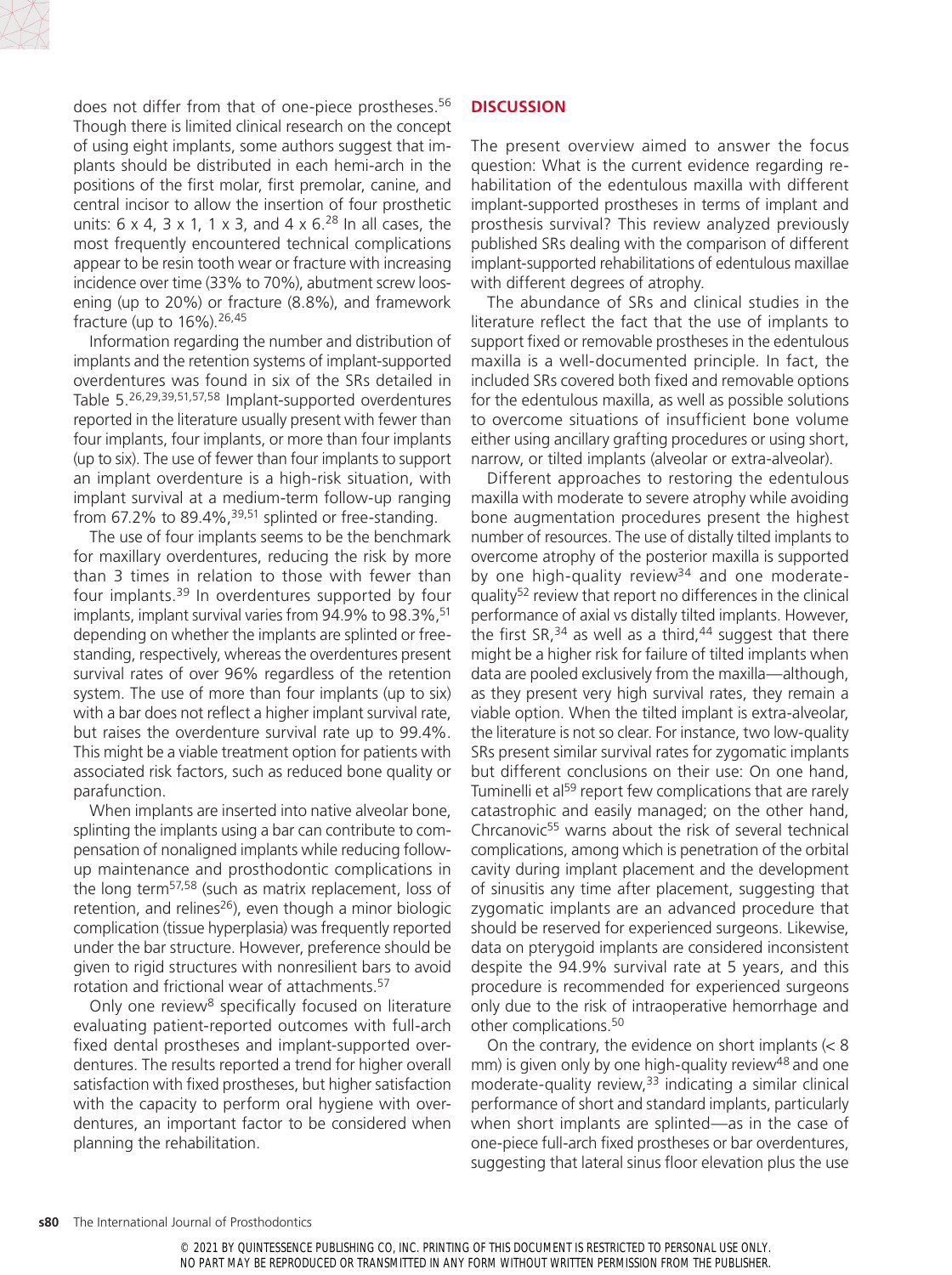of long implants in maxillae with intermediate residual bone height is an unjustified treatment that exposes the patient to the possibility of complications and increases the financial cost.33

Regarding the use of NDI, the evidence is clear excluding the possibility of using Class I NDI (ie, miniimplants) in completely edentulous maxillae, as stated by one high-quality review<sup>53</sup> and one moderate-quality review.41 However, no restrictions were determined for Class III NDI (3.3-mm diameter), indicating Class III might be a suitable option for areas with limited horizontal bone volume in conjunction with standard-diameter implants.

Implant distribution seems to contribute to the longevity of rehabilitations more than a specific implant diameter, design feature,<sup>29</sup> or even number.<sup>28,39,54</sup> Arrangements for the maximum anterior-posterior distribution of the implants to be as symmetrical as possible have been preferred to reduce the cantilever extension and ensure maximization of cross-arch implant support. That is the principle underlying the distal angulation of the posterior implants in the All-on-Four concept, which has been documented by thousands of cases, even though most data were collected retrospectively. Besides being surgically challenging to ensure correct angulation of the posterior implants, the major drawback of the technique is that the loss of one implant inevitably leads to loss of the prosthesis, since the use of fewer than four implants in the maxilla is not advised for fixed or removable restorations.

Equally well-documented and with the longest follow-up periods are fixed rehabilitations with six implants, usually inserted in the positions of the first molar, first premolar, and lateral incisor on each hemiarch, or, alternatively, in the positions of the second premolar, canine, and central incisor, allowing for more sophisticated veneering materials for the prosthesis (ie, ceramics) and therefore better "aging."26 This does not mean that full-arch fixed prostheses with six implants are exempt from maintenance or complications; for instance, from screw loosening or fracture, which must be accounted for when delivering the restoration.

A similar situation is expected for implant-supported overdentures, which—with the recommended number of implants of four to six distributed anteriorly to the premolar region—provide very satisfying implant and prosthesis survival rates but present high maintenance requirements, particularly during the adaptation period.8,26,57 Free-standing attachments and resilient bars seem to be particularly prone to technical complications such as matrix adjustment, loss of retention, and correction of soft tissue compression areas, among others, and the choice of retention system should consider those risks.

#### Strengths and Limitations

A major strength of the present overview is the robust methodology for identification of the relevant literature (SRs) focusing on the options available for restoring the completely edentulous maxilla, with a comprehensive search of three databases. Additionally, the selection and data extraction/synthetization processes involved two reviewers, requiring agreement at every stage.

Unfortunately, the broad methodologic heterogeneity and clinical variation among the primary research included within each systematic review is, by extension, also a limitation of this overview. The frequent inclusion of retrospective and prospective cohort studies due to apparent lack of RCTs or QRCTs, the highly variable followup periods, the impossibility of pooling data pertaining to the edentulous maxilla in some studies.<sup>36,47,50,55,59</sup> and the absence of standardization in reporting results limit the level of evidence associated with options to rehabilitate the edentulous maxilla. This, along with some methodologic flaws of the reviews, translated into a small fraction (7/34) of the reviews being classified as high quality and a large fraction (12/34) classified as low quality by the AMSTAR-2 tool. Results derived from the latter should therefore be interpreted with caution.

One additional limitation of the present review is related to the outcomes implant survival and prosthesis survival, rather than the term "success." Implant survival reports an implant that is in situ, not reflecting the biologic status or success of the implant. Implant success is not often reported, and when it is, the applied criteria vary greatly among studies, hampering comparisons across the literature. This can be extended to the prosthesis, for which survival means that the same prosthesis, or at least the same type of prosthesis, is still in function at the end of the follow-up. It does not mean that technical complications did not occur or that repairs and adaptation were not necessary. More often than not, maintenance and repair interventions of the prosthesis are unreported and frequently exceed the range of normal maintenance service, increasing the associated costs and frequently frustrating patients and clinicians.

#### Implications for Clinical Practice

The literature is clear in refuting the idea held into the early 90s that "the more (implants) the merrier" regarding implant and prosthesis survival, maintenance, and technical complications. However, a "one-fits-all" approach is definitely not an option for the maxillary completely edentulous patient, who presents individual needs to be met, namely esthetics (lip support, smile line), cleansibility, comfort, and economics, as well as technical and biologic factors to be considered by the clinician, such as anatomy of the edentulous ridge, residual bone volume, and available prosthetic space. As demonstrated in the present overview, there is a wide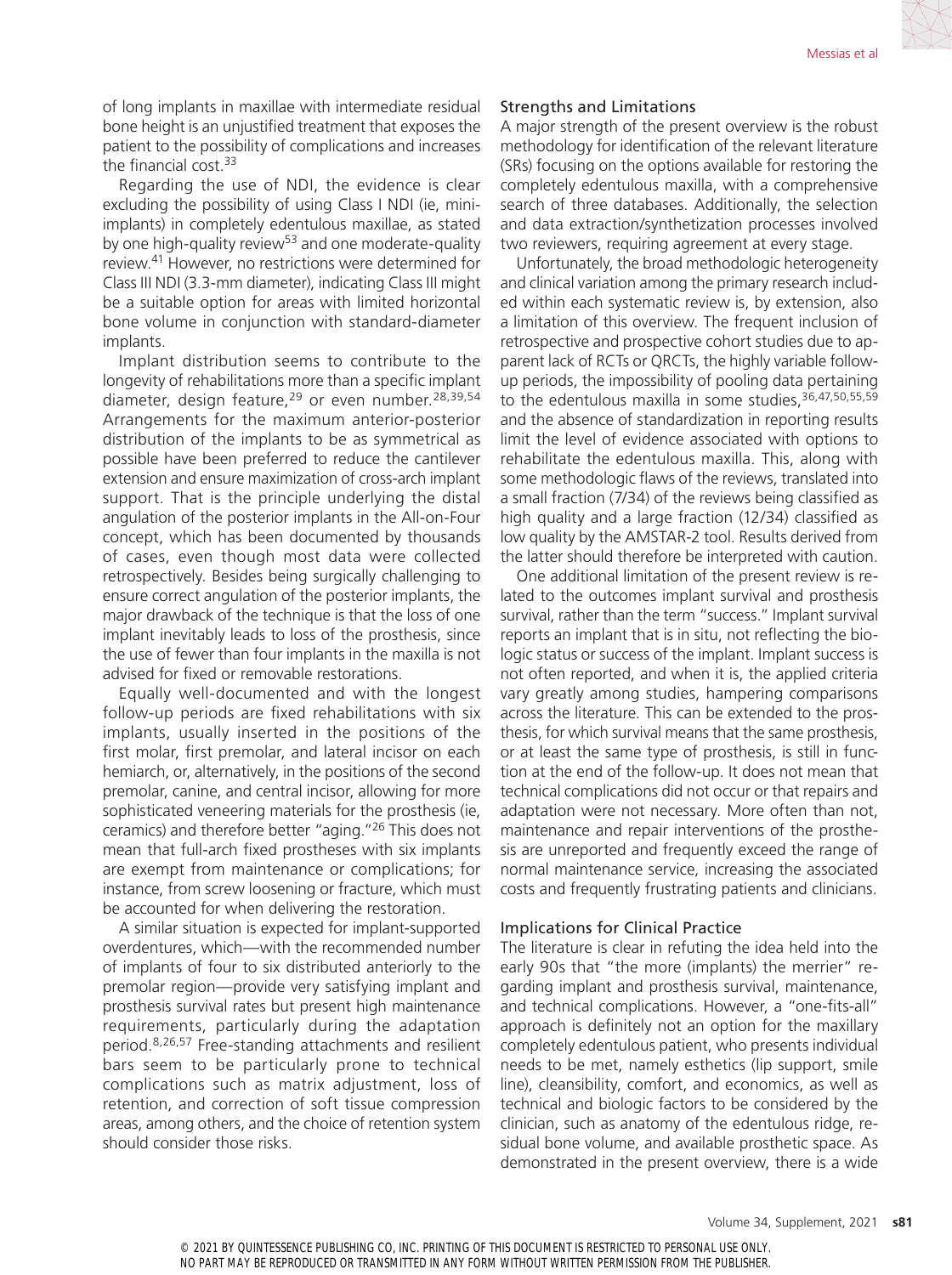



Fig 2 Decision tree for treatment approach in the completely edentulous maxilla. \*Includes the possibility of combining standard-diameter implants (SDI) with axially placed short implants and/or Category 3 narrow-diameter implants (NDI) in one-piece (fixed) or splinted (removable) options.

array of options with high survival rates for both the implants and prostheses. In order to structure all information, the authors suggest a decision tree (Fig 2) based on an initial decision node of opting for a fixed or removable implant-supported prosthesis as a function of the aforementioned factors to deliver the patient not only the desired treatment, but also the best option for their individual case. The following decision nodes evaluate the need (sufficient or insufficient bone volume) and/ or the willingness of the patient to undergo additional procedures of bone augmentation. Though the different options for and clinical performance of augmentation procedures have been explored within the context of the present overview, further decisions on which procedure is to be used are not included due to the specificity of each case. However, the tree does present the options advocated for the postaugmentation stage, as well as the options for insufficient bone with no augmentation and sufficient bone branches. Complementary images exemplifying the suggested implant distributions (alveolar and extra-alveolar, anterior and posterior, axial and tilted) can be found in the work of Jokstad et al.<sup>29</sup>

The options included are substantiated in the literature, presenting high survival rates for both the implants and prosthesis. However, both the patient and clinician must be aware that no option is exempt from the possibility of developing technical and biologic complications, or even from the possibility of failure. For this reason, the establishment of an adequate maintenance program can contribute to the reduction of complications and ensure the longevity of the restoration at reasonable costs.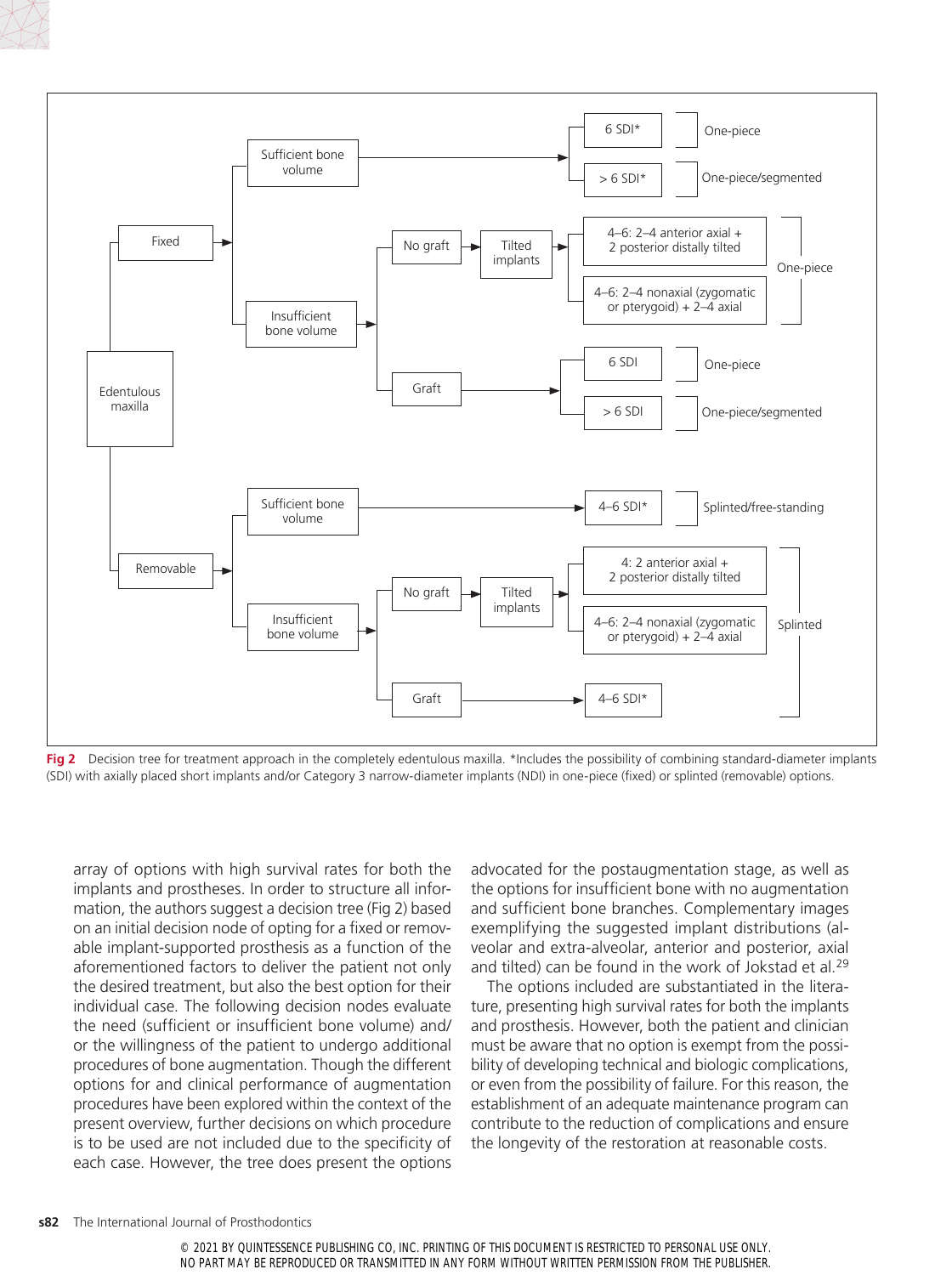#### Implications for Future Research

There is less literature published on the maxillary completely edentulous patient than on the mandibular completely edentulous patient, and at higher risks of bias. A good part of the data is derived from retrospective studies or prospective cohort studies with no control arm, decreasing the level and quality of evidence. Future research should counter this trend, investing in well-designed RCTs to assess specific situations, such as the comparison of tilted and axial implants placed in regenerated bone or the advantages of segmentation of fixed restorations. RCTs should include more comprehensive clinical evidence, including PROMs, in order to develop cost-effectiveness evaluations to compare treatment options.

It would also be fundamental to introduce clear criteria for categorizing interventions performed during prosthesis follow-up care to enable the distinctions among maintenance, minor repairs, major repairs, and technical complications, which are time consuming and increase the total cost of the rehabilitation in the long term.

#### **CONCLUSIONS**

Within the limitations of the present overview, it is possible to conclude that:

- Bone augmentation procedures such as onlay bone grafts, lateral sinus floor elevation, vertical distraction osteogenesis, and Le Fort I interpositional grafting are valid procedures to overcome severe atrophy of the edentulous maxilla for rehabilitation with dental implants.
- The use of extra-alveolar implants (zygomatic and pterygoid) to overcome severe maxillary atrophy is subject to caution.
- No implant-supported rehabilitation of the edentulous maxilla (fixed or removable) should be supported on fewer than four implants.
- A one-piece full-arch fixed dental prosthesis can be supported on a minimum of two anterior axial plus two posterior distally tilted implants or on six to eight axial implants symmetrically distributed through the posterior and anterior regions of the arch.
- Four to six implants is the advised number to support an overdenture. Both splinted and freestanding anchorage systems are advocated.
- Short implants can be used in conjunction with standard implants in splinted configurations to overcome situations of moderate atrophy of the maxillary sinus.
- The use of mini-implants in the completely edentulous maxilla is not advisable for permanent implant-supported restorations.

• The currently available data do not allow for a costeffectiveness analysis regarding rehabilitation of the edentulous maxilla.

#### **ACKNOWLEDGMENTS**

The authors would like to thank all participants of Working Group 4 of the Oral Reconstruction Foundation Expert Meeting 2019 for their valuable contribute in the elaboration of the final model of the decision tree: Stephan Beuer, Ben Derksen, Frederic Hermann, Jan Klenke, George Pynadath, Tobias Roth, Sigmar Schnutenhaus, Markus Stammen, Kristian Thesbjerg, Stefan Ulrici, Kimmo Vähätalo, Jacques Vermeulen, and Stefan Wolfart.

Professor Fernando Guerra is Member of the Board of Directors of the Oral Reconstruction Foundation.

This study was partially funded by the Oral Reconstruction Foundation. The authors report no conflicts of interest.

### **REFERENCES**

- 1. Global Burden of Disease Study 2013 Collaborators. Global, regional, and national incidence, prevalence, and years lived with disability for 301 acute and chronic diseases and injuries in 188 countries, 1990–2013: A systematic analysis for the Global Burden of Disease Study 2013. Lancet 2015;386:743–800.
- 2. GBD 2017 Oral Disorders Collaborators; Bernabe E, Marcenes W, et al. Global, regional, and national levels and trends in burden of oral conditions from 1990 to 2017: A systematic analysis for the Global Burden of Disease 2017 Study. J Dent Res 2020;99:362–373.
- 3. Felton DA. Complete edentulism and comorbid diseases: An update. J Prosthodont 2016;25:5–20.
- 4. Tyrovolas S, Koyanagi A, Panagiotakos DB, et al. Population prevalence of edentulism and its association with depression and self-rated health. Sci Rep 2016;6:37083.
- 5. Papaspyridakos P, Chen CJ, Chuang SK, Weber HP. Implant loading protocols for edentulous patients with fixed prostheses: A systematic review and meta-analysis. Int J Oral Maxillofac Implants 2014;29(suppl):s256–s270.
- 6. De Bruyn H, Raes S, Ostman PO, Cosyn J. Immediate loading in partially and completely edentulous jaws: A review of the literature with clinical guidelines. Periodontol 2000 2014;66:153–187.
- 7. Att W, Bernhart J, Strub JR. Fixed rehabilitation of the edentulous maxilla: Possibilities and clinical outcome. J Oral Maxillofac Surg 2009;67(11 suppl):s60–s73.
- 8. Yao CJ, Cao C, Bornstein MM, Mattheos N. Patient-reported outcome measures of edentulous patients restored with implant-supported removable and fixed prostheses: A systematic review. Clin Oral Implants Res 2018;29(suppl 16):s241–s254.
- 9. Awad MA, Feine JS. Measuring patient satisfaction with mandibular prostheses. Community Dent Oral Epidemiol 1998;26:400–405.
- 10. Toia M, Wennerberg A, Torrisi P, Farina V, Corrà E, Cecchinato D. Patient satisfaction and clinical outcomes in implant‐supported overdentures retained by milled bars: Two‐year follow‐up. J Oral Rehabil 2019;46:624–633.
- 11. Aghaloo TL, Misch C, Lin GH, Iacono VJ, Wang HL. Bone augmentation of the edentulous maxilla for implant placement: A systematic review. Int J Oral Maxillofac Implants 2016;31(suppl):s19–s30.
- 12. Goiato MC, dos Santos DM, Santiago JF Jr, Moreno A, Pellizzer EP. Longevity of dental implants in type IV bone: A systematic review. Int J Oral Maxillofac Surg 2014;43:1108–1116.
- 13. Gallucci GO, Avrampou M, Taylor JC, Elpers J, Thalji G, Cooper LF. Maxillary implant-supported fixed prosthesis: A survey of reviews and key variables for treatment planning. Int J Oral Maxillofac Implants 2016;31(suppl):s192–s197.
- 14. Bidra AS. Three-dimensional esthetic analysis in treatment planning for implant-supported fixed prosthesis in the edentulous maxilla: Review of the esthetics literature. J Esthet Restor Dent 2011;23:219–236.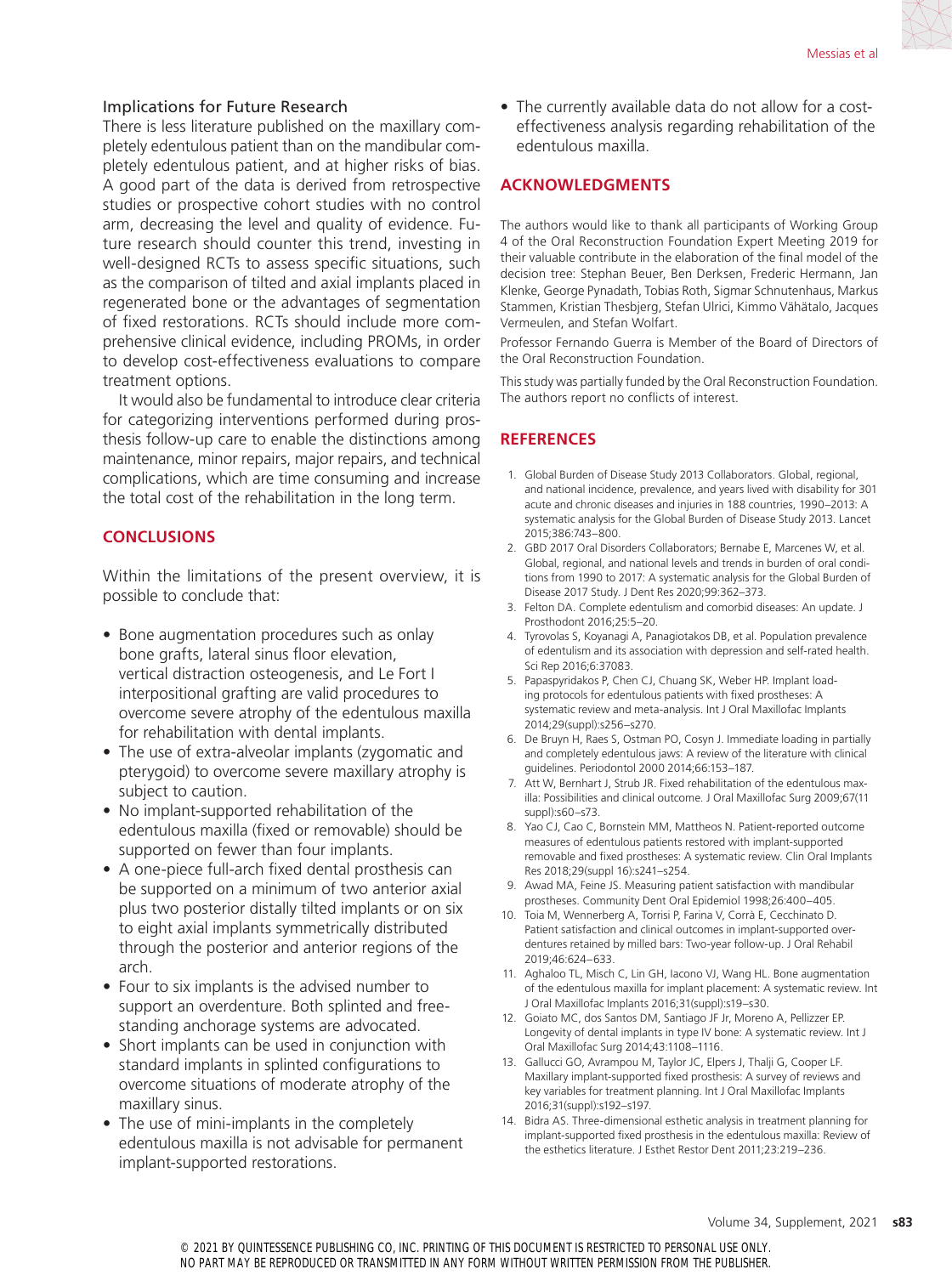- 15. Morton D, Gallucci G, Lin WS, et al. Group 2 ITI Consensus Report: Prosthodontics and implant dentistry. Clin Oral Implants Res 2018;29(suppl 16):s215–s223.
- 16. Sadowsky SJ, Fitzpatrick B, Curtis DA. Evidence-based criteria for differential treatment planning of implant restorations for the maxillary edentulous patient. J Prosthodont 2015;24:433–446.
- 17. Atwood DA. Some clinical factors related to rate of resorption of residual ridges. J Prosthet Dent 2001;86:119–125.
- 18. Tallgren A. The continuing reduction of the residual alveolar ridges in complete denture wearers: A mixed-longitudinal study covering 25 years. 1972. J Prosthet Dent 2003;89:427–435.
- 19. Tan WL, Wong TL, Wong MC, Lang NP. A systematic review of post-extractional alveolar hard and soft tissue dimensional changes in humans. Clin Oral Implants Res 2012;23(suppl 5):s1–s21.
- 20. Chiapasco M, Brusati R, Ronchi P. Le Fort I osteotomy with interpositional bone grafts and delayed oral implants for the rehabilitation of extremely atrophied maxillae: A 1-9-year clinical follow-up study on humans. Clin Oral Imlants Res 2007;18:74–85.
- 21. Jemt T, Johansson J. Implant treatment in the edentulous maxillae: A 15-year follow-up study on 76 consecutive patients provided with fixed prostheses. Clin Implant Dent Relat Res 2006;8:61–69.
- 22. Pereira E, Messias A, Dias R, Judas F, Salvoni A, Guerra F. Horizontal resorption of fresh-frozen corticocancellous bone blocks in the reconstruction of the atrophic maxilla at 5 months. Clin Implant Dent Relat Res 2015;17(suppl 2):e444–e458.
- 23. Cawood JI, Howell RA. A classification of the edentulous jaws. Int J Oral Maxillofac Surg 1988;17:232–236.
- 24. De Bruyn H, Bouvry P, Collaert B, De Clercq C, Persson GR, Cosyn J. Long-term clinical, microbiological, and radiographic outcomes of Branemark implants installed in augmented maxillary bone for fixed full-arch rehabilitation. Clin Implant Dent Relat Res 2013;15:73–82.
- 25. Tallgren A. The continuing reduction of the residual alveolar ridges in complete denture wearers: A mixed-longitudinal study covering 25 years. J Prosthet Dent 1972;27:120–132.
- 26. Goodacre C, Goodacre B. Fixed vs removable complete arch implant prostheses: A literature review of prosthodontic outcomes. Eur J Oral Implantol 2017;10(suppl 1):s13–s34.
- 27. Emami E, Michaud PL, Sallaleh I, Feine JS. Implant-assisted complete prostheses. Periodontol 2000 2014;66:119–131.
- 28. Mericske-Stern R, Worni A. Optimal number of oral implants for fixed reconstructions: A review of the literature. Eur J Oral Implantol 2014;7(suppl 2):s133–s153.
- 29. Jokstad A, Sanz M, Takahiro O, et al. A systematic review of the role of implant design in the rehabilitation of the edentulous maxilla. Int J Oral Maxillofac Implants 2016;31(suppl):s43–s99.
- 30. Heitz-Mayfield LJA, Salvi GE. Peri-implant mucositis. J Clin Periodontol 2018;45(suppl 20):s237–s245.
- 31. Schwarz F, Derks J, Monje A, Wang HL. Peri-implantitis. J Clin Periodontol 2018;45(suppl 20):s246–s266.
- 32. Shea BJ, Reeves BC, Wells G, et al. AMSTAR 2: A critical appraisal tool for systematic reviews that include randomised or non-randomised studies of healthcare interventions, or both. BMJ 2017;358:j4008.
- 33. Al-Moraissi EA, Altairi NH, Abotaleb B, Al-Iryani G, Halboub E, Alakhali MS. What is the most effective rehabilitation method for posterior maxillas with 4 to 8 mm of residual alveolar bone height below the maxillary sinus with implant-supported prostheses? A frequentist network metaanalysis. J Oral Maxillofac Surg 2019;77:70.e1–70.e33.
- 34. Apaza Alccayhuaman KA, Soto-Peñaloza D, Nakajima Y, Papageorgiou SN, Botticelli D, Lang NP. Biological and technical complications of tilted implants in comparison with straight implants supporting fixed dental prostheses. A systematic review and meta-analysis. Clin Oral Implants Res 2018;29(suppl 18):s295–s308.
- 35. Chiapasco M. Early and immediate restoration and loading of implants in completely edentulous patients. Int J Oral Maxillofac Implants 2004;19(suppl):s76–s91.
- 36. Chiapasco M, Casentini P, Zaniboni M. Bone augmentation procedures in implant dentistry. Int J Oral Maxillofac Implants 2009;24(suppl):s237–s259.
- 37. Daudt Polido W, Aghaloo T, Emmett TW, Taylor TD, Morton D. Number of implants placed for complete-arch fixed prostheses: A systematic review and meta-analysis. Clin Oral Implants Res 2018;29(suppl 16):s154–s183.
- 38. de Luna Gomes JM, Lemos CAA, Santiago Junior JF, de Moraes SLD, Goiato MC, Pellizzer EP. Optimal number of implants for complete-arch implant-supported prostheses with a follow-up of at least 5 years: A systematic review and meta-analysis. J Prosthet Dent 2019;121:766. e3–774.e3.
- 39. Kern JS, Kern T, Wolfart S, Heussen N. A systematic review and meta-analysis of removable and fixed implant-supported prostheses in edentulous jaws: Post-loading implant loss. Clin Oral Implants Res 2016;27:174–195.
- 40. Kwon T, Bain PA, Levin L. Systematic review of short- (5-10 years) and long-term (10 years or more) survival and success of full-arch fixed dental hybrid prostheses and supporting implants. J Dent 2014;42:1228–1241.
- 41. Lemos CA, Verri FR, Batista VE, Júnior JF, Mello CC, Pellizzer EP. Complete overdentures retained by mini implants: A systematic review. J Dent 2017;57:4–13.
- 42. Ohkubo C, Baek KW. Does the presence of antagonist remaining teeth affect implant overdenture success? A systematic review. J Oral Rehabil 2010;37:306–312.
- 43. Schimmel M, Srinivasan M, Herrmann FR, Müller F. Loading protocols for implant-supported overdentures in the edentulous jaw: A systematic review and meta-analysis. Int J Oral Maxillofac Implants 2014;29(suppl):s271–s286.
- 44. Chrcanovic BR, Albrektsson T, Wennerberg A. Tilted versus axially placed dental implants: A meta-analysis. J Dent 2015;43:149–170.
- 45. Heydecke G, Zwahlen M, Nicol A, et al. What is the optimal number of implants for fixed reconstructions: A systematic review. Clin Oral Implants Res 2012;23(suppl 6):s217–s228.
- 46. Poli PP, de Nunes Lima V, Souza FA, Garcia Junior IR, Maiorana C. Clinical outcome of dental implant therapy in association with Le Fort I osteotomy preprosthetic surgery: A systematic review. Int J Oral Maxillofac Implants 2019;34:47–60.
- 47. Raghoebar GM, Onclin P, Boven GC, Vissink A, Meijer HJA. Long-term effectiveness of maxillary sinus floor augmentation: A systematic review and meta-analysis. J Clin Periodontol 2019;46(suppl 21):s307–s318.
- 48. Ravidà A, Barootchi S, Askar H, Suárez-López Del Amo F, Tavelli L, Wang HL. Long-term effectiveness of extra-short (≤ 6 mm) dental implants: A systematic review. Int J Oral Maxillofac Implants 2019;34:68–84.
- 49. Alfadda SA. Early and immediate loading protocols for overdentures in completely edentulous maxillas: A comprehensive review of clinical trials. J Contemp Dent Pract 2014;15:797–805.
- 50. Aràujo RZ, Santiago Júnior JF, Cardoso CL, Benites Condezo AF, Moreira Júnior R, Curi MM. Clinical outcomes of pterygoid implants: Systematic review and meta-analysis. J Craniomaxillofac Surg 2019;47:651–660.
- 51. Di Francesco F, De Marco G, Gironi Carnevale UA, Lanza M, Lanza A. The number of implants required to support a maxillary overdenture: A systematic review and meta-analysis. J Prosthodont Res 2019;63:15–24.
- 52. Lin WS, Eckert SE. Clinical performance of intentionally tilted implants versus axially positioned implants: A systematic review. Clin Oral Implants Res 2018;29(suppl 16):s78–s105.
- 53. Schiegnitz E, Al-Nawas B. Narrow-diameter implants: A systematic review and meta-analysis. Clin Oral Implants Res 2018;29(suppl 16):s21–s40.
- 54. Schley JS, Wolfart S. Which prosthetic treatment concepts present a reliable evidence-based option for the edentulous maxilla related to number and position of dental implants? Systematic review, consensus statements and recommendations of the 1st DGI Consensus Conference. Eur J Oral Implantol 2011;4:S31–S47.
- 55. Chrcanovic BR, Albrektsson T, Wennerberg A. Survival and complications of zygomatic implants: An updated systematic review. J Oral Maxillofac Surg 2016;74:1949–1964.
- 56. Lambert FE, Weber HP, Susarla SM, Belser UC, Gallucci GO. Descriptive analysis of implant and prosthodontic survival rates with fixed implantsupported rehabilitations in the edentulous maxilla. J Periodontol 2009;80:1220–1230.
- 57. Osman RB, Payne AG, Ma S. Prosthodontic maintenance of maxillary implant overdentures: A systematic literature review. Int J Prosthodont 2012;25:381–391.
- 58. Sadowsky SJ, Zitzmann NU. Protocols for the maxillary implant overdenture: A systematic review. Int J Oral Maxillofac Implants 2016;31(suppl):s182–s191.
- 59. Tuminelli FJ, Walter LR, Neugarten J, Bedrossian E. Immediate loading of zygomatic implants: A systematic review of implant survival, prosthesis survival and potential complications. Eur J Oral Implantol 2017;10(suppl 1):s79–s87.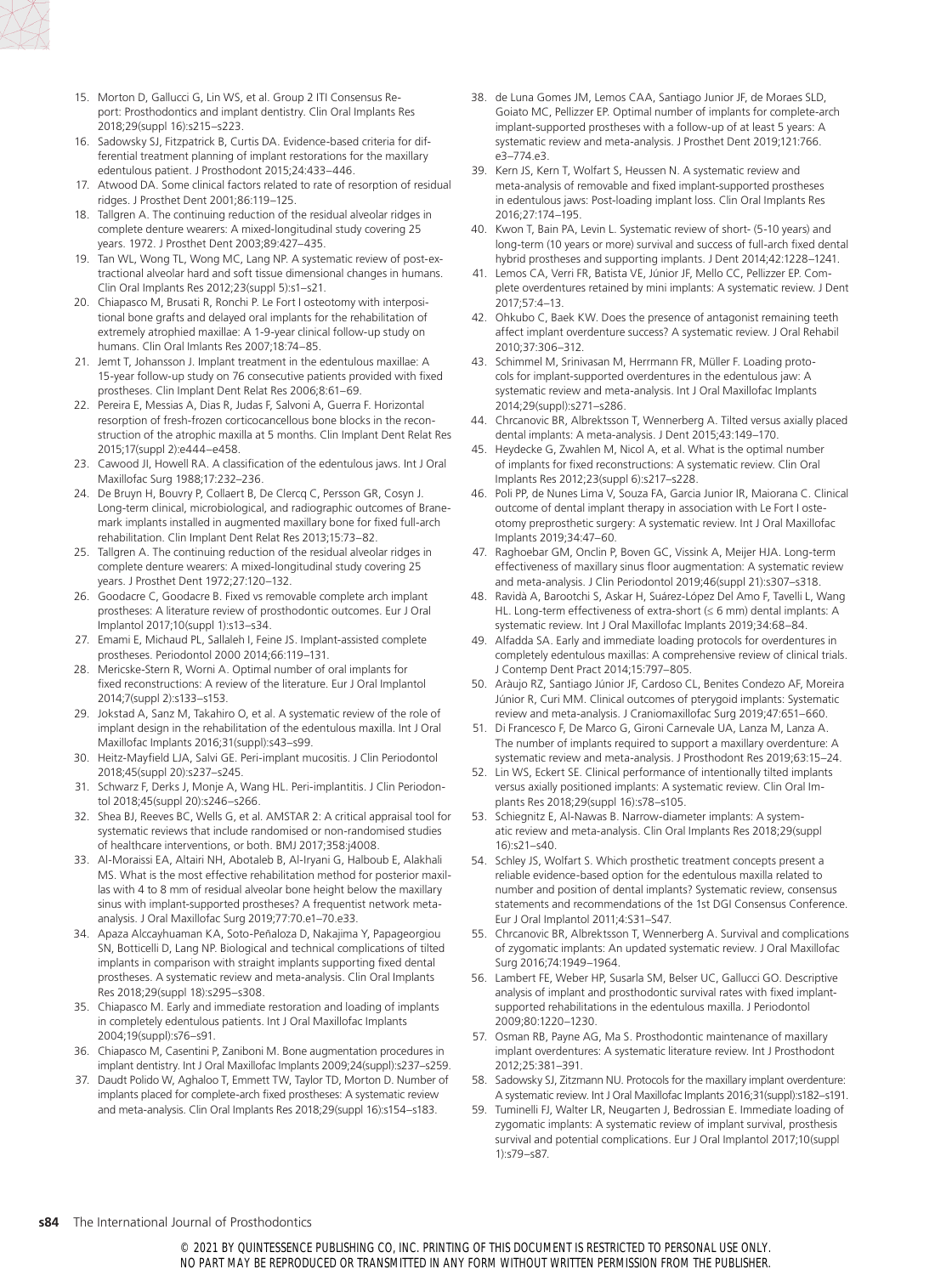#### **APPENDIX 1** Search Strategy for the Cochrane Database of Systematic Reviews up to October 20, 2019

- 1. MeSH descriptor: [Mouth, Edentulous] explode all trees
- 2. MeSH descriptor: [Jaw, Edentulous] explode all trees
- 3. (edent\*):ti,ab,kw
- 4. (toothless):ti,ab,kw
- 5. MeSH descriptor: [Maxilla] explode all trees
- 6. ("maxillary arch"):ti,ab,kw
- 7. ("maxillary bone"):ti,ab,kw
- 8. ("upper jaw"):ti,ab,kw
- 9. MeSH descriptor: [Dental Prosthesis, Implant-Supported] explode all trees
- 10. MeSH descriptor: [Denture, Overlay] explode all trees
- 11. MeSH descriptor: [Dental Prosthesis] explode all trees
- 12. MeSH descriptor: [Dental Prosthesis Design] explode all trees
- 13. (implant-supported dental prosthesis):ti,ab,kw
- 14. (complete fixed prosthesis):ti,ab,kw
- 15. (full arch):ti,ab,kw
- 16. (fixed complete denture):ti,ab,kw
- 17. ("overdentures"):ti,ab,kw
- 18. (implant supported prosthesis):ti,ab,kw
- 19. (implant supported removable denture):ti,ab,kw
- 20. (implant-retained):ti,ab,kw
- 21. #1 OR #2 OR #3 OR #4
- 22. #5 OR #6 OR #7 OR #8
- 23. #9 OR #10 OR #11 OR #12 OR #13 OR #14 OR #15 OR #16 OR #17 OR #18 OR #19 OR #20
- 24. #21 AND #22
- 25. #24 AND #23 in Cochrane Reviews, Cochrane Protocols

#### **APPENDIX 2** Search Strategy for the MEDLINE via PubMed Database up to October 20, 2019

- 1. Edentulous mouth [MeSH Terms]
- 2. Edentulous jaw [MeSH Terms]
- 3. Edent\* [All fields]
- 4. Toothless [All fields]
- 5. Maxilla [MESH terms]
- 6. Maxillary arch [All fields]
- 7. Maxillary bone [All fields]
- 8. Upper jaw [All fields]
- 9. Dental prosthesis, implant supported [MESH Terms]
- 10. Overdenture [MESH Terms]
- 11. Dental prosthesis [MESH Terms]
- 12. Dental prosthesis design [MESH Terms]
- 13. Implant-supported dental prosthesis [All fields]
- 14. Implant supported dental prosthesis [All fields]
- 15. Implant supported prosthesis [All fields]
- 16. Complete fixed prosthesis [All fields]
- 17. Full arch [All fields]
- 18. Fixed complete denture [All fields]
- 19. Overdentures [All fields]
- 20. Implant supported removable denture [All fields]
- 21. Implant retained [All fields]
- 22. OR/1-4
- 23. OR/5-8
- 24. OR/9-21
- 25. 22 AND 23 AND 24
- 26. 22 AND 23 AND 24 (Filters activated: English language; Systematic reviews; Review)

#### **APPENDIX 3** Search strategy in the Dentistry & Oral Sciences Database via EBSCOhost up to October 20, 2019

*Using the boolean/phrase search mode expanded to related words and equivalent subjects*

- 1. Edentulism [SU]
- 2. Edentulous [SU]
- 3. Edentulous patient [SU]
- 4. Edent\* [All fields] 5. Toothless [All fields]
- 
- 6. Maxilla [SU] 7. Jaw or mandible [SU]
- 8. Maxillary [SU]
- 9. Maxillary arch [All fields]
- 10. Maxillary bone [All fields]
- 11. Upper jaw [All fields]
- 12. Prosthesis [SU]
- 13. Prosthesis OR Prosthetics OR Prosthetics [SU]
- 14. Prosthesis and implants [SU]
- 15. Implants dental [SU]
- 16. Implantology [SU]
- 17. Overdenture [SU]
- 18. Overdenture [All fields]
- 19. Implant overdenture [All fields]
- 20. Implant-supported prostheses [All fields]
- 21. Complete fixed prosthesis [All fields]
- 22. Full-arch implant rehabilitation [All fields]
- 23. Fixed complete denture [All fields]
- 24. Implant retained [All fields]
- 25. Implant supported bridge [All fields]
- 26. OR/S1-S5
- 27. OR/S6-S11
- 28. OR/S12-S21
- 29. 22 AND 23 AND 24
- 30. 25 AND Review of literature OR literature review OR meta-analysis OR systematic review [SU]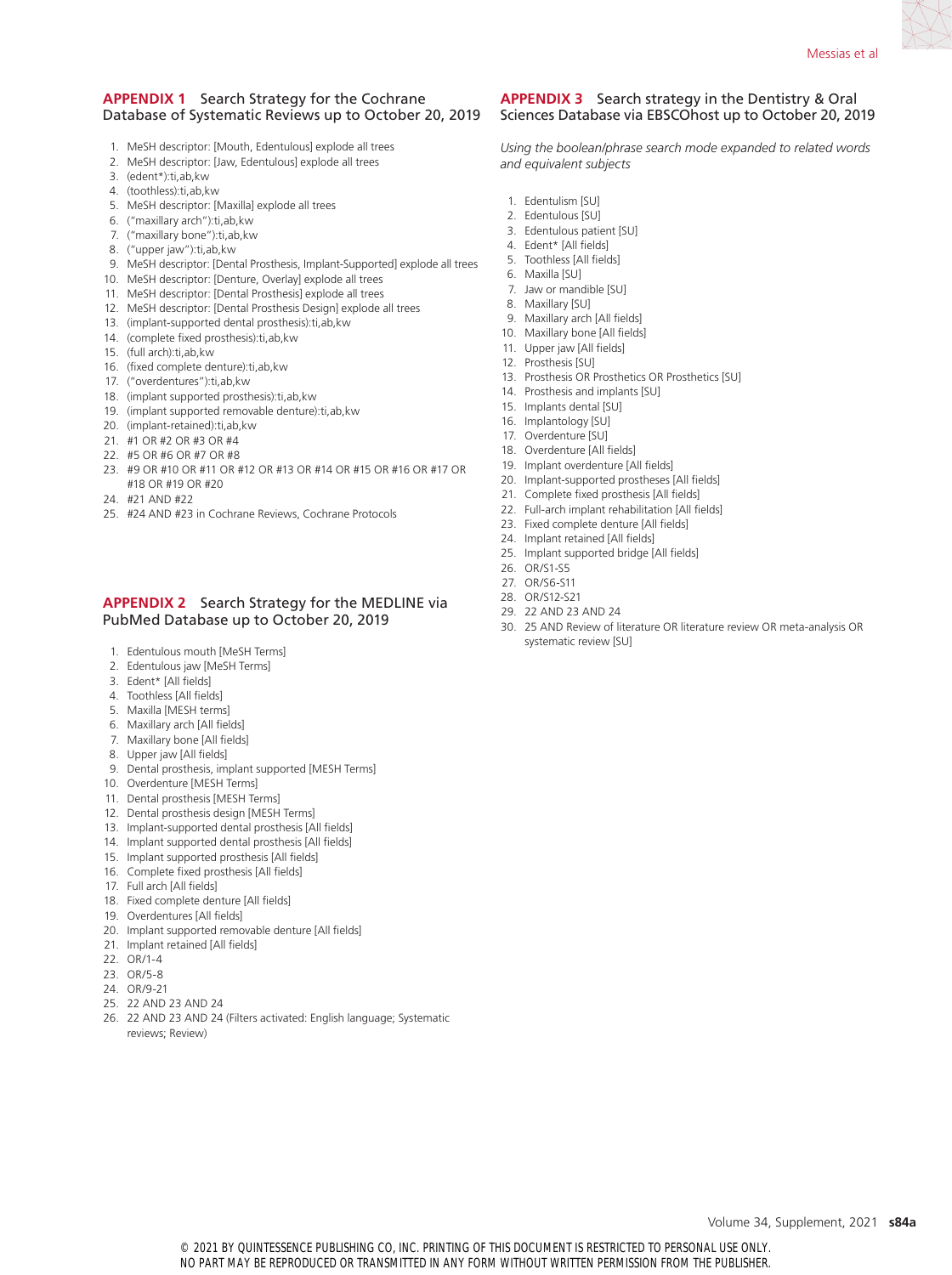#### **APPENDIX 4** Excluded Studies and Reason(s) for Exclusion

| Study, y                                     | Reason for exclusion                                                                               |
|----------------------------------------------|----------------------------------------------------------------------------------------------------|
| Abdunabi et al, <sup>1</sup> 2019            | Does not address primary outcome                                                                   |
| Al-Johany, <sup>2</sup> 2019                 | Overlapping review/outdated; not possible to individually extract data on complete rehabilitations |
| Aparicio et al, <sup>3</sup> 2014            | Insufficient explanation of search strategy/narrative review                                       |
| Attard and Zarb, <sup>4</sup> 2005           | Insufficient explanation of search strategy/narrative review; overlapping review/outdated          |
| Bedrossian and Bedrossian, <sup>5</sup> 2018 | Insufficient explanation of search strategy/narrative review                                       |
| Block et al, 6 2009                          | Insufficient explanation of search strategy/narrative review                                       |
| Bryant et al, <sup>7</sup> 2007              | Overlapping review/outdated                                                                        |
| Carlsson, 8 2014                             | Insufficient explanation of search strategy/narrative review                                       |
| Carlsson, 9 2016                             | Insufficient explanation of search strategy/narrative review                                       |
| Chiapasco et al, 10 2006                     | Overlapping review/outdated                                                                        |
| De Bruyn et al, 11 2014                      | Insufficient explanation of search strategy/narrative review                                       |
| De Bruyn et al, <sup>12</sup> 2015           | Does not address primary outcome                                                                   |
| Del Fabbro et al, 13 2012                    | Overlapping review/outdated                                                                        |
| Del Fabbro and Ceresoli, 14 2014             | Overlapping review/outdated                                                                        |
| Del Fabbro et al, <sup>15</sup> 2006         | Overlapping review/outdated                                                                        |
| Duan et al, 16 2017                          | Overlapping review/outdated                                                                        |
| Duello, 17 2012                              | Insufficient explanation of search strategy/narrative review                                       |
| Durkan et al, 18 2019                        | Insufficient explanation of search strategy/narrative review                                       |
| Emami et al, 19 2014                         | Insufficient explanation of search strategy/narrative review                                       |
| Esposito et al, <sup>20</sup> 2014           | Overlapping review/outdated                                                                        |
| Esposito et al, <sup>21</sup> 2010           | Overlapping review/outdated                                                                        |
| Esposito et al, <sup>22</sup> 2010           | Overlapping review/outdated                                                                        |
| Esposito and Worthington, <sup>23</sup> 2013 | Empty review                                                                                       |
| Esposito et al, <sup>24</sup> 2005           | Empty review                                                                                       |
| Esposito et al, 25 2003                      | Empty review                                                                                       |
| Gallucci et al, 26 2016                      | Insufficient explanation of search strategy/narrative review                                       |
| Goiato et al, <sup>27</sup> 2014             | Overlapping review/outdated                                                                        |
| Goiato et al, <sup>28</sup> 2014             | Overlapping review/outdated                                                                        |
| Henry, 29 2002                               | Insufficient explanation of search strategy/narrative review                                       |
| Klein et al, 30 2014                         | Overlapping review/outdated                                                                        |
| Kutkut et al, 31 2018                        | Does not address primary outcome                                                                   |
| Lemos et al, 32 2016                         | Not possible to individually extract data on complete rehabilitations                              |
| Menini et al, 33 2012                        | Overlapping review/outdated                                                                        |
| Mokcheh et al, 34 2019                       | Overlapping review/outdated                                                                        |
| Nielsen et al, 35 2019                       | Overlapping review/outdated; not possible to individually extract data on complete rehabilitations |
| Payne et al, 36 2018                         | No studies addressing maxilla                                                                      |
| Peñarrocha-Diago et al, 37 2017              | Insufficient explanation of search strategy/narrative review                                       |
| Zhang et al, 38 2017                         | Not possible to individually extract data on maxillary rehabilitations                             |
| Raghoebar et al, 39 2014                     | Overlapping review/outdated                                                                        |
| Roccuzzo et al, 40 2012                      | No studies addressing maxilla                                                                      |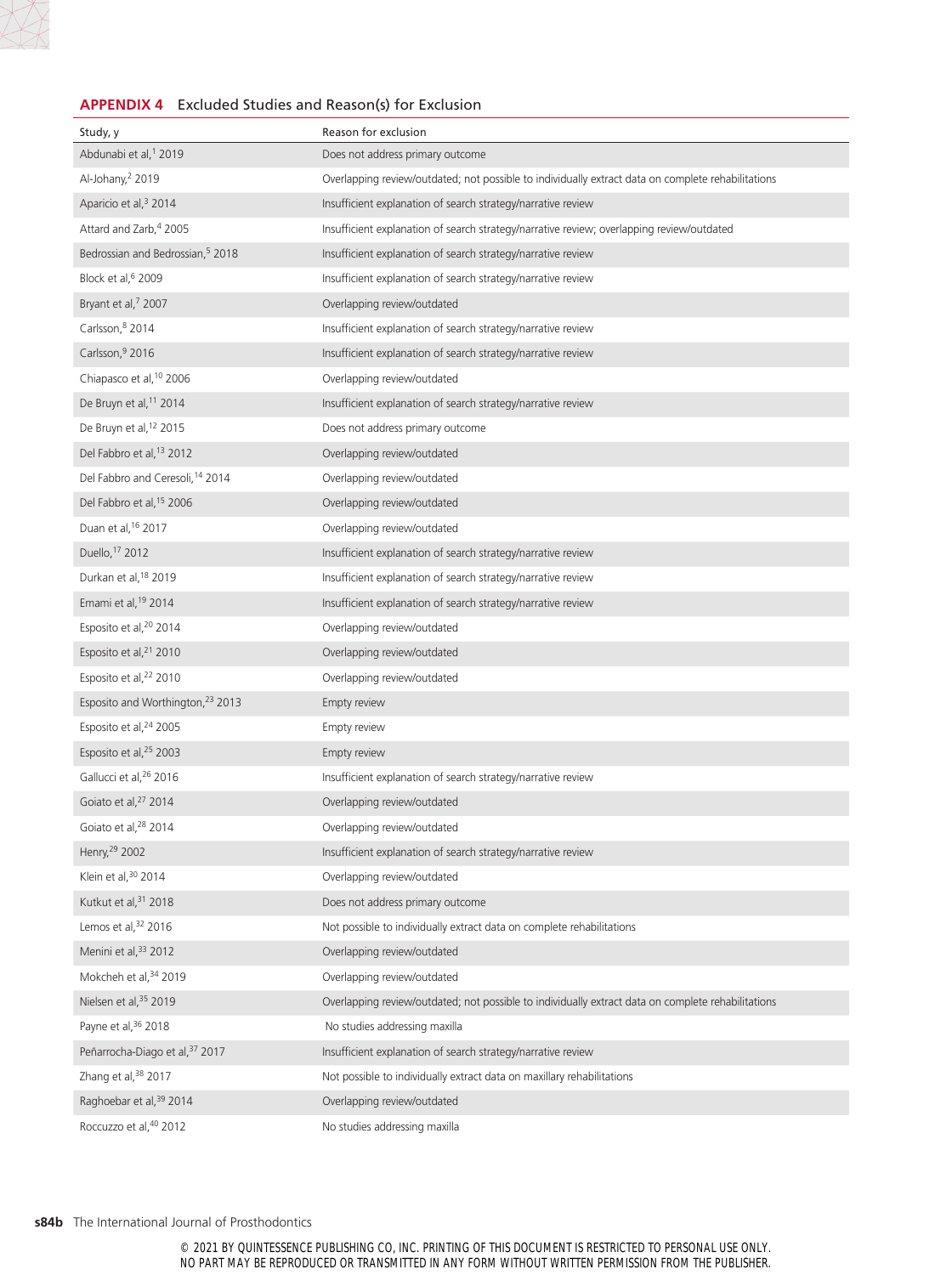| Rohlin et al, <sup>41</sup> 2012 | Overlapping review/outdated                                                               |
|----------------------------------|-------------------------------------------------------------------------------------------|
| Sadowsky, 42 2007                | Overlapping review/outdated                                                               |
| Sadowsky, 43 2015                | Not possible to individually extract data on complete rehabilitations                     |
| Sorni et al, <sup>44</sup> 2005  | Insufficient explanation of search strategy/narrative review                              |
| Stanford, 45 2016                | Does not address primary outcome                                                          |
| Thoma et al, 46 2015             | Overlapping review/outdated                                                               |
| Ting et al, 47 2017              | Overview                                                                                  |
| Trakas et al, <sup>48</sup> 2006 | Insufficient explanation of search strategy/narrative review; overlapping review/outdated |

- 1. Abdunabi A, Morris M, Nader SA, Souza RF. Impact of immediately loaded implant-supported maxillary full-arch dental prostheses: A systematic review. J Appl Oral Sci 2019;27:e20180600.
- 2. Al-Johany SS. Survival rates of short dental implants ( $\leq 6.5$  mm) placed in posterior edentulous ridges and factors affecting their survival after a 12-month follow-up period: Systematic review. Int J Oral Maxillofac Implants 2019;34:605–621.
- 3. Aparicio C, Manresa C, Francisco K, et al. Zygomatic implants: Indications, techniques and outcomes, and the zygomatic success code. Periodontol 2000 2014;66:41–58.
- 4. Attard NJ, Zarb GA. Immediate and early implant loading protocols: A literature review of clinical studies. J Prosthet Dent 2005;94:242–258.
- 5. Bedrossian E, Bedrossian EA. Prevention and the management of complications using the zygoma implant: A review and clinical experiences. Int J Oral Maxillofac Implants 2018;33:e135–e145.
- 6. Block MS, Haggerty CJ, Fisher GR. Nongrafting implant options for restoration of the edentulous maxilla. J Oral Maxillofac Surg 2009;67:872–881.
- 7. Bryant SR, MacDonald-Jankowski D, Kim K. Does the type of implant prosthesis affect outcomes for the completely edentulous arch? Int J Oral Maxillofac Implants 2007;22(suppl):s117–s139.
- 8. Carlsson GE. Implant and root supported overdentures—A literature review and some data on bone loss in edentulous jaws. J Adv Prosthodont 2014;6:245–252.
- 9. Carlsson GE. Some issues related to evidence-based implantology. J Indian Prosthodont Soc 2016;16:116–123.
- 10. Chiapasco M, Zaniboni M, Boisco M. Augmentation procedures for the rehabilitation of deficient edentulous ridges with oral implants. Clin Oral Implants Res 2006;17(suppl 2):s136–s159.
- 11. De Bruyn H, Raes S, Ostman PO, Cosyn J. Immediate loading in partially and completely edentulous jaws: A review of the literature with clinical guidelines. Periodontol 2000 2014;66:153–187.
- 12. De Bruyn H, Raes S, Matthys C, Cosyn J. The current use of patientcentered/reported outcomes in implant dentistry: A systematic review. Clin Oral Implants Res 2015;26(suppl 11):s45–s56.
- 13. Del Fabbro M, Bellini CM, Romeo D, Francetti L. Tilted implants for the rehabilitation of edentulous jaws: A systematic review. Clin Implant Dent Relat Res 2012;14:612–621.
- 14. Del Fabbro M, Ceresoli V. The fate of marginal bone around axial vs tilted implants: A systematic review. Eur J Oral Implantol 2014;7(suppl 2):s171–s189.
- 15. Del Fabbro M, Testori T, Francetti L, Taschieri S, Weinstein R. Systematic review of survival rates for immediately loaded dental implants. Int J Periodontics Restorative Dent 2006;26:249–263.
- 16. Duan DH, Fu JH, Qi W, Du Y, Pan J, Wang HL. Graft-free maxillary sinus floor elevation: A systematic review and meta-analysis. J Periodontol 2017;88:550–564.
- 17. Duello GV. An evidence-based protocol for immediate rehabilitation of the edentulous patient. J Evid Based Dent Pract 2012;12(3 suppl):s172–s181.
- 18. Durkan R, Oyar P, Deste G. Maxillary and mandibular all-on-four implant designs: A review. Niger J Clin Pract 2019;22:1033–1040.
- 19. Emami E, Michaud PL, Sallaleh I, Feine JS. Implant-assisted complete prostheses. Periodontol 2000 2014;66:119–131.
- 20. Esposito M, Felice P, Worthington HV. Interventions for replacing missing teeth: Augmentation procedures of the maxillary sinus. Cochrane Database Syst Rev 2014;(5):CD008397.
- 21. Esposito M, Grusovin MG, Rees J, et al. Effectiveness of sinus lift procedures for dental implant rehabilitation: A Cochrane systematic review. Eur J Oral Implantol 2010;3:7–26.
- 22. Esposito M, Grusovin MG, Rees J, et al. Interventions for replacing missing teeth: Augmentation procedures of the maxillary sinus. Cochrane Database Syst Rev 2010;(3):CD008397.
- 23. Esposito M, Worthington HV. Interventions for replacing missing teeth: Dental implants in zygomatic bone for the rehabilitation of the severely deficient edentulous maxilla. Cochrane Database Syst Rev 2013;(5):CD004151.
- 24. Esposito M, Worthington HV, Coulthard P. Interventions for replacing missing teeth: Dental implants in zygomatic bone for the rehabilitation of the severely deficient edentulous maxilla. Cochrane Database Syst Rev 2005;(4):CD004151.
- 25. Esposito M, Worthington HV, Thomsen P, Coulthard P. Interventions for replacing missing teeth: dental implants in zygomatic bone for the rehabilitation of the severely deficient edentulous maxilla. The Cochrane database of systematic reviews 2003;(3):CD004151.
- 26. Gallucci GO, Avrampou M, Taylor JC, Elpers J, Thalji G, Cooper LF. Maxillary implant-supported fixed prosthesis: A survey of reviews and key variables for treatment planning. Int J Oral Maxillofac Implants 2016;31(suppl):s192–s197.
- 27. Goiato MC, Bannwart LC, Pesqueira AA, et al. Immediate loading of overdentures: Systematic review. Oral Maxillofac Surg 2014;18:259–264.
- 28. Goiato MC, Pellizzer EP, Moreno A, et al. Implants in the zygomatic bone for maxillary prosthetic rehabilitation: A systematic review. Int J Oral Maxillofac Surg 2014;43:748–757.
- 29. Henry PJ. A review of guidelines for implant rehabilitation of the edentulous maxilla. J Prosthet Dent 2002;87:281–288.
- 30. Klein MO, Schiegnitz E, Al-Nawas B. Systematic review on success of narrow-diameter dental implants. Int J Oral Maxillofac Implants 2014;29(suppl):s43–s54.
- 31. Kutkut A, Bertoli E, Frazer R, Pinto-Sinai G, Fuentealba Hidalgo R, Studts J. A systematic review of studies comparing conventional complete denture and implant retained overdenture. J Prosthodont Res 2018;62:1–9.
- 32. Lemos CA, Ferro-Alves ML, Okamoto R, Mendonça MR, Pellizzer EP. Short dental implants versus standard dental implants placed in the posterior jaws: A systematic review and meta-analysis. J Dent 2016;47:8–17.
- 33. Menini M, Signori A, Tealdo T, et al. Tilted implants in the immediate loading rehabilitation of the maxilla: A systematic review. J Dent Res 2012;91:821–827.
- 34. Mokcheh A, Jegham H, Turki S. Short implants as an alternative to sinus lift for the rehabilitation of posterior maxillary atrophies: Systematic review and meta-analysis. J Stomatol Oral Maxillofac Surg 2019;120:28–37.
- 35. Nielsen HB, Schou S, Isidor F, Christensen AE, Starch-Jensen T. Short implants ( $\leq 8$  mm) compared to standard length implants ( $> 8$  mm) in conjunction with maxillary sinus floor augmentation: A systematic review and meta-analysis. Int J Oral Maxillofac Surg 2019;48:239–249.
- 36. Payne AG, Alsabeeha NH, Atieh MA, Esposito M, Ma S, Anas El‐Wegoud M. Interventions for replacing missing teeth: Attachment systems for implant overdentures in edentulous jaws. Cochrane Database Syst Rev 2018;10(10):CD008001.